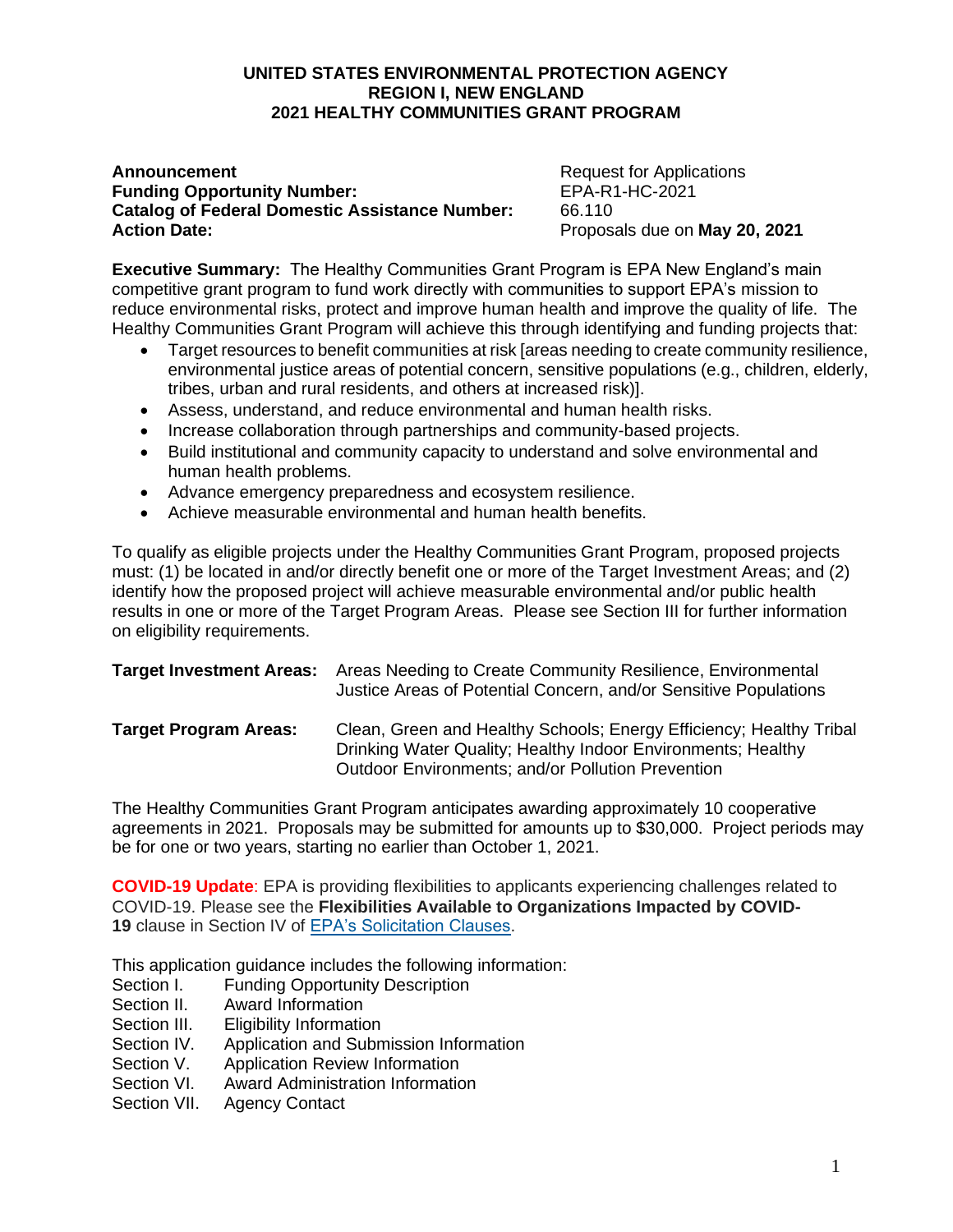#### **SECTION I. FUNDING OPPORTUNITY DESCRIPTION**

#### **A. Program Description**

The Healthy Communities Grant Program was launched in 2003 and supports EPA's mission by integrating many EPA New England programs including Air Quality Outreach, Asthma and Indoor Air, Children's Environmental Health, Clean, Green and Healthy Schools Initiative, Energy Efficiency Program, Pollution Prevention, Sustainable Materials Management, Toxics and Pesticides, Urban Environmental Program, and Water Infrastructure (Stormwater, Wastewater, and Drinking Water). The goal of the program is to combine available resources and best identify competitive projects that will achieve measurable environmental and public health results in communities across New England. Eligible applicants are invited to apply to EPA New England for funding consideration under this competitive grant program. The Healthy Communities Grant Program anticipates awarding approximately 10 cooperative agreements from these project proposals in 2021.

The Healthy Communities Grant Program is EPA New England's main grant program to work directly with communities to reduce environmental risks to protect and improve human health and the quality of life, advance resilience, and preserve/restore important ecosystems. The Healthy Communities Grant Program will achieve these goals through identifying and funding projects that:

- Target resources to benefit communities at risk [areas needing to create community resilience, environmental justice areas of potential concern, and/or sensitive populations (e.g., children, elderly, tribes, urban and rural residents, and others at increased risk)].
- Assess, understand, and reduce environmental and human health risks.
- Increase collaboration through partnerships and community-based projects.
- Build institutional and community capacity to understand and solve environmental and human health problems.
- Advance emergency preparedness and ecosystem resilience.
- Reduce pollution at the source.
- Achieve measurable environmental and human health benefits.

The mission of the U.S. Environmental Protection Agency is to protect human health and to safeguard the natural environment (air, water, and land) upon which life depends. EPA's purpose is to ensure that:

- All Americans are protected from significant risks to human health and the environment where they live, learn and work.
- National efforts to reduce environmental risk are based on the best available scientific information.
- Federal laws protecting human health and the environment are enforced fairly and effectively.
- Environmental protection is an integral consideration in U.S. policies concerning natural resources, human health, economic growth, energy, transportation, agriculture, industry, and international trade, and these factors are similarly considered in establishing environmental policy.
- All parts of society (e.g., communities, individuals, business, state and local governments, tribal governments) have access to accurate information to effectively participate in managing human health and environmental risks.
- Environmental protection contributes to making our communities and ecosystems diverse, sustainable and economically productive.
- The United States plays a leadership role in working with other nations to protect the global environment.

EPA New England takes these broad goals and applies them directly to service the needs of New England residents in Connecticut, Maine, Massachusetts, New Hampshire, Rhode Island, Vermont,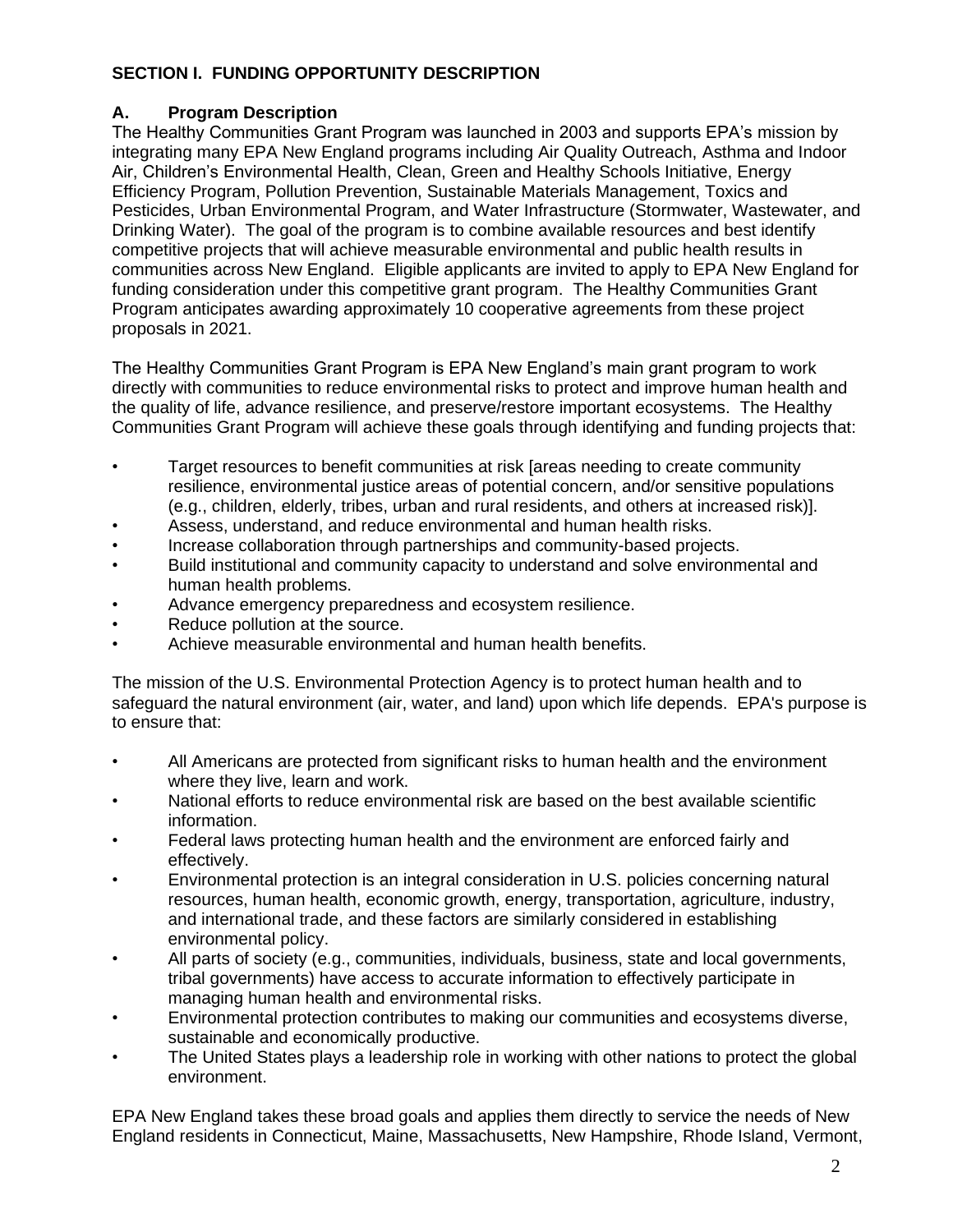and federally recognized tribes in New England. Within the broad landscape of these states and tribes, EPA New England recognizes that not all communities share the same environmental and public health conditions. For example, in urban, rural, and environmental justice communities throughout New England, residents are exposed to a multitude of environmental and public health hazards, ranging from lead in paint, soil, and drinking water to rats on vacant lots to asthma aggravated by poor indoor and ambient air quality.

Another concern is the ability in New England to successfully manage large-scale water quality problems on a watershed basis when governance institutions are based on home rule and local control. All communities need to plan for and address community resiliency to prepare and adapt to extreme weather events (e.g., flooding, drought, hot and cold temperature extremes) and climate change. Cumulative environmental impacts are difficult to assess and address because of limited data, independent planning across state and municipal jurisdictions, and limited capacity to implement integrated projects. Measures that would positively affect water quality considerations are challenged by the lack of common goals and an effective platform to measure program effectiveness and track improvements. Cumulatively, the effects of these hazards on urban residents and other sensitive populations such as children, the elderly and tribal populations are compounded by issues including environmental injustice, limited economic development opportunities, and social ills. Some suburban and rural communities also face significant risks from industrial, commercial, agricultural or transportation activities in or near their communities. These types of conditions result in disproportionate health risks to residents and stress on the quality of the air, water, and land.

To maximize effectiveness and resources, many EPA New England programs are working in partnership to improve environmental conditions for residents across New England. EPA New England's Air Quality Outreach, Asthma and Indoor Air, Children's Environmental Health and Clean, Green and Healthy Schools Initiative, Energy Efficiency, Pollution Prevention, Sustainable Materials Management, Toxics and Pesticides, Tribal, Urban Environmental Program, and Water Infrastructure Programs (Stormwater, Wastewater, and Drinking Water) are working together to competitively identify projects that will achieve measurable environmental and public health results in Target Investment Areas and Target Program Areas across New England (see Section I, B, Target Investment Areas & Target Program Areas, for more details). These participating programs share a focus on preventing and reducing environmental and human health risks and/or advancing ecosystem resilience. Staff and leadership from each of these programs will jointly review and select projects for funding using the criteria listed in Section V of this announcement.

Please read the descriptions below to learn more about each participating program. More information on each participating program's activities, projects, and accomplishments is available at [www.epa.gov/region01.](https://www.epa.gov/region01)

- **Air Quality Outreach:** The Air Quality Outreach program aims to increase public awareness of air quality issues so that people can take steps to protect their health and reduce their contribution to air pollution. For example, EPA works with state air agencies to provide real-time air pollution levels, as well as forecasts, to warn residents of poor air quality in their area. EPA also works with states to mitigate wood smoke pollution by promoting measures that individuals can take to reduce emissions from residential wood burning. These measures include encouraging the change-out of old wood burning appliances for newer, more efficient models and tips for better burning practices that result in more efficient use of wood, lower emissions, and safer burning.
- **Asthma and Indoor Air:** The Asthma Program supports asthma and healthy environmental interventions that promote the management of asthma and the reduction of asthma triggers and other indoor air pollutants, assists with the training of asthmatics, their families, and healthcare professionals on asthma trigger management and the effectiveness of comprehensive asthma management programs. In addition, the Asthma Program promotes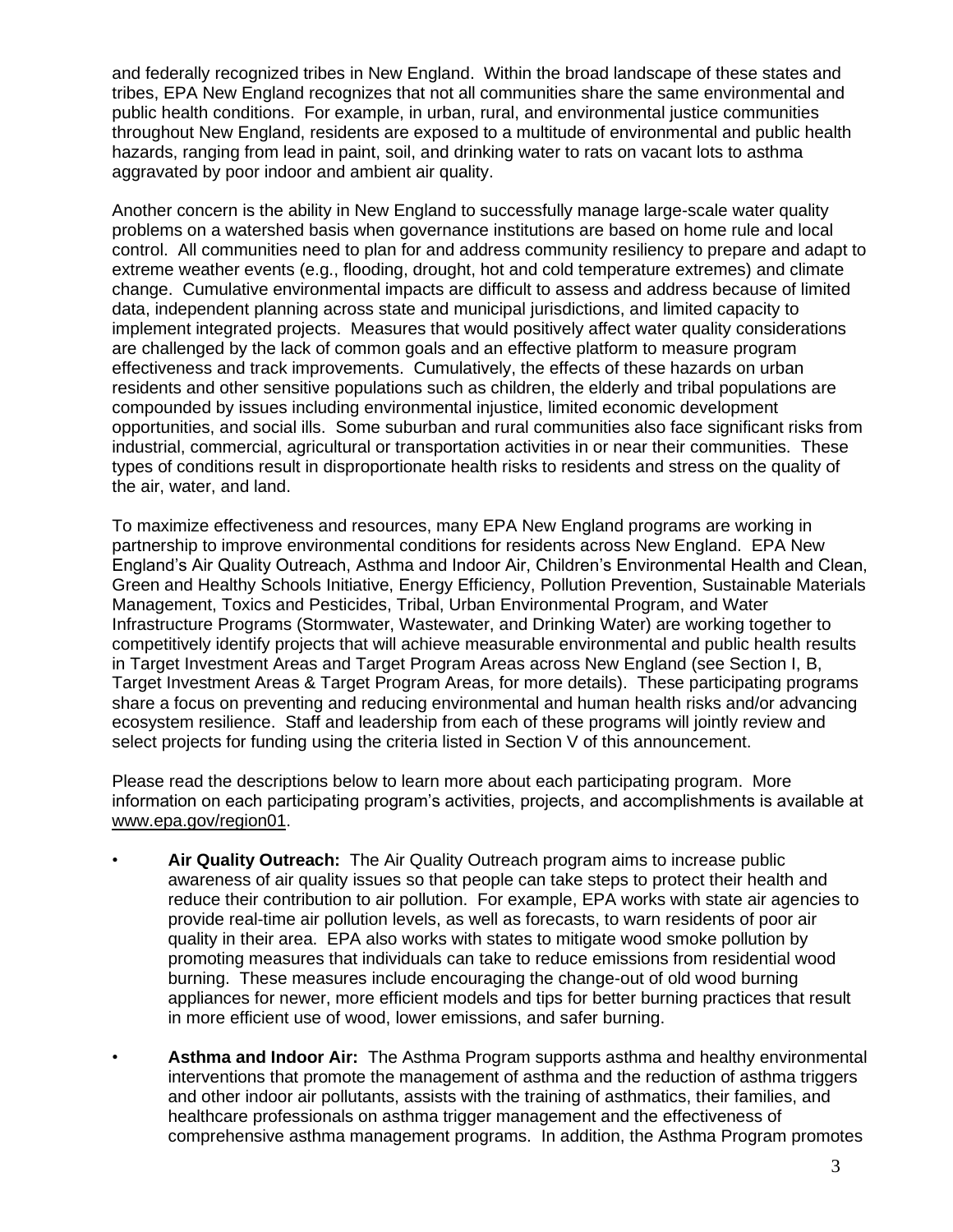healthy homes training opportunities; encourages the support and development of sustainable home intervention programs; promotes sustainable financing for home intervention programs; and promotes awareness of primary prevention for asthma. Collaboration among stakeholders is encouraged if it provides a means to reduce the burden of asthma on a regional level.

- **Clean, Green and Healthy Schools Initiative:** Under the Energy Independence and Security Act of 2007, Title IV, Subtitle E, Healthy High-Performance Schools, the Clean, Green and Healthy Schools Initiative is integrated across all EPA programs to address children's environmental health at K-12 schools and to improve school environmental health through EPA resources, including the EPA School Siting Guidelines and EPA State School Environmental Health Guidelines, such as Tools for Schools.
- **Energy Efficiency Program:** Energy Star is a joint program of the EPA and the Department of Energy (DOE) that has worked with residents and businesses to reduce air pollution through energy efficiency since 1992. This partnership program delivered \$24 billion in savings in 2012 alone.
- **Pollution Prevention:** The Pollution Prevention Program is designed to provide technical assistance to businesses and their facilities to help them develop and adopt source reduction practices. Pollution Prevention includes any practice that reduces the amount of any hazardous substance, pollutant or contaminant from entering any waste stream or otherwise being released into the environment *prior* to recycling, treatment or disposal. Pollution prevention techniques aim to reduce the amount and/or toxicity of pollutants or contaminants entering the environment, to reduce the use of water, energy and other raw materials and to lower business costs. These practices reduce hazardous substances, pollutants or contaminants.
- **Sustainable Materials Management:** Sustainable materials management (SMM) is a systemic approach to using and reusing materials more productively over their entire life cycle to find new opportunities to reduce environmental impacts, conserve resources and reduce cost. In 2021, the priority area for the SMM program is the sustainable management of food that seeks to reduce wasted food and its associated impacts over the entire life cycle, starting with the use of natural resources, manufacturing, sales, consumption and ending with decisions on recovery or final disposal. SMM works to promote innovation and highlight the value and efficient management of wasted food as a resource following the Food Recovery Hierarchy, i.e., source reduction, feed the people, feed the animals, industrial uses, and composting, and provide support to EPA's voluntary Food Recovery Challenge Program.
- **Toxics and Pesticides:** The Toxics Program regulates and provides oversight over a variety of different toxic chemicals (e.g., lead, asbestos, mercury, PCBs, etc.) regulated under the Toxic Substances Control Act (TSCA). The Pesticides Program regulates and provides oversight over registration and use of pesticides under the Federal Insecticide, Fungicide, and Rodenticide Act (FIFRA).
- **Urban Environmental Program:** The Urban Environmental Program has worked since 1995 to facilitate partnership development with communities, government and other stakeholders to address environmental and public health problems including lead poisoning, asthma and indoor air quality, ambient air quality, open space and green space, vacant lots, environmental justice, and urban rivers and wetlands in targeted New England urban areas across Connecticut, Massachusetts, and Rhode Island.
- **Water Infrastructure Program** (Stormwater, Wastewater, and Drinking Water): The Water Program works with regulated entities including municipalities, wastewater systems, and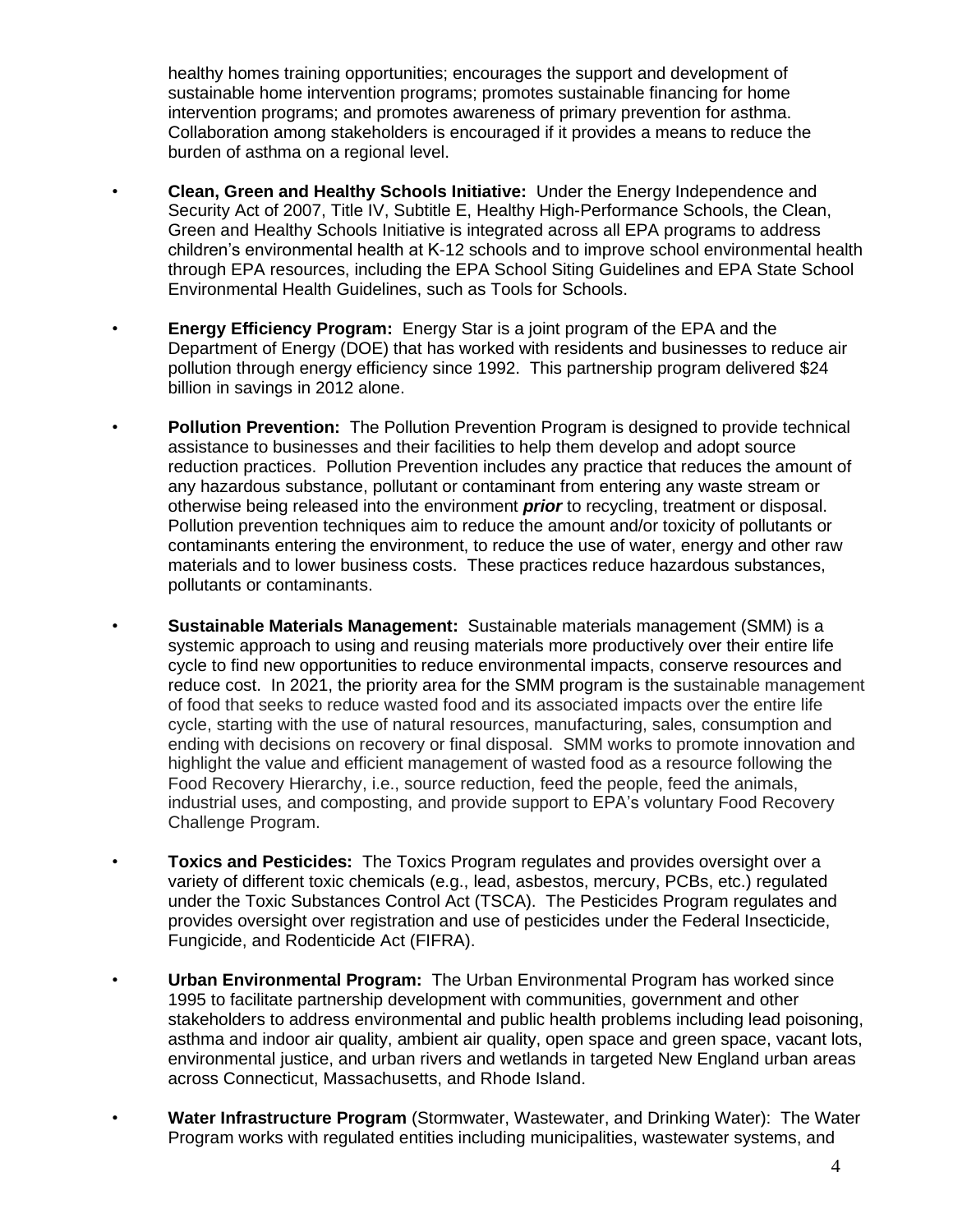drinking water systems to protect the environment and public health. Through regulations, technical assistance, outreach, funding, and training, EPA's Water Program works with federal, state and local partners to sustain the adequacy and integrity of water infrastructure in communities throughout New England. Particular emphasis has been placed on working with communities to assess vulnerabilities and adapt stormwater, wastewater, and drinking water infrastructure to ensure these critical services will be maintained, even in extreme weather events.

The Healthy Communities Grant Program consists of activities authorized under one or more of the following EPA grant authorities listed under Clean Air Act, Section 103(b)(3); Clean Water Act, Section 104(b)(3); Safe Drinking Water Act, Section 1442(a) and (c); FIFRA, Section 20; Solid Waste Disposal Act, Section 8001; TSCA, Section 10; Marine Protection, Research, & Sanctuaries Act, Section 203; Indian Environmental General Assistance Program Act; and Comprehensive Environmental Response, Compensation and Liability Act, Section 311(b) & (c).

The statutory authorities for this program restrict the use of assistance agreements to (1) conduct research, investigations, experiments, demonstrations, surveys, and studies related to the causes, effects (including health and welfare effects), extent, prevention, and control of air and/or water pollution; (2) develop, expand, or carry out a program (that may combine training, education, and employment) for occupations relating to the public health aspects of providing safe drinking water; (3) conduct research, development, monitoring, public education, training, demonstrations, and studies on toxic substances; (4) conduct and promote the coordination of research, investigations, experiments, training, demonstrations, surveys, public education programs, and studies relating to solid waste (e.g., health and welfare effects of exposure to materials present in solid waste and methods to eliminate such effects); (5) conduct research, development, monitoring, public education, training, demonstrations, and studies on pesticides; (6) conduct research, investigations, experiments, training, demonstrations, surveys, and studies relating to the minimizing or ending of ocean dumping of hazardous materials and the development of alternatives to ocean dumping; (7) conduct research with respect to the detection, assessment, and evaluation of the effects on and risks to human health due to hazardous substances and detection of hazardous substances in the environment; and (8) conduct research, evaluation, testing, development, and demonstration of alternative or innovative treatment technologies which may be utilized in hazardous waste response actions.

Demonstrations must involve new or experimental technologies, methods, or approaches, and it is encouraged that the results of these projects will be disseminated so that others can benefit from the knowledge gained. A project that is accomplished through the performance of routine, traditional, or established practices, or a project that is simply intended to carry out a task rather than transfer information or advance the state of knowledge, however worthwhile the project might be, is not considered a demonstration project.

To learn more about additional requirements for authorized activities, applicants are encouraged to attend a Healthy Communities Grant Program information session. Please see Section IV, F, Information Sessions for further details.

#### **B. Target Investment Areas, Target Program Areas, EPA Strategic Plan Linkage, & Anticipated Outcomes/Outputs**

In order to qualify as eligible projects under the Healthy Communities Grant Program, proposed projects must meet the following criteria: (1) Be located in and/or directly benefit one or more of the Target Investment Areas described below; and (2) Identify how the proposed project will achieve measurable environmental and/or public health results in one or more of the Target Program Areas described below.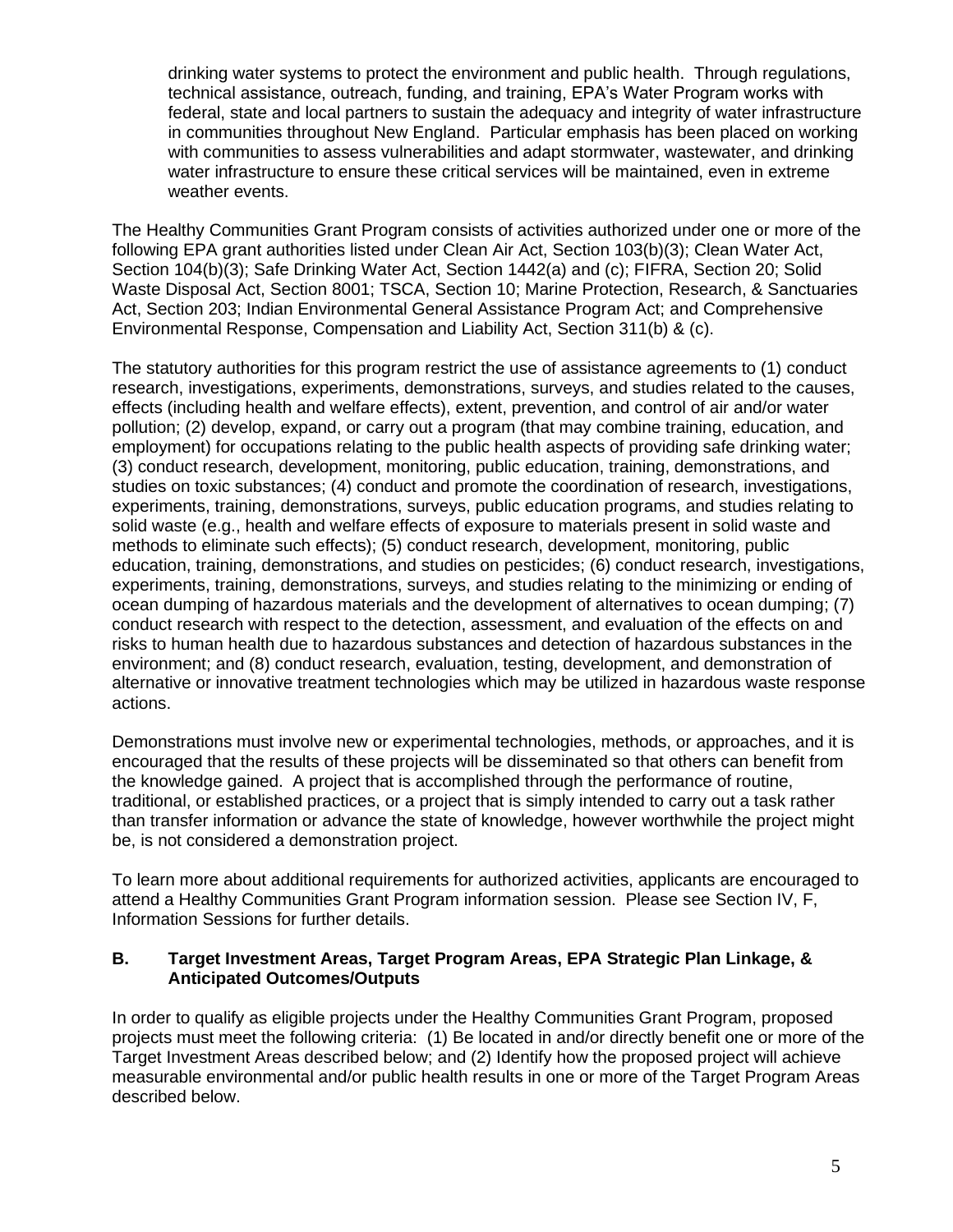The Healthy Communities Grant Program seeks to fund projects that are in and/or directly benefit one or more of the Target Investment Areas of Areas Needing to Create Community Resilience, Environmental Justice Areas of Potential Concern, and/or Sensitive Populations in one or more of the EPA New England States of Connecticut, Maine, Massachusetts, New Hampshire, Rhode Island, Vermont and/or tribal lands. Every proposal must clearly identify and explain how the project will link to one or more of the Target Investment Areas listed and described below.

#### **Target Investment Areas: Areas Needing to Create Community Resilience, Environmental Justice Areas of Potential Concern, and/or Sensitive Populations**

- **a. Areas Needing to Create Community Resilience**: For purposes of this grant program, "Areas Needing to Create Community Resilience" include areas that are located within the Federal Emergency Management Agency (FEMA) 500 or 100-year flood zones and United States Army Corps of Engineers (USACE) Hurricane Inundation Zones, or other areas that have been designated as having a risk of flooding through local, state or federal studies. Areas may also be designated as needing to create community resilience and prepare for extreme weather events based on past impacts experienced or if it is an area with high levels of impervious cover, stormwater runoff, and/or has experienced contamination from bacteria, nutrients, and/or other pollutants of concern (e.g., sediment, heavy metals, phosphorus, nitrogen, etc.) that is negatively impacting, or expected to impact local water quality (e.g., rivers, lakes, ponds, wetlands, etc.). To qualify under this Target Investment Area, applicants must demonstrate that their project will directly involve and/or benefit an area at risk from extreme weather impacts as described above.
- **b. Environmental Justice Areas of Potential Concern:** For the purposes of this grant program, "Environmental Justice Areas of Potential Concern" refers to communities, neighborhoods, geographic areas or tribes in New England that potentially have been disproportionately affected by environmental and/or public health burdens in a defined geographic area. EPA New England is committed to promoting and supporting Environmental Justice which is the fair treatment and meaningful involvement of all people regardless of race, color, national origin, or income with respect to the development, implementation, and enforcement of environmental laws, regulations, and policies. Fair treatment means that no group of people, including any racial, ethnic, or socioeconomic group, should bear a disproportionate share of the negative environmental consequences resulting from industrial, municipal, and commercial operations or the execution of federal, state, local, and tribal programs and policies. "Meaningful Involvement" means that: (1) potentially affected community residents have an appropriate opportunity to participate in decisions about a proposed activity that will affect their environment and/or health; (2) the public's contribution can influence the regulatory agency's decision; (3) the concerns of all participants involved will be considered in the decision-making process; and (4) the decision-makers seek out and facilitate the involvement of those potentially affected. To qualify under this Target Investment Area, applicants must provide a description of the characteristics of the population and challenges facing the community, neighborhood, or tribe benefitting from the proposed activity, an identification of the potential environmental and health burdens experienced, and an explanation of how the proposed project will address the identified burdens to demonstrate that their project will provide fair treatment and meaningful involvement to members of communities, neighborhoods, or tribes in New England that potentially have been disproportionately affected by environmental and health burdens.
	- **c. Sensitive Populations:** For the purposes of this grant program, "Sensitive Populations" refers to populations including children, elderly, tribes, and/or others at increased risk that may be more susceptible to the effects of pollution and/or places where sensitive populations are located or spend significant time (e.g., schools, day care, elder care facilities, etc.). EPA's mission is to protect human health and the environment. However,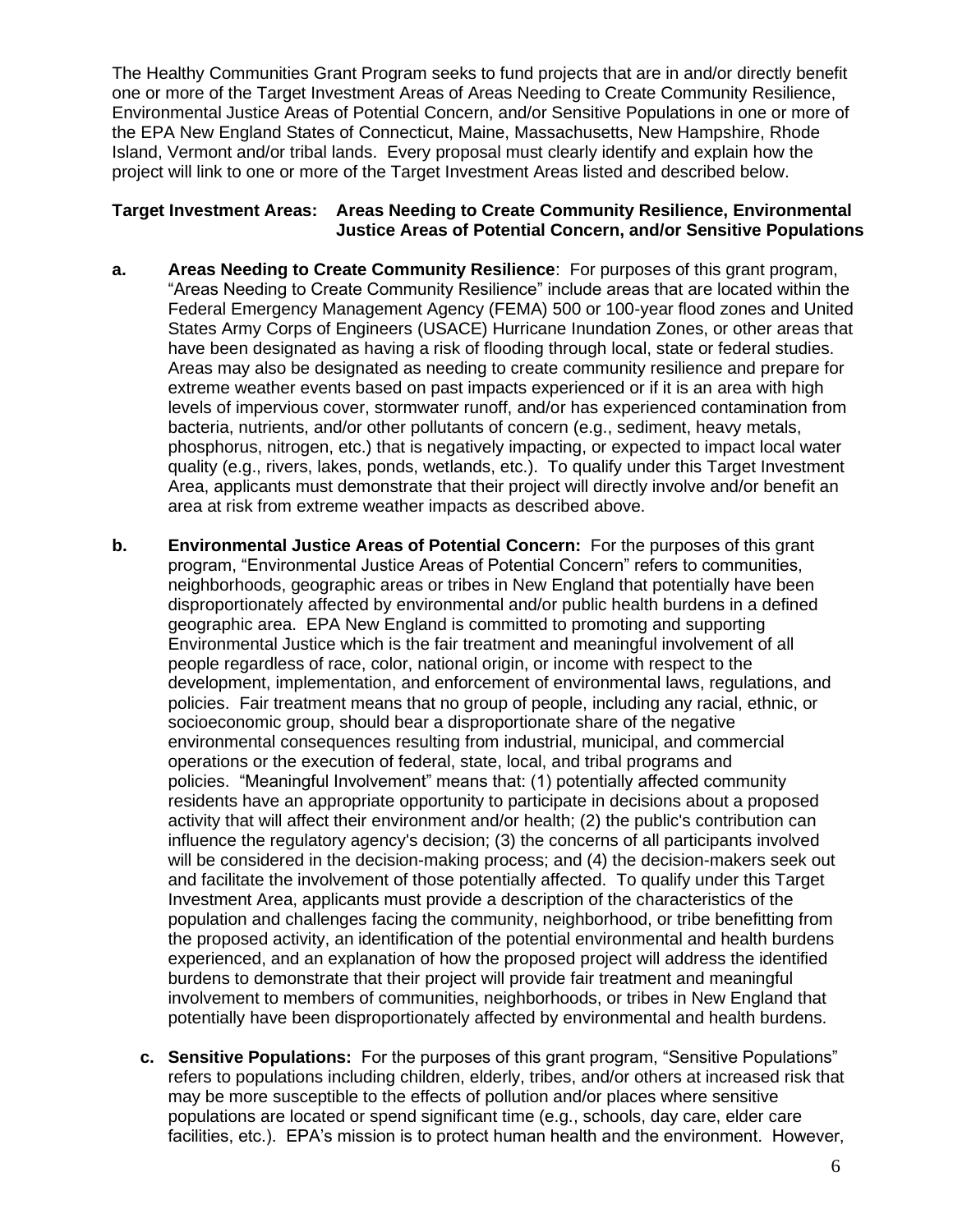health-based environmental standards are generally based on risks to healthy adult males, not sensitive populations. Children are more susceptible to the effects of pollution because pound-for-pound, they eat, drink and breathe more than adults and because their immune systems are not fully developed. Older Americans and those with chronic illness also face higher health risks due to their immune system vulnerability. Tribal members may be more susceptible to risks because of their subsistence fishing and hunting practices, poverty and exposure to many sources of environmental pollution. Certain populations and/or places may also be impacted by pollution in air water and/or land that adversely impacts the quality of the environment and/or public health. Examples include, but are not limited to, air pollution (e.g., particulate matter, wood smoke emissions, etc.), water pollution (e.g., contaminated rivers, wetlands, lakes, drinking water, etc.), contaminated land (e.g., prevalence of Superfund and/or Brownfield sites, vacant lots, etc.) and/or public health concerns (e.g., asthma, lead poisoning, chronic pulmonary diseases, etc.). To qualify under this Target Investment Area, applicants must demonstrate that the project will address existing environment and/or public health concerns facing the target population and/or places where sensitive populations are located and that the project will directly involve and/or benefit the health of sensitive populations (e.g., children, elderly, tribes and/or others at increased risk) in EPA New England states and tribal lands.

Every proposal must clearly identify how the proposed project will achieve measurable environmental and/or public health results in one or more of the Target Program Areas described below.

#### **Target Program Areas: Clean, Green, and Healthy Schools; Energy Efficiency; Healthy Tribal Drinking Water Quality; Healthy Indoor Environments; Healthy Outdoor Environments; and/or Pollution Prevention**

**a. Clean, Green and Healthy Schools:** Projects that focus on creating clean, green and healthy school environments by promoting EPA's State School Environmental Health Guidelines, EPA's Voluntary Guidelines for Selecting Safe School Location and their design, construction, and renovation, EPA's [3Ts for Reducing Lead in Drinking Water in Schools](https://www.epa.gov/sites/production/files/2015-09/documents/toolkit_leadschools_guide_3ts_leadschools.pdf)**,**  and/or implementing replicable programs across New England serving children's environmental health at K-12 schools.

#### **Project Examples:**

- Develop, improve upon existing, and/or promote site specific environmental health assessments, which can be used by schools to determine their environmental health baselines, identify issues of concern, and help schools prioritize which environmental health problems to address and promote utilizing EPA developed guidelines to address environmental issues in siting, designing, construction, renovation, and maintaining schools.
- Provide training to school officials and/or childcare facility operators in order to raise awareness of the risks of lead poisoning and the importance of monitoring lead levels in school and/or childcare facility drinking water in order to identify and respond to any existing problems.
- Conduct a "cleaning for health program," promoting procurement of safer cleaners and disinfectants and developing cleaning policies and procedures for programs that support the basic tenets of healthy environments at public schools and other spaces.
- Develop cleaning policies and procedures for programs that support the basic tenets of healthy environments at public schools and other spaces.
- Reduce exposure to pesticides and pests by promoting the use of Integrated Pest Management (IPM) strategies in these settings, e.g., strengthening the training and technical assistance components and advancing IPM techniques using EPA Tools for Schools action kits.
- Provide technical assistance to support EPA's Food Recovery Challenge by reducing,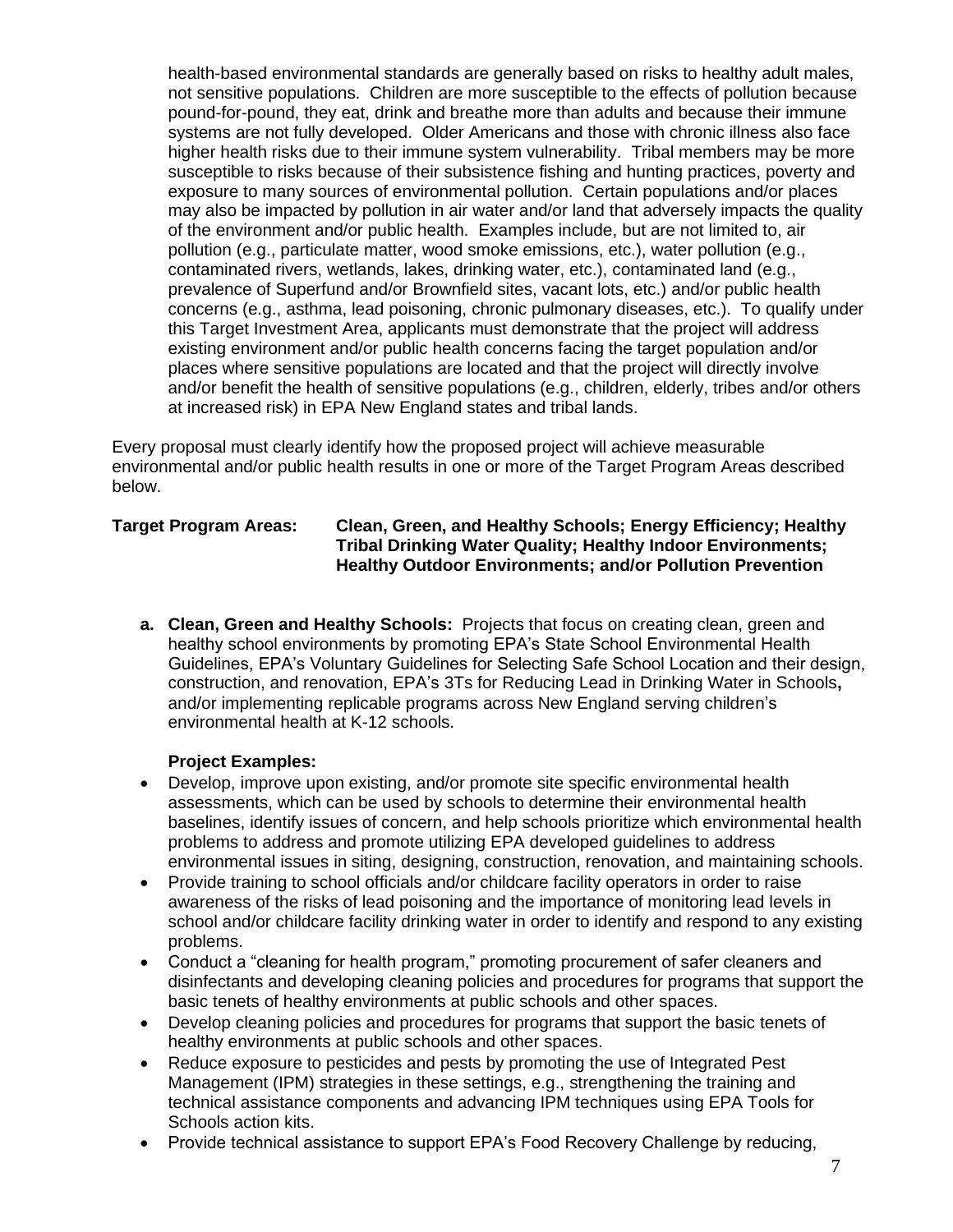diverting, or minimizing wasted food and other recyclable commodities in the K-12 school sector utilizing EPA's waste management and food recovery hierarchies.

#### **Example Outputs:**

- Number of schools in urban, rural or suburban communities that received school environmental health information (e.g., lead, asthma, exposure to toxic substances, etc.), participated in capacity-building exercises, and/or took action to become cleaner, greener, and healthier.
- Number of school decision-makers who received school environmental health information and/or participated in capacity-building exercises.
- Number of schools or school districts that have taken action to become cleaner, greener, and healthier.
- Number of activities that improve indoor environments and reduce risk factors for asthma onset and/or exacerbations, including remediating water damage, improving HVAC systems, using materials and equipment that do not contain harmful chemicals (e.g., formaldehyde).
- Number of activities that encourage training of educators, administrators, and all staff about asthmagens to which they may be exposed in their workplaces (e.g., mold, sanitizers, cleaners, pest control products).
- Pounds of food recovered in school projects aimed at reducing food waste, diverting food from disposal, and encouraging food donations.
- **b. Energy Efficiency:** Projects that promote energy efficiency and/or conservation by providing education, outreach, and technical assistance on energy systems, weatherization and/or energy best management practices and policies.

#### **Project Examples:**

- Outreach materials or training tools for effective education, outreach, demonstration, and/or to reach target population.
- Trainings or workshops on opportunities for energy use reduction including energy efficiency retrofits and improved energy management practices.
- Technical assistance to enable residents, business owners and other stakeholders to navigate existing resources and funding opportunities (e.g., provide support to apply for existing utility rebates or audits).
- Design an energy competition for local schools and students on energy savings through behavioral changes.
- Implement a light-bulb change-out program in partnership with a local utility.
- Provide outreach opportunity to disseminate educational material on residential energy efficiency and weatherization.
- Convene roundtables for businesses to share best practices for energy efficiency and energy management.

#### **Output Examples:**

- Creation of effective education, outreach, demonstration, and/or training tools to reach target population.
- Number of families, individuals, businesses, industry sectors or stakeholders reached through education, outreach, demonstrations, or trainings on opportunities for energy use reduction.
- Dollars saved by households, businesses, industry sectors or stakeholders through energy efficiency retrofits and improved energy management practices.
- Decreased percentage of household income or business costs spent on energy costs.
- Tons of air pollutants reduced through energy efficiency retrofits and improved energy management practices.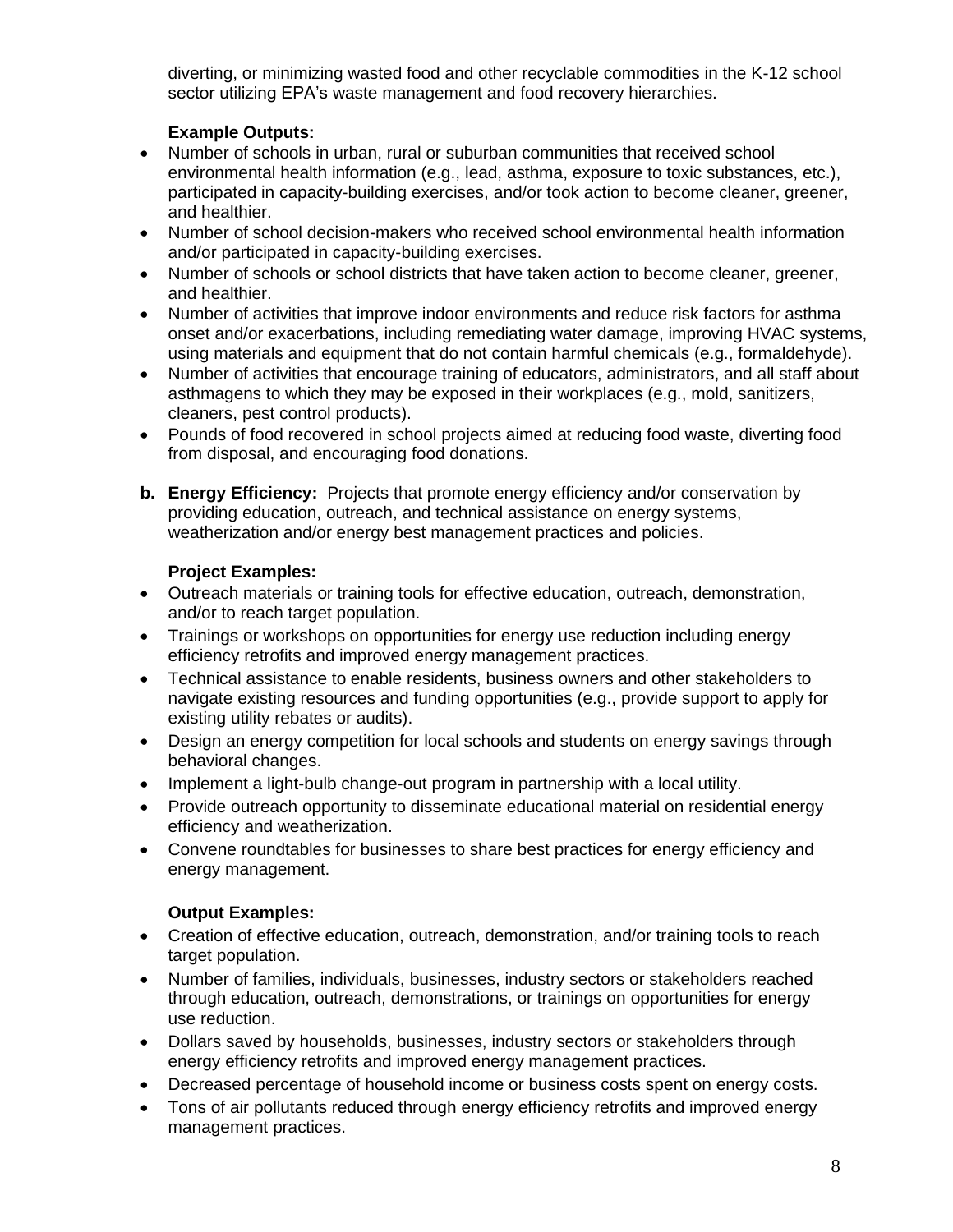#### **c. Healthy Tribal Drinking Water Quality**

Projects that provide compliance tools and/or training to improve compliance with regulatory drinking water standards on Region 1 tribal lands. Key drinking water rules include but are not limited to Disinfection By-products (DBPs), Revised Total Coliform Rule (RTCR), Lead and Copper Rule (LCR) and others with demonstrated exceedances and/or monitoring and reporting violations. Projects may include development and/or delivery of targeted training, including best management practices and operations to address violations and support the National Compliance Initiative with a focused approach to reducing violations of drinking water regulations on New England tribal lands. The project must provide tools, training and/or assistance to improve compliance with drinking water standards and regulations on Region 1 tribal lands.

#### **Project Examples:**

- Design a best practices manual including compliance checklists and operating procedures for Region 1 tribes to address drinking water challenges including reducing the presence of Disinfection By-products (DBPs) and/or Revised Total Coliform Rule (RTCR).
- Design and deliver training to tribal personnel and/or tribal facility operators to increase understanding of regulatory requirements for Disinfection By-products (DBPs) and Revised Total Coliform Rule (RTCR) and provide operation and maintenance best practices to improve sampling and reporting compliance.

#### **Output Examples:**

- Number of individuals and/or facilities serviced through technical assistance including, outreach, training, or intervention to improve compliance with drinking water standards and regulations on Region 1 tribal lands.
- Reduction in reported exceedances of drinking water standards coming from tribal facilities and/or impacting drinking water on tribal lands.
- Reduction of late or missed samples and late reporting of sample results to the tribal water systems primacy agency.
- Increase in understanding of Safe Drinking Water Act regulatory requirements and best practices including Disinfection By-products (DBPs), Lead and Copper Rule (LCR) and/or Revised Total Coliform Rule (RTCR).
- **d. Healthy Indoor Environments:** Projects that focus on reducing and/or preventing childhood lead poisoning through compliance assistance, outreach, and/or education on lead-based paint regulations and/or small drinking water systems, reducing asthma triggers, promoting integrated pest management; promoting recycling, pollution prevention, food waste minimization and/or diversion, and/or renewable energy; reducing childhood exposure to one or more toxins (lead, PCBs, dioxin, mercury, asbestos, pesticides, etc.), promoting comprehensive healthy homes and/or other indoor environments for children or other sensitive populations.

#### **Project Examples:**

- Conduct outreach to prevent and/or manage asthma and asthma triggers in early education centers, day care centers, schools, and residences through training opportunities, education, and other resources to build capacity of impacted target populations.
- Design and conduct an education and outreach campaign to promote lead safe indoor environments by minimizing risk of lead in the indoor environment, including risk from lead paint, lead dust, and or lead in drinking water.
- Conduct a technical assistance project to support EPA's Food Recovery Challenge by reducing, diverting, or minimizing wasted food and other recyclable commodities in a business and/or institution utilizing EPA's food recovery hierarchy (source reduction, feed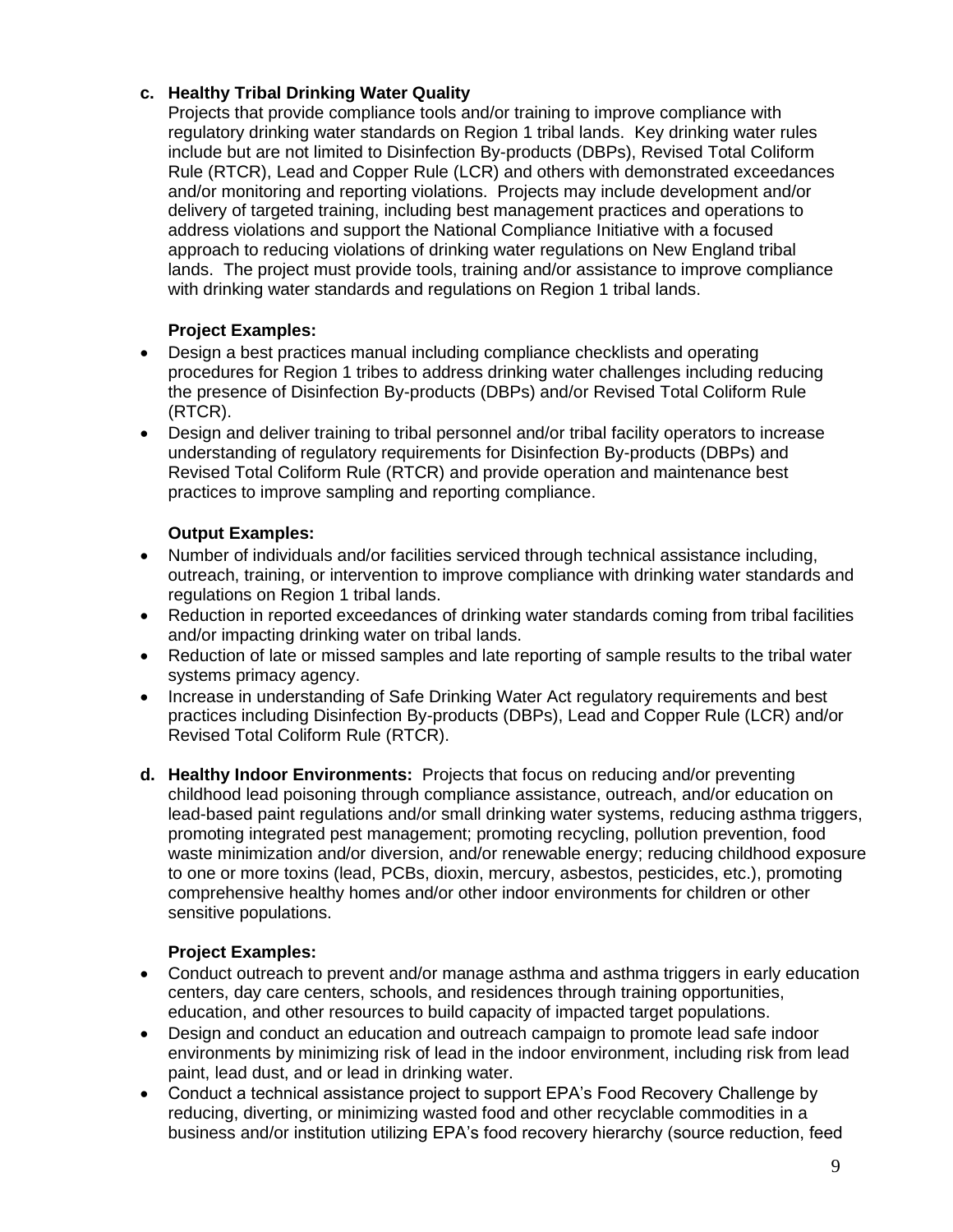the people, feed the animals, industrial uses, composting). Focus would be on a geographic area (e.g., community, state, municipality, etc.).

- Conduct an education and outreach campaign to increase food recovery rates in a geographic area (e.g., environmental justice area of potential concern, urban, rural, etc.).
- Design and conduct an education and outreach campaign to increase diversion of food and/or solid waste from disposal and increase recycling rates in a community or defined geographic area.
- Design and conduct an integrated pest management project which reduces pesticide exposures for elderly populations (e.g., nursing homes, community centers, etc.).
- Design and conduct an education and outreach campaign to train businesses, facilities and/or individuals to promote compliance with the federal lead-based paint regulations.
- Design and conduct an education and outreach campaign to identify housing at risk for lead and/or other toxins and provide in-home education to families to improve children's environmental health, such as a reduction of asthma triggers.

#### **Output Examples:**

- Number of families, caregivers, individuals, stakeholders, or geographic areas serviced through education, outreach, training or intervention to reduce indoor air pollutants.
- Reduction in childhood asthma severity or other health impacts due to better management of asthma trigger.
- Number of professionals trained to deliver asthma management and care trainings.
- Reduction in exposure to pesticides and/or toxic substances (e.g., lead, mercury, priority chemicals, etc.).
- Number of individuals or stakeholders reached with an education and outreach campaign to promote compliance with the federal lead-based paint regulations and/or reduce lead in drinking water.
- Design and conduct an education and outreach campaign to promote lead safe drinking water.
- Identification of methods or techniques leading to a comprehensive healthy homes project which potentially improves and promotes children's health by reducing indoor toxins including, but not limited to mold, combustion by-products, lead, asbestos, pesticides, PCBs, dioxin, and mercury.
- Number of children, families, individuals, stakeholders, or geographic areas serviced or participating in efforts to reduce exposure to indoor pollutants such as mold, combustion byproducts, lead, asbestos, pesticides, PCBs, dioxin, and mercury.
- Pounds of material (municipal solid waste) being diverted, reused, recycled or composted in an indoor environment and the impact on ambient air quality emissions.
- Reduced quantities (e.g., pounds) of pesticides or other hazardous cleaning agents no longer used in target geographic area.
- Number of communities working with businesses to reduce toxics use, particularly in floodprone communities, to eliminate or reduce risks to human health and eliminate or reduce the risk of the release of toxics for hazardous substances into the environment.
- Pounds of food recovered through projects with schools, businesses and institutions aimed at reducing food waste, diverting food from disposal and encouraging food donations. Measurable reductions in hazards (pounds), pollution prevented (pounds), water use (gallons), energy consumption (kWh), and/or air pollutant emissions (metric tons of carbon equivalent) through pollution prevention and/or source reduction.
- **e. Healthy Outdoor Environments:** Projects that focus on reducing and/or preventing exposure to toxics and pollutants in the air, soil and/or water by addressing the causes, effects, extent, reduction, prevention and/or elimination of pollution in rivers and/or other natural resources.

#### **Project Examples:**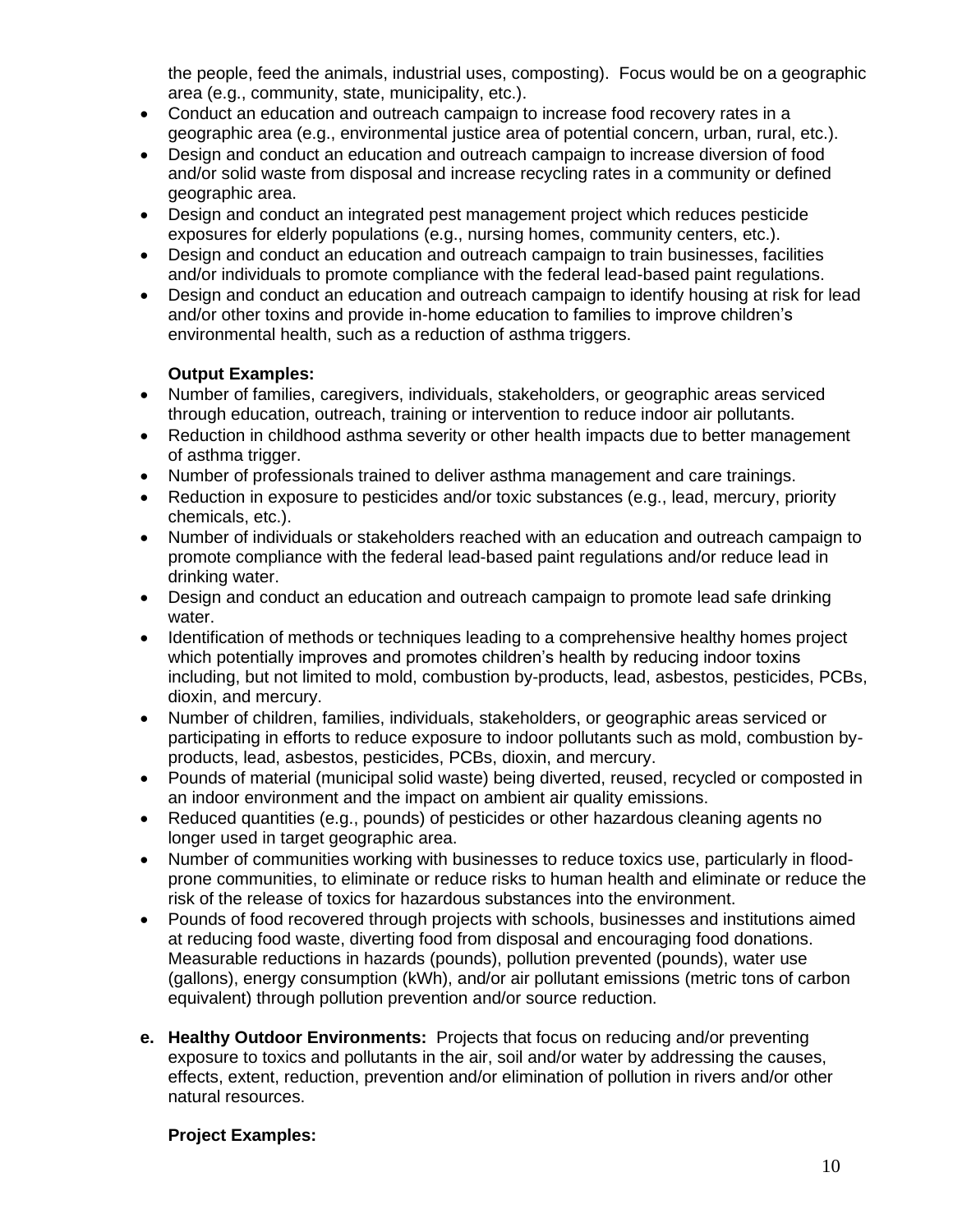- Develop and conduct workshops to educate communities on the health risks of wood smoke exposure and provide outreach materials promoting woodstove changeout programs and best burning practices.
- Develop and implement a sampling plan (in partnership with the EPA regional laboratory) using PM portable sensors to measure PM levels in one or more communities, focusing on areas potentially impacted by wintertime wood smoke.
- Design and conduct an education and outreach campaign to address polluted stormwater runoff and poor water quality. Use and promotion of green infrastructure opportunities to achieve pollution prevention is encouraged.
- Develop and conduct a multilingual education campaign for urban residents on exposure to toxins in urban rivers or other natural resources and ways to prevent or eliminate those exposures.
- Target reduction of combustion by-products, such as environmental tobacco smoke, wood smoke, and smoke from burning of trash and brush through education and awareness campaigns.
- Assess business preparedness and/or provide outreach to businesses (particularly small businesses) that use hazardous substances in order to raise awareness about preventing release of hazardous substances and hazardous waste.

#### **Output Examples:**

- Number of families, individuals, municipalities or stakeholders reached through education, outreach, demonstrations, training, surveys and/or studies related to the causes, effects, extent, reduction, prevention or elimination of pollution in soil, water and/or air.
- Creation of effective education, outreach, demonstration, and/or training tools to reach target population.
- Number of wood smoke education kits distributed to communities.
- Design and conduct a study to assess PM concentrations in communities impacted by wood smoke and distribute report to relevant stakeholders.
- Pounds of pesticides no longer used in target geographic area.
- Reduction in the amount of pollutants coming from facilities or common practices due to outreach on accident prevention, facility management, compliance assistance, and pollution prevention-based sector and municipal-based approaches.
- Pounds of organic waste diverted from municipal solid waste disposal.
- Reduction in pollutants such as pesticides, animal feeding, operations runoff, and/or oils/grease.
- Pounds of hazardous materials reduced through pollution prevention/source reduction in communities, municipalities, states, and/or businesses.
- Tons of air pollution reduced through pollution prevention/source reduction in communities, municipalities, states, and/or businesses.
- Gallons of water saved through pollution prevention/source reduction in communities, municipalities, states, and/or businesses.
- Dollars saved by communities, municipalities, states, and/or businesses through pollution prevention/source reduction.
- Measurable reductions in hazards (pounds), pollution prevented (pounds), water use (gallons), energy consumption (kWh), and/or air pollutant emissions (metric tons of carbon equivalent) through pollution prevention and/or source reduction efforts.
- Number of communities, including those working with businesses, to reduce toxic or hazardous materials used, and/or reduce solid or hazardous waste generated, particularly in flood-prone communities, in order to eliminate or reduce risks to human health and eliminate or reduce the risk of the release of toxics for hazardous substances, or pollutants into the environment.
- **f. Pollution Prevention:** Projects that provide technical assistance to businesses and their facilities to help them develop and adopt source reduction practices. Source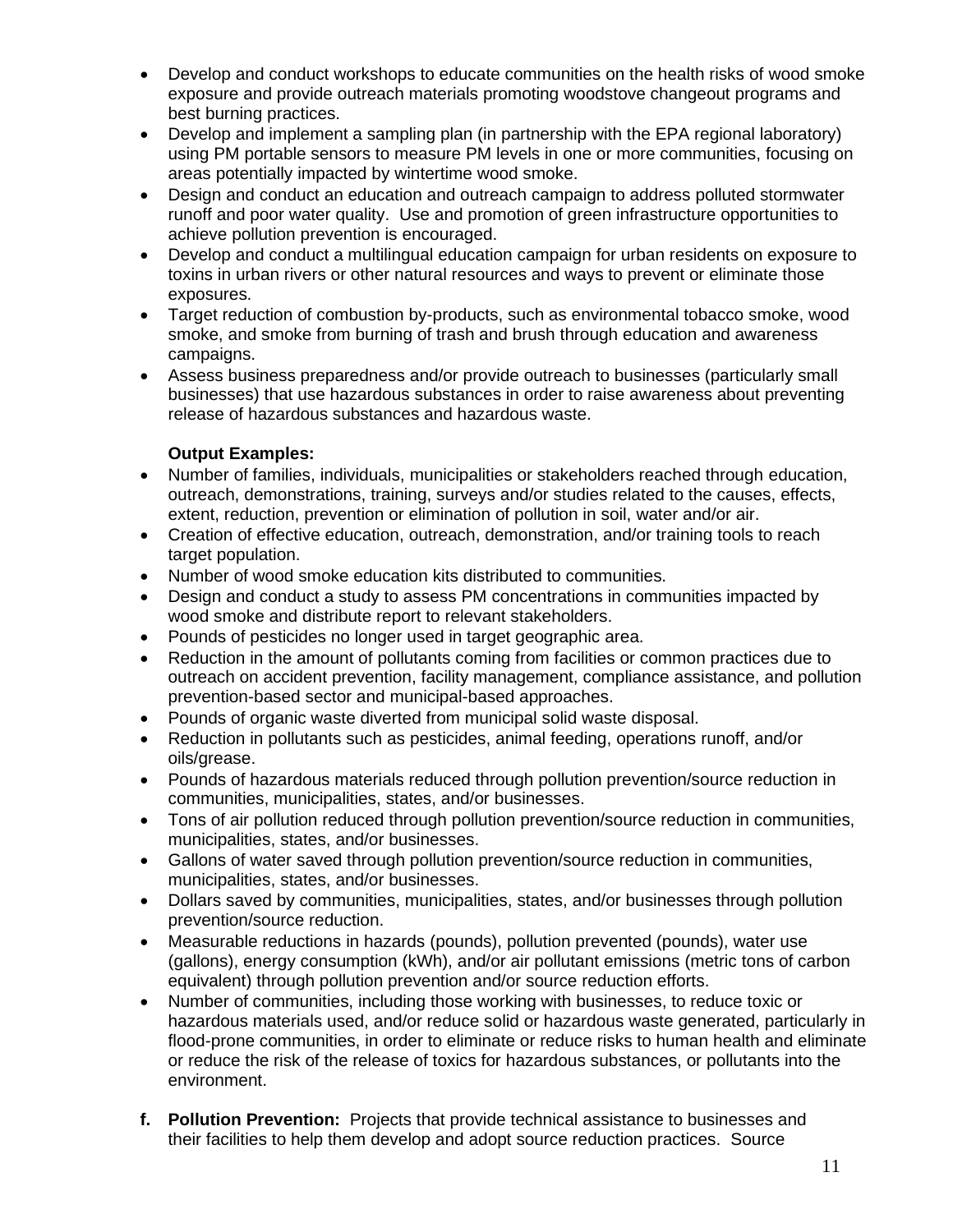reduction means reducing or eliminating pollutants from entering any waste stream or otherwise being released into the environment prior to recycling, treatment or disposal. In addition to reducing pollutants entering the environment, source reduction also includes reducing the use of water, energy and other raw materials.

#### **Project Examples:**

- Conduct trainings for a large number of businesses on pollution prevention best practices being applied in a particular sector or a demonstration project involving a pollution prevention technology not widely known or used.
- Conduct training and pollution prevention outreach to teach groups of businesses to identify and reduce the use of hazardous chemicals, water and energy (e.g., introduce EPA's Safer Choice Program).
- Provide training to businesses that use and/or store hazardous substances in order to raise awareness about preventing the release of hazardous substances and hazardous waste during a flood event.
- Design and conduct a training to support safe handling of hazardous materials and/or hazardous waste at facilities and increase safe handling practices to reduce potential impacts to human health and the environment.
- Develop and promote site specific pollution prevention assessments to help businesses prioritize which environmental problems to address, and in which order.
- Provide information on pollution prevention opportunities to businesses either in person or remotely through email, internet, webinars or phone calls.
- Conduct a program to promote the procurement and use of safer cleaners and disinfectants at businesses in your area.
- Assist businesses to develop green cleaning policies and procedures.
- Help businesses find opportunities to reduce air emissions (e.g., prevent ammonia refrigeration leaks or other fugitive releases, substitute the use of aqueous materials for volatile materials).
- Help businesses find opportunities to reduce pollutants discharged to water (e.g., reduce the quantity and/or toxicity of cleaning products which may contaminate water, reduce process chemicals that contribute to wastewater contamination).
- Help businesses find opportunities to conserve water (e.g., use high-volume, low pressure washing systems, extend production line times between cleanings).

#### **Output Examples:**

- Pounds of hazardous materials reduced through pollution prevention/source reduction.
- MTCO2e (metric tons of CO2 equivalent) reduced through pollution prevention/source reduction.
- Gallons of water saved through pollution prevention/source reduction.
- Dollars saved through pollution prevention/source reduction.
- Pounds of food recovered through projects with schools, businesses and institutions aimed at reducing food waste, diverting food from disposal and encouraging food donations.
- Number of case studies and other P2 documentation products describing specific P2 best practices identified, developed or implemented through the grant.
- Number of amplification activities that widely share P2 practices (i.e., training/demonstration projects, webinars, roundtables, or other outreach).
- Number of business facilities and/or other entities that were provided technical assistance.
- Number of P2 recommendations made to business facilities.
- Number of stakeholder groups involved in the process.
- Number of P2 recommendations implemented by business facilities.
- Number of workshops, trainings/project demonstrations and courses conducted.
- Number of businesses attending workshops, trainings and courses.
- Types of skills and abilities achieved by training participants.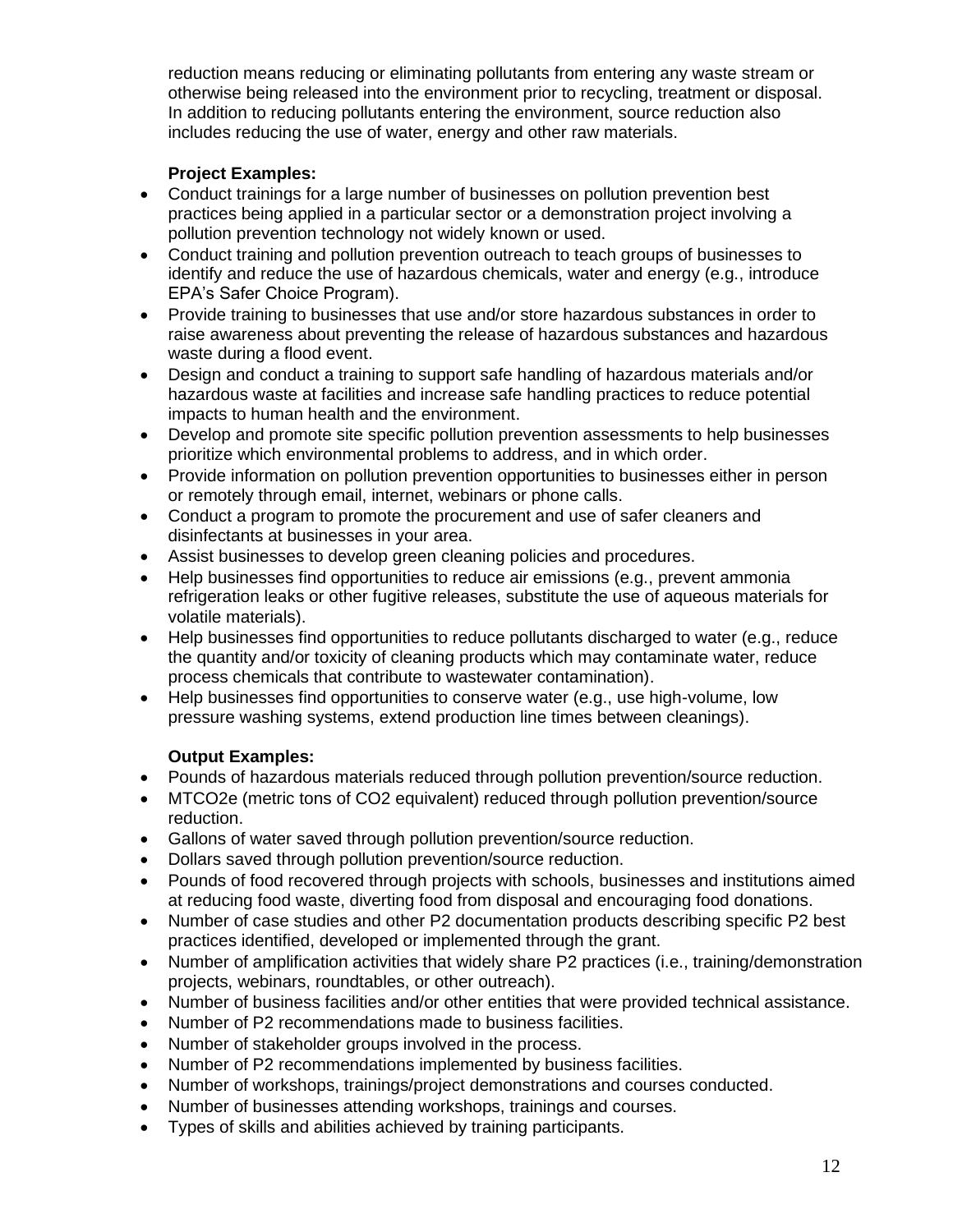• Number of outreach materials developed (e.g., fact sheets, leaflets).

**Outputs & Outcomes:** Outputs refer to measurable quantitative or qualitative activities, efforts, deliverables, or work products that the applicant proposes to undertake during the project period. The anticipated outputs for Healthy Communities Grant Program cooperative agreements will vary from applicant to applicant but will be identified as "Project Deliverables" in the proposal narrative and work plan. All applicants will be expected to clearly identify their outputs depending on the Target Program Area(s) selected by the applicant and achieve them during the proposed project period. Grant recipients will be required to submit quarterly status reports about their progress towards achieving outputs once the project is implemented.

The anticipated outputs for Healthy Communities projects will vary depending on the scope of the project and linkage to one or more Target Program Area(s). Anticipated outputs for potential projects are organized by Target Program Area above.

Outcomes refer to the result, effect, or consequence that will occur from carrying out the activities or outputs of the project. Outcomes may be environmental, behavioral, health-related or programmatic, should be quantitative, and may not necessarily be achievable during the project period. Short-term outcomes include, but are not limited to, increased learning, knowledge, skills, attitudes, and motivation, and must occur during the proposed project period. All of the awards made under this announcement are expected to result in the general short-term outcomes identified below.

The anticipated short-term outcomes listed below are expected to result in reducing environmental risks to protect and improve human health and the quality of life in order to create healthy communities and ecosystems related to many of the goals in EPA's Strategic Plan. Anticipated short-term outcomes include, but are not limited to:

- Measurable improvements to environmental and/or ecosystem conditions and management including, but not limited to: pounds of toxic or hazardous materials reduced, pounds of solid or hazardous waste reduced, gallons of water reduced, number of pounds or metric tons of greenhouse gas eliminated; expanded state and nonprofit organization monitoring capacity and collection and communication of watershed wide data, adoption of riparian and headwaters protection strategies; reduction in kilowatt hours of energy used; adoption of strategies to address nutrients such as adoption of fertilizer use ordinances or laws; increase in gallons of water conserved, increase in the number of pollution prevention assessments, lifecycle analyses, and/or lean manufacturing assessments conducted at businesses, institutions or local government facilities; adoption of pollution prevention activities at businesses and/or communities; increased strategies and resources for watershed-scale protection and/or restoration of key habitats and physical systems).
- Increased resources to benefit communities at risk.
- Increased access to information and tools that increase understanding and reduction of environmental and human health risks.
- Increased public understanding of chemicals at risk in their community. Improved institutional and community capacity to understand and solve environmental and human health problems.
- Measurable improvements in public health conditions including, but not limited to: improvement in quality of life for asthmatics, including increased number of symptom-free days; reduction in use of rescue medications; reduction in number of missed school/work days; reduction in number of emergency room visits, and/or hospital readmissions related to asthma; or other quantifiable measures including reductions in the number of lead poisoned children; decreased use of pesticides; increase in pounds of crops grown using integrated pest management.

In addition, the projects may result in additional outcomes which will vary depending on the Target Program Area(s) identified by the applicant. Both the expected short-term outcomes identified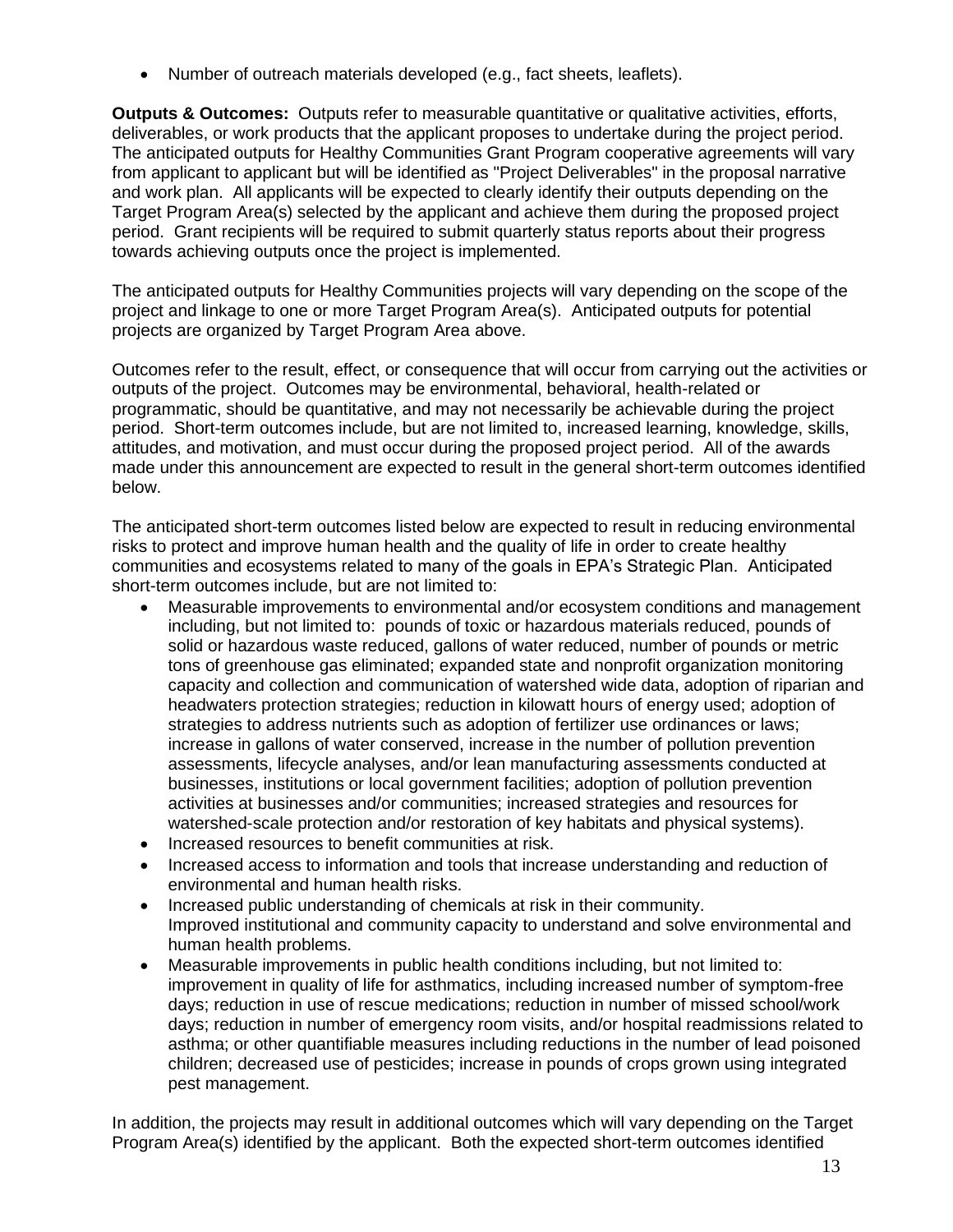above and any other expected outcomes should be defined in the Proposal Narrative and the Work Plan.

**Linkage to EPA Strategic Plan:** The activities to be funded under this announcement support EPA's updated FY 2018-22 Strategic Plan. Awards made under this announcement will support Goal 1: A Cleaner, Healthier Environment, Objective 1.1 Improve Air Quality, Objective 1.2 Provide for Clean and Safe Water, Objective 1.3 Revitalize Land and Prevent Contamination, and Objective 1.4 Ensure Safety of Chemical in the Marketplace; Goal 2: More Effective Partnerships, Objective 2.1 Enhance Shared Accountability, Objective 2.2 Increase Transparency and Public Participation; and Goal 3: Greater Certainty, Compliance and Effectiveness, Objective 3.1 Compliance with the Law, Objective 3.2 Create Consistency and Certainty, 3.3 Prioritize Robust Science, 3.4 Streamline and Modernize, and 3.5 Improve Efficiency and Effectiveness of the EPA Strategic Plan (available at [https://www.epa.gov/sites/production/files/2019-09/documents/fy-2018-2022-epa-strategic](https://www.epa.gov/sites/production/files/2019-09/documents/fy-2018-2022-epa-strategic-plan.pdf)[plan.pdf](https://www.epa.gov/sites/production/files/2019-09/documents/fy-2018-2022-epa-strategic-plan.pdf) ). All proposed projects must support one or more of the goals and objectives identified above.

The activities to be funded under this announcement are intended to further EPA's current priorities but may differ in selecting the appropriate Goal and Objective identified above depending on how the proposed projects address one or more of the Target Investment Areas (Areas Needing to Create Community Resilience, Environmental Justice Areas of Potential Concern, and/or Sensitive Populations) and one or more of the Target Program Areas (Clean, Green and Healthy Schools; Energy Efficiency; Healthy Tribal Drinking Water Quality; Healthy Indoor Environments; Healthy Outdoor Environments; and/or Pollution Prevention).

EPA also requires that grant applicants adequately describe environmental outputs and outcomes to be achieved under assistance agreements (see EPA Order 5700.7A1, Environmental Results under Assistance Agreements, [https://www.epa.gov/grants/epa-order-57007a1-epas-policy](https://www.epa.gov/grants/epa-order-57007a1-epas-policy-environmental-results-under-epa-assistance-agreements)[environmental-results-under-epa-assistance-agreements\)](https://www.epa.gov/grants/epa-order-57007a1-epas-policy-environmental-results-under-epa-assistance-agreements). Applicants must include specific statements describing the environmental results of the proposed project in terms of well-defined outputs and, to the maximum extent practicable, well-defined outcomes that will demonstrate how the project will contribute to the priorities described above.

#### **C. Minority Serving Institutions**

#### **Minority Serving Institutions**

EPA recognizes that it is important to engage all available minds to address the environmental challenges the nation faces. At the same time, EPA seeks to expand the environmental conversation by including members of communities which may have not previously participated in such dialogues to participate in EPA programs. For this reason, EPA strongly encourages all eligible applicants identified in Section III, including minority serving institutions (MSIs), to apply under this opportunity.

For purposes of this solicitation, the following are considered MSIs:

1. Historically Black Colleges and Universities, as defined by the Higher Education Act (20 U.S.C. § 1061(2)). A list of these schools can be found at [Historically Black Colleges and Universities.](https://sites.ed.gov/whhbcu/one-hundred-and-five-historically-black-colleges-and-universities/)

2. Tribal Colleges and Universities (TCUs), as defined by the Higher Education Act (20 U.S.C. §1059c(b)(3) and (d)(1)). A list of these schools can be found at [American Indian Tribally](https://sites.ed.gov/whiaiane/tribes-tcus/tribal-colleges-and-universities/)  [Controlled Colleges and Universities.](https://sites.ed.gov/whiaiane/tribes-tcus/tribal-colleges-and-universities/)

3. Hispanic-Serving Institutions (HSIs), as defined by the Higher Education Act (20 U.S.C. § 1101a(a)(5)). A list of these schools can be found at [Hispanic-Serving Institutions.](https://www2.ed.gov/about/offices/list/ope/idues/hsi-eligibles-2016.pdf)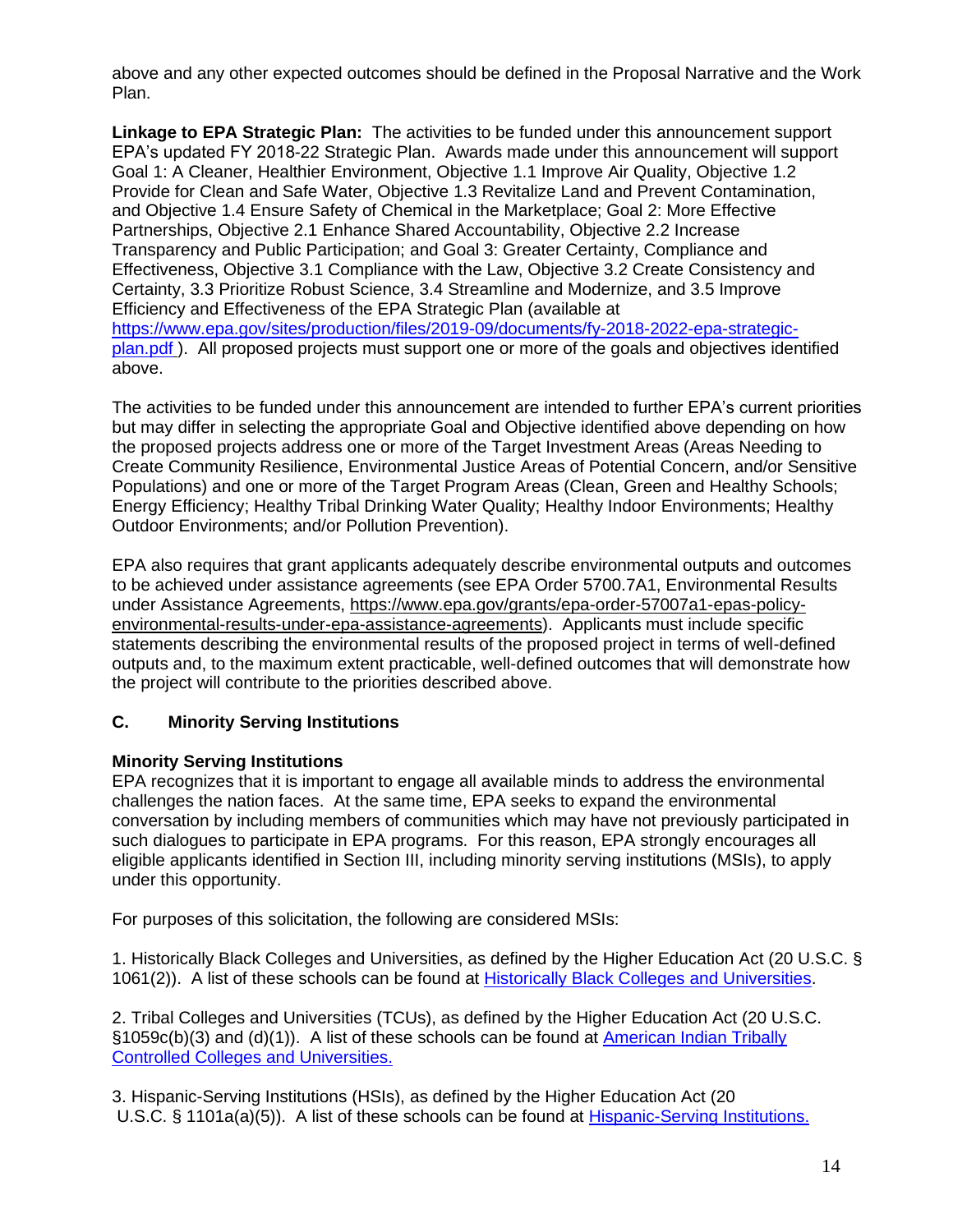4. Asian American and Native American Pacific Islander-Serving Institutions; (AANAPISIs), as defined by the Higher Education Act (20 U.S.C. § 1059g(b)(2)). A list of these schools can be found at [Asian American and Native American Pacific Islander-Serving Institutions;](https://www.google.com/maps/d/viewer?mid=1XVkOWKMDORm53pvU0L8EPsrJC94&msa=0&ie=UTF8&t=m&z=3&source=embed&ll=40.58644586187275%2C-148.28228249999984) and

5. Predominately Black Institutions (PBIs), as defined by the Higher Education Act of 2008, 20 U.S.C. § 1059e(b)(6). A list of these schools can be found at [Predominately Black Institutions.](https://www.google.com/maps/d/viewer?mid=1wlIi3j7gtlNq_w-0NKAb2bF2VmY&ie=UTF&msa=0&ll=37.35160769312534%2C-96.17229800000001&z=4)

#### **SECTION II. AWARD INFORMATION**

This grant program is intended to provide seed funding to inspire and leverage broader investment to create healthy and resilient communities in Target Investment Areas within Connecticut, Maine, Massachusetts, New Hampshire, Rhode Island, Vermont, and tribal lands. The Healthy Communities Grant Program anticipates awarding approximately 10 cooperative agreements of up to \$30,000 each in 2021. All Target Program Areas have a combined estimated funding of up to \$300,000, similar to the FY20 competition.

Proposals may be submitted for amounts up to \$30,000. The project period will start no earlier than October 1, 2020 and can last for a one or two-year period. Although the project can last up to two years, the total amount requested for federal resources cannot exceed the \$30,000 limit.

The grant program requires a match of 5% of the federal funds requested as part of a proposal. Any voluntary match beyond the 5% will not be considered as part of the evaluation and selection process used to make award decisions. Please see Section III, B, Matching for additional information.

Successful applicants will be issued a cooperative agreement. A cooperative agreement is an assistance agreement that is used when there is "substantial federal involvement" with the recipient during the performance of an activity or project. EPA awards cooperative agreements for those projects in which it expects to have substantial interaction with the recipient throughout the performance of the project. EPA will negotiate the precise terms and conditions of "substantial involvement" as part of the award process. Federal involvement may include close monitoring of the recipient's performance; collaboration during the performance of the scope of work; in accordance with the procurement regulations found at 2 C.F.R. §§ 200.317 through 200.327, as appropriate, review proposed procurements; review qualifications of key personnel; and/or review and comment on the content of printed or electronic publications. EPA does not have the authority to select employees or contractors employed by the recipient. The final decision on the content of reports rests with the recipient.

EPA intends to award cooperative agreements under this solicitation. Cooperative agreements provide for substantial involvement between the EPA Project Officer and the selected applicant(s) in the performance of the work supported. Although EPA will negotiate precise terms and conditions relating to substantial involvement as part of the award process, the anticipated substantial federal involvement for these projects may include:

- Close monitoring of the successful applicant's performance to verify the results proposed by the applicant;
- Collaboration during performance of the scope of work;
- In accordance with the procurement regulations found at 2 C.F.R. §§ 200.317 through 200.327, conducting reviews of proposed procurements; and
- Approving qualifications of key personnel (EPA will not select employees or contractors employed by the award recipient).

EPA anticipates awarding a minimum of one award per Target Program Area, depending on the quality of the proposals received. Funding for these projects is not guaranteed and all awards are subject to the availability of funds, the evaluation of proposals based on the criteria in this announcement and other applicable requirements.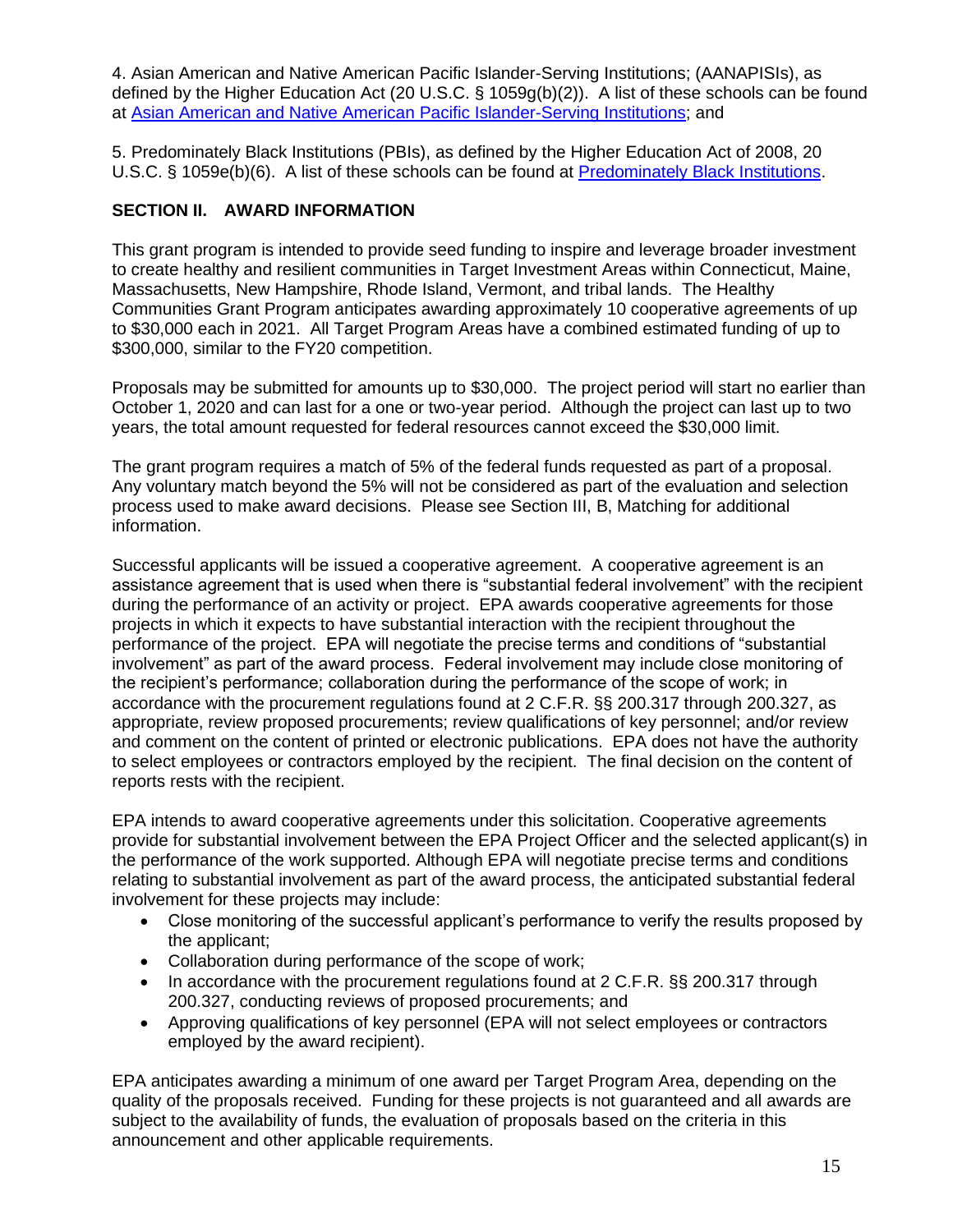EPA reserves the right to reject all proposals and make no awards under this announcement or make fewer than expected. In appropriate circumstances, EPA reserves the right to partially fund proposals/applications by funding discrete portions or phases of proposed projects. If EPA decides to partially fund a proposal/application, it will do so in a manner that does not prejudice any applicants or affect the basis upon which the proposal or portion thereof, was evaluated and selected for award, and therefore maintains the integrity of the competition and selection process.

EPA also reserves the right to make additional awards under this announcement, consistent with Agency policy and guidance, and without further competition, if additional funding becomes available after the original award selections are made. Any additional selections for awards will be made no later than six months after the original selection decisions.

### **SECTION III. ELIGIBILITY INFORMATION**

#### **A. Eligible Applicants**

In accordance with CFDA 66.110, eligible applicants for awards under this announcement include State and Local Governments, public nonprofit institutions/organizations, private nonprofit institutions/organizations, quasi-public nonprofit institutions/organizations, Federally Recognized Indian Tribal Governments, K-12 schools or school districts; and non-profit organizations (e.g., grassroots and/or community-based organizations). Applicants need not be physically located within the boundaries of the EPA regional office to be eligible to apply for funding, but must propose projects that affect the States, Tribes, and Territories within their Region. Private businesses, federal agencies, and individuals are not eligible to be grant recipients. However, they are encouraged to work in partnership with eligible applicants on projects.

**Non-Profit Status:** Non-profit organization, as defined by 2 C.F.R. § 200.1, means any corporation, trust, association, cooperative or other organization that: (1) is operated primarily for scientific, educational, service, charitable or similar purposes in the public interest; (2) is not organized primarily for profit; and (3) uses its net proceeds to maintain, improve and/or expand its operations. Note that 2 C.F.R. § 200.1 specifically excludes Institutions of Higher Education from the definition of non-profit organization because they are separately defined in the regulation. While not considered to be a non-profit organization(s) as defined by 2 C.F.R. § 200.1, public or nonprofit Institutions of Higher Education are, nevertheless, eligible to submit applications under this RFA. Hospitals operated by state, tribal, or local governments or that meet the definition of nonprofit at 2 C.F.R. § 200.1 are also eligible to apply as nonprofits or as instrumentalities of the unit of government depending on the applicable law. For-profit organizations such as colleges, universities, trade schools, and hospitals are ineligible.

### **B. Matching**

The grant program requires a match of 5% of the federal funds requested. Any voluntary match beyond the 5% will not be considered as part of the evaluation and selection process used to make award decisions. See 2 C.F.R. § 200.306(b) for a definition of match and a description of match criteria.

### **C. In-Kind Contributions**

In-kind match is a non-cash contribution to a project such as volunteered services and donated supplies (e.g., use of equipment, office/meeting space, fiscal/management oversight, printing). These "in-kind contributions" can be counted toward the demonstration of strong partnerships by providing resource support. Volunteered services may include a bookkeeper's maintenance of a group's financial records and preparation of required financial reports or an auditor's review of a group's financial records. Applicants must place a reasonable monetary value on in-kind contributions and include them in the budget. Applicants must be prepared to document in-kind contributions should the organization be awarded a grant. Rates for volunteer services must be consistent with the local community for similar services. EPA can provide funds only for project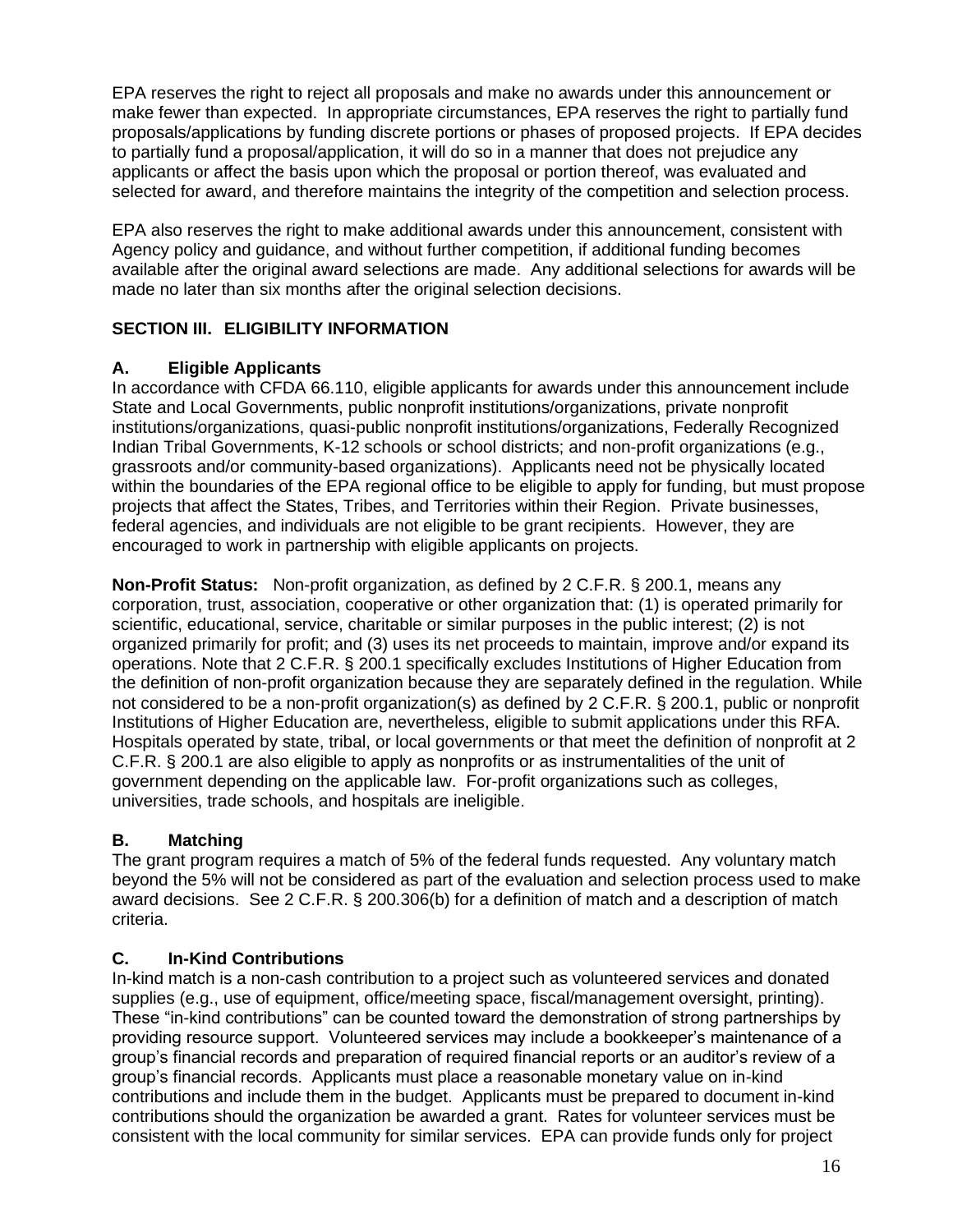costs that are allowable under EPA statutory authority. Similarly, the funds that serve as a match toward the project can be included as such only if they are for costs that EPA can fund. If a project is funded, recipients and all identified match funding are subject to audit to ensure that all costs are appropriate. If costs are ineligible or the recipient cannot properly document match dollars, the recipient will be liable for the disallowed costs.

#### **D. Other Threshold Eligibility Criteria**

In order to qualify as eligible projects under this solicitation, proposed projects from eligible applicants as defined above must meet the threshold criteria listed below. Applicants deemed ineligible for funding consideration as a result of the threshold eligibility review will be notified within 15 calendar days of the ineligibility determination.

- Projects must: (1) Be located in and/or directly benefit one or more of the Target Investment Areas within Connecticut, Maine, Massachusetts, New Hampshire, Rhode Island, Vermont, and/or tribal lands in New England and (2) Identify how the proposed project will achieve measurable environmental and public health results in one or more of the Target Program Areas. Please see Section I, B, Target Investment Areas & Target Program Areas for additional information.
- Proposals must be submitted through www.grants.gov as stated in Section IV of this announcement (except in the limited circumstances where another mode of submission is specifically allowed for as explained in Section IV) on or before the proposal submission deadline published in Section IV of this announcement. Applicants are responsible for following the submission instructions in Section IV of this announcement to ensure that their application is timely submitted.
- Proposals submitted after the submission deadline will be considered late and deemed ineligible without further consideration unless the applicant can clearly demonstrate that it was late due to EPA mishandling or because of technical problems associated with [Grants.gov](https://www.grants.gov/) or relevant System for Award Management (SAM.gov) system issues. An applicant's failure to timely submit their application through [Grants.gov](http://www2.epa.gov/grants/dispute-resolution-procedures) because they did not timely or properly register in SAM.gov or Grants.gov will not be considered an acceptable reason to consider a late submission. Applicants should confirm receipt of their proposal and application with Katie Marrese at Marrese. Katie@epa.gov or 617-918-1658 as soon as possible after the submission deadline — failure to do so may result in your proposal not being reviewed.
- The submissions must substantially comply with the proposal submission instructions and requirements set forth in Section IV of this announcement or else they will be rejected. However, where a page limit is expressed in Section IV with respect to the proposal pages in excess of the page limitation will not be reviewed.
- Proposals that request more than \$30,000 in Federal funding will not be reviewed.
- Proposals that do not include the required 5% match will not be reviewed.
- Funds for all awarded projects must support research, investigations, experiments, trainings, demonstrations, surveys and/or studies related to restoring or revitalizing the environment; provide education, outreach, and training; or organize/conduct community planning activities in the Target Program Areas defined in Section I, B, EPA Strategic Plan Linkage and Anticipated Outcomes/Outputs.
- If any proposal is submitted that includes any ineligible tasks or activities, that portion of the proposal will be ineligible for funding and may, depending on the extent to which it affects the proposal, render the entire proposal ineligible for funding.
- Projects that do not fit within the statutory authorities listed in Section I will be considered ineligible and will not be reviewed. Please see Section I, A, Program Description for further information.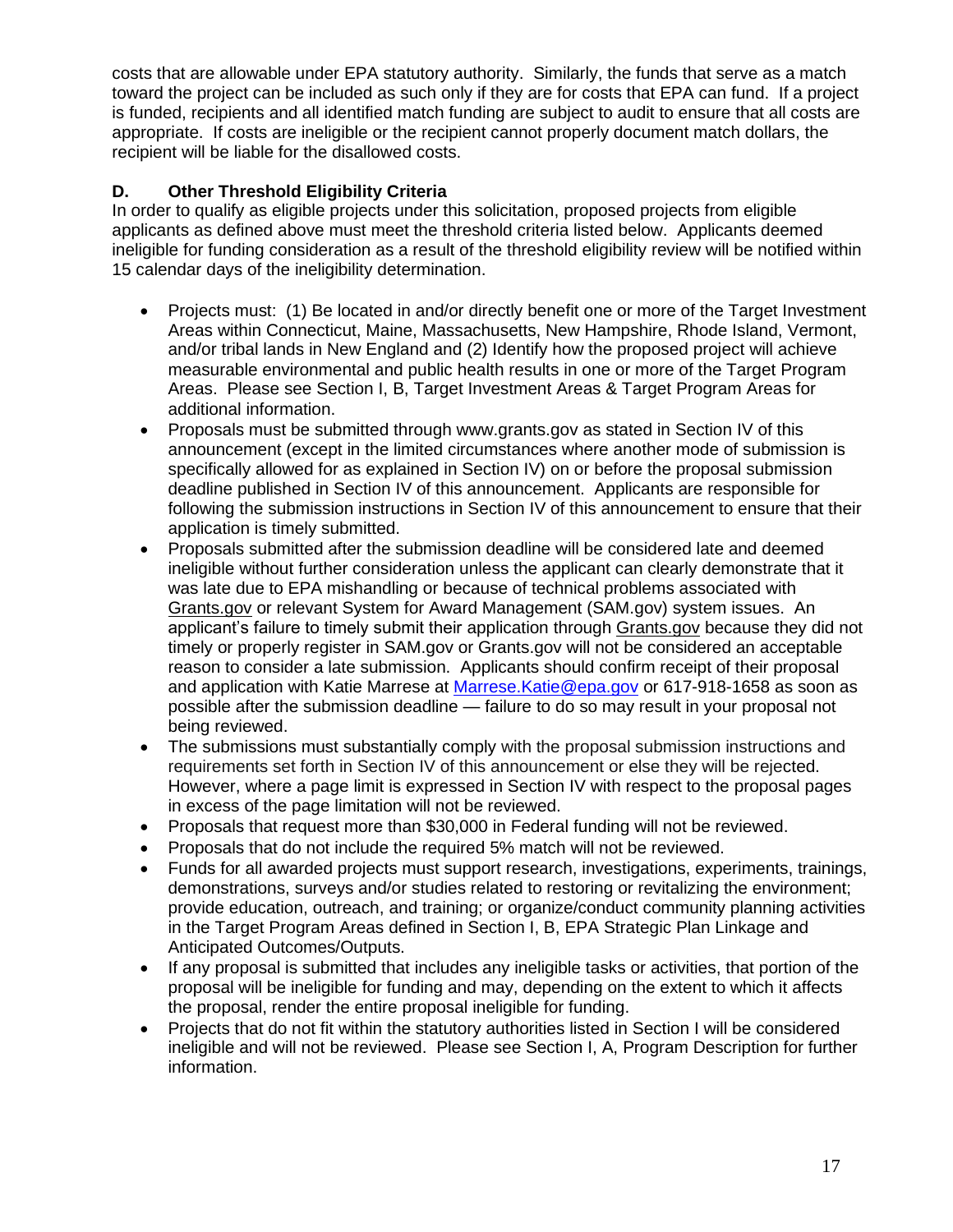#### **SECTION IV. APPLICATION AND SUBMISSION INFORMATION**

#### **A. Address to Request Application Package**

To request a link to the [https://www.grants.gov](https://www.grants.gov/) application package, please contact Katie Marrese, Healthy Communities Grant Program, US EPA New England, 5 Post Office Square, Suite 100 (OEP06-2), Boston, MA 02109-3912, by e-mail at marrese.katie@epa.gov or by phone at 617-918- 1658.

#### **B. Content and Form of Application Submission**

#### **Proposal Package Submission**

The proposal package must include the following elements:

- (1) Completed Application Forms
- (2) Five single-spaced page Proposal Narrative
- (3) Work Plan
- (4) Budget Detail with match information
- (5) Documentation demonstrating non-profit or not-for-profit status, if applicable
- (6) Resumes of up to three key project staff
- (7) Letters of Commitment from all project partners (if the project involves partners)

(8) Environmental Results, Past Performance & Programmatic Capability Information (see description below for more information)

#### **1. Completed Application Forms**

- a. Standard Form (SF) 424 Application for Federal Assistance Complete the Standard Form (SF) 424 in its entirety. There are no attachments for this form. Be sure to include your organization's fax number and email address in block 5 of the SF-424. The organization's DUNS number must be included on the SF424.
- b. SF424A Budget Information Non-Construction Programs
- c. EPA Form 5700-54 Key Contacts
- d. EPA Form 4700-4 Preaward Compliance Review Report

### **2. Proposal Narrative**

This should be submitted using the Project Narrative Attachment Form. A proposal narrative outline is included in Attachment A. Applicants must include all information in the Proposal Narrative Format. The narrative for the proposal is limited to five single-spaced pages; excess pages will not be reviewed. The narrative section of the proposal package must follow the format outline, answer the questions listed, and address all of the proposal evaluation factors identified in Section V. A copy of your Project Summary, work plan, detailed budget and information describing Environmental Results & Past Performance must also be submitted for each proposal; these are not considered part of the five-page limitation for the proposal narrative.

### **3. Work Plan**

This should be submitted using the Project Narrative Attachment Form. The work plan should follow the format included in Attachment B. The work plan schedule should align with the information that the applicant includes in the project narrative.

#### **4. Budget Detail, with match information**

This should be submitted using the Project Narrative Attachment Form. The applicant should include all information related to the expenses for the proposed project, including both the requested grant amount and any match information. Please see [RAIN-2019-G02](https://www.epa.gov/sites/production/files/2019-05/documents/applicant-budget-development-guidance.pdf)  to access [the Interim General Budget Development Guidance for Applicants and Recipients](https://www.epa.gov/grants/rain-2019-g02)  [of EPA Financial Assistance](https://www.epa.gov/grants/rain-2019-g02) for guidance on preparing a budget. Attachment C of this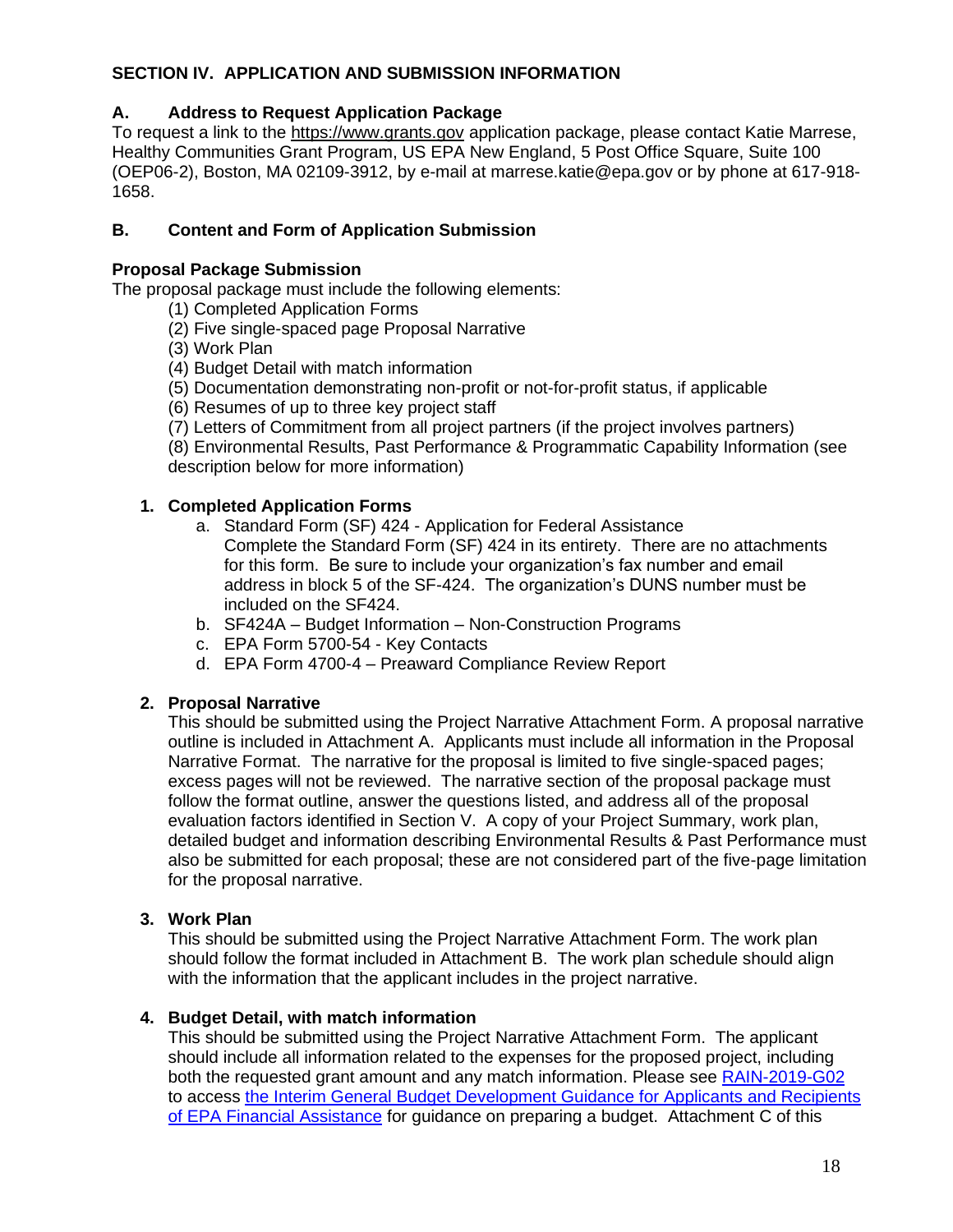document includes a sample budget detail and narrative.

#### **5. Proof of Non-Profit Status**

This should be submitted using the Project Narrative Attachment Form. All non-profit applicants, except public agencies, municipalities, and Federally-recognized Tribes, must attach documentation demonstrating non-profit status or articles of incorporation. Proposal package submissions without this documentation will not be considered. For more information, please read Section III, A, Eligible Applicants.

#### **6. Resumes**

These should be submitted using the Project Narrative Attachment Form. The applicant can include up to 3 resumes for staff that are involved in the proposed project. Each resume should be no more than 2 pages in length.

#### **7. Commitment Letters**

information provided by the applicant).

These should be submitted using the Project Narrative Attachment Form. Letters of commitment from all partners collaborating on the project and/or contributing any matching funds (cash or in-kind) to the project must be submitted with your proposal package, not sent separately. Letters must be submitted on letterhead (if applicable), signed by the project partner, and include the partner's telephone number and address. The commitment letters should be addressed to the applicant and be submitted as part of the proposal package. Commitment letters sent directly to EPA New England will not be accepted. Commitment letters must specify the nature of the match, if any, (cash or in-kind services) and must describe the role of the project partner in the project. If the partner is providing matching funds, the organization providing the match must be able to certify that the funds will be available during the project period. Proposals for projects that have listed partners but do not include commitment letters from every listed project partner will not earn full points under Criterion 4 during the evaluation process. Please do not send letters of general support from others not directly involved in the project; they will not be considered during the evaluation and review process.

#### **8. Environmental Results, Past Performance and Programmatic Capability Information** This information should be submitted using the Project Narrative Form. These issues will be evaluated under Criterion 3 of Section V. All applicants should clearly describe their programmatic and fiscal capacity to manage the proposed project and their past performance. If you do not have such information or have not received assistance agreements within the last five years, you must specify this in the proposal narrative. In evaluating applicants under these factors in Section V, EPA will consider the information provided by the applicant and may consider from other sources including information from EPA files and from current and prior grantors (e.g., to verify and/or supplement the

Submit a list of federally and/or non-federally funded assistance agreements (grants or cooperative agreements, not contracts) similar in size, scope and relevance to the proposed project that your organization performed within the last five years (no more than 5 agreements, and preferably EPA agreements). Please include the assistance agreement number, title of the project, the amount of funding, funding agency or organization, and point-of contact and describe (i) whether, and how, you were able to successfully complete and manage those agreements and (ii) your history of meeting the reporting requirements under those agreements, including whether you adequately and timely reported on your progress towards achieving the expected outputs and outcomes of those agreements (and if not, explain why not), and whether you submitted acceptable final technical reports under the agreements. In evaluating applicants under these factors in Section V, EPA will consider the information provided by the applicant and may also consider relevant information from other sources, including information from EPA files and from current/prior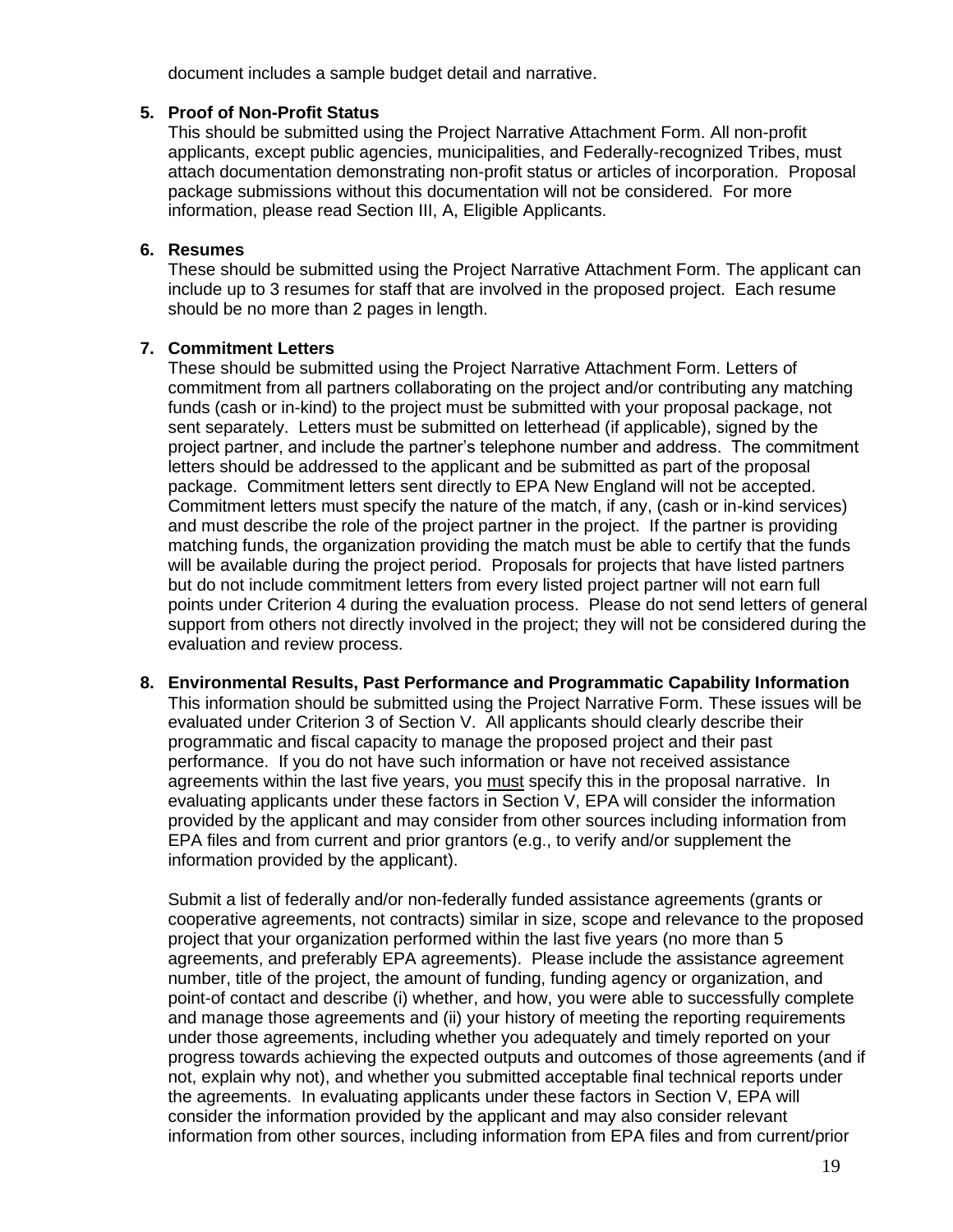grantors (e.g., to verify and/or supplement the information provided by the applicant). If you do not have any relevant or available past performance or past reporting information, please indicate this in the proposal and you will receive a neutral score for these factors (a neutral score is half of the total points available in a subset of possible points). If you do not provide any response for these items, you may receive a score of 0 for these factors.

In addition, provide information on your organizational experience and plan for timely and successfully achieving the objectives of the proposed project, and your staff expertise/qualifications, staff knowledge, and resources or the ability to obtain them, to successfully achieve the goals of the proposed project. This should include a description of the organizational and administrative systems (e.g., accounting programs) that you have in place that will be used to appropriately manage, expend, and account for Federal funds.

#### **C. Submission Methods, Dates and Times**

**Proposal Package Submission:** Applicants must apply electronically through [Grants.gov](http://grants.gov/) under this funding opportunity using the Grants.gov instructions below. If an applicant does not have the technical capability to apply electronically through Grants.gov because of limited or no internet access which prevents them from being able to upload the required application materials to [Grants.gov,](mailto:brownell.sandra@epa.gov) the applicant must apply for an exception. Please see Attachment D for detailed information on limited exception procedures.

The electronic submission of your application must be made by an official representative of your institution who is registered with Grants.gov and is authorized to sign applications for Federal assistance. For more information on the registration requirements that must be completed in order to submit an application through [Grants.gov](https://www.grants.gov/), go to Grants.gov and click on "Applicants" on the top of the page and then go to the "Get Registered" link on the page. If your organization is not currently registered with Grants.gov, please encourage your office to designate an Authorized Organization Representative (AOR) and ask that individual to begin the registration process as soon as possible. Please note that the registration process also requires that your organization have a Unique Entity Identifier (e.g., DUNS number) and a current registration with the System for Award Management (SAM) and the process of obtaining both could take a month or more. Applicants must ensure that all registration requirements are met in order to apply for this opportunity through grants.gov and should ensure that all such requirements have been met well in advance of the submission deadline. Registration on grants.gov, SAM.gov, and DUNS number assignment is FREE.

Applicants need to ensure that the AOR who submits the application through Grants.gov and whose Unique Entity Identifier (e.g., DUNS number) is listed on the application is an AOR for the applicant listed on the application. Additionally, the DUNS number listed on the application must be registered to the applicant organization's SAM account. If not, the application may be deemed ineligible.

To begin the application process under this grant announcement, go to [Grants.gov](https://www.grants.gov/) and click on "Applicants" on the top of the page and then "Apply for Grants" from the dropdown menu and then follow the instructions accordingly. Please note: To apply through Grants.gov, you must use Adobe Reader software and download the compatible Adobe Reader version. For more information about Adobe Reader, to verify compatibility, or to download the free software, please visit [Adobe Reader Compatibility Information on Grants.gov.](https://www.grants.gov/web/grants/applicants/adobe-software-compatibility.html)

You may also be able to access the application package for this announcement by searching for the opportunity on [Grants.gov.](https://www.grants.gov/) Go to [Grants.gov](https://www.grants.gov/) and then click on "Search Grants" at the top of the page and enter the Funding Opportunity Number, **EPA-R1-HC-2021**, or the CFDA number that applies to the announcement (CFDA 66.110), in the appropriate field and click the Search button.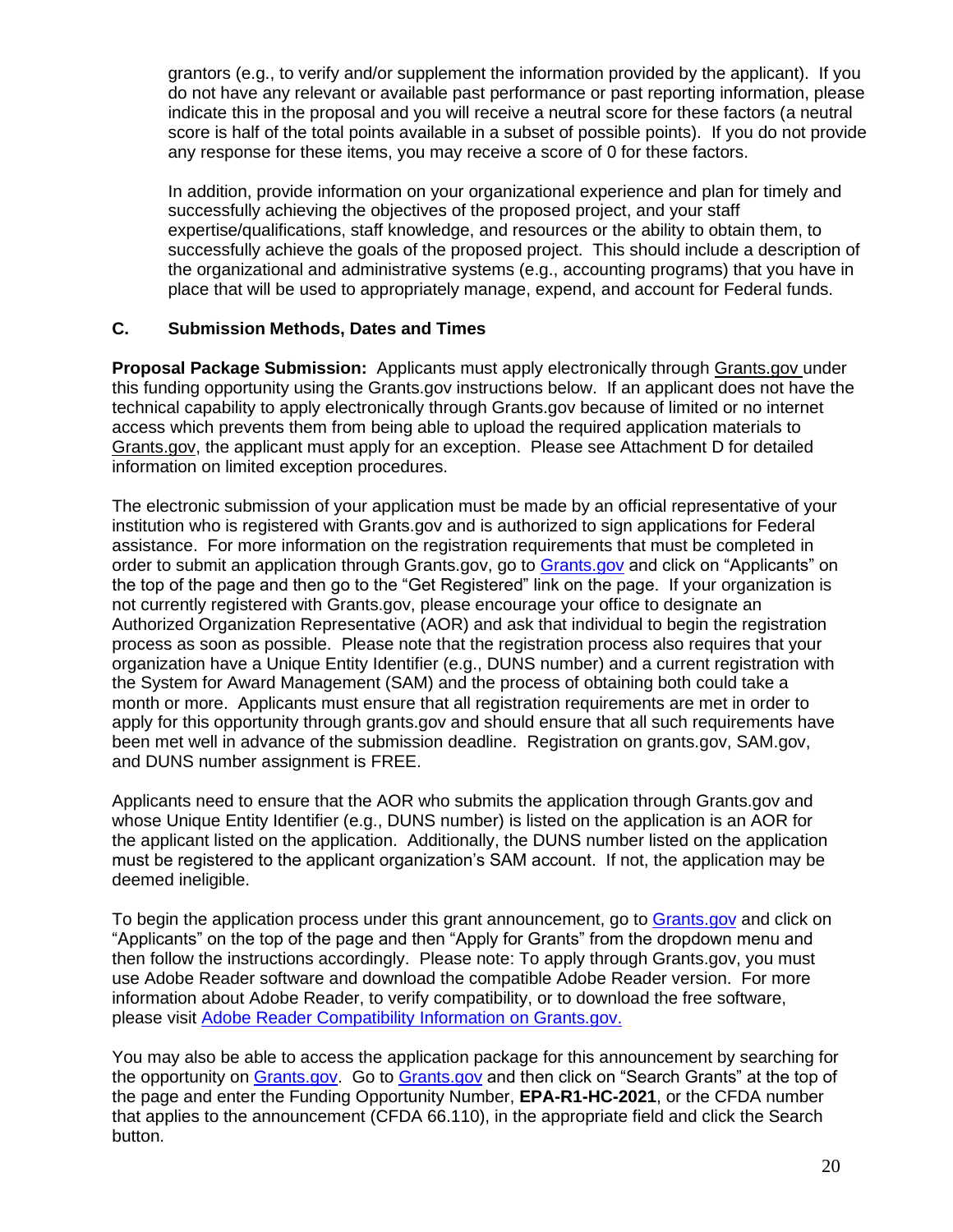Please Note: All applications must now be submitted through [Grants.gov](https://www.grants.gov/) using the "Workspace" feature. Information on the Workspace feature can be found at the [Grants.gov](https://www.grants.gov/web/grants/applicants/workspace-overview.html)  [Workspace Overview Page.](https://www.grants.gov/web/grants/applicants/workspace-overview.html)

**Application Submission Deadline:** Your organization's AOR must submit your complete application package electronically to EPA through [Grants.gov](https://www.grants.gov/) no later than **May 20, 2021,** 11:59 PM ET. Please allow for enough time to successfully submit your application and allow for unexpected errors that may require you to resubmit.

Please submit *all* of the application materials described in Section IV, b using the Grants.gov application package accessed using the instructions above.

#### **All Proposal Package Documents**

*Minor problems are not uncommon with transfers to Grants.gov. It is essential to allow sufficient time to ensure that your application is submitted to Grants.gov BEFORE the due date identified in Section IV of the solicitation. Please see Attachment E for more information on Grants.gov technical issues.* 

#### **D. Additional Provisions for Applicants**

Additional provisions that apply to this solicitation and/or awards made under this solicitation, including but not limited to those related to confidential business information, contracts and subawards under grants, and proposal assistance and communications, can be found at EPA [Solicitation Clauses.](https://www.epa.gov/grants/epa-solicitation-clauses) These and the other provisions that can be found at the website link are important, and applicants must review them when preparing proposals for this solicitation. If you are unable to access these provisions electronically at the website above, please communicate with the EPA contact listed in this solicitation to obtain the provisions.

#### **E. Information Sessions**

In order to answer applicant questions, the Healthy Communities Grant Program will sponsor four conference calls to address questions before the application is due. The information sessions are optional, but registration is required for participation. After submitting the registration form, you will receive instructions on how to participate in the conference call. Please see Attachment F of this application guidance for the schedule and registration information for the conference calls.

### **SECTION V. APPLICATION REVIEW INFORMATION**

#### **A. Evaluation Criteria**

Proposal packages will be evaluated against the selection criteria outlined below. All proposals will be evaluated on the extent to which the proposal addresses the following criteria:

### **CRITERION ONE: Healthy Communities** (20 points)

- **a) How well did the applicant demonstrate how the project addresses the Target Investment Area(s)?**
- How well did the applicant identify appropriate Target Investment Areas for the project? (4 points)
- How well did the applicant include relevant information such as demographics, geographic location, and community history? (4 points)
- **b) How well did the applicant demonstrate how the project addresses the Target Program Area(s)?**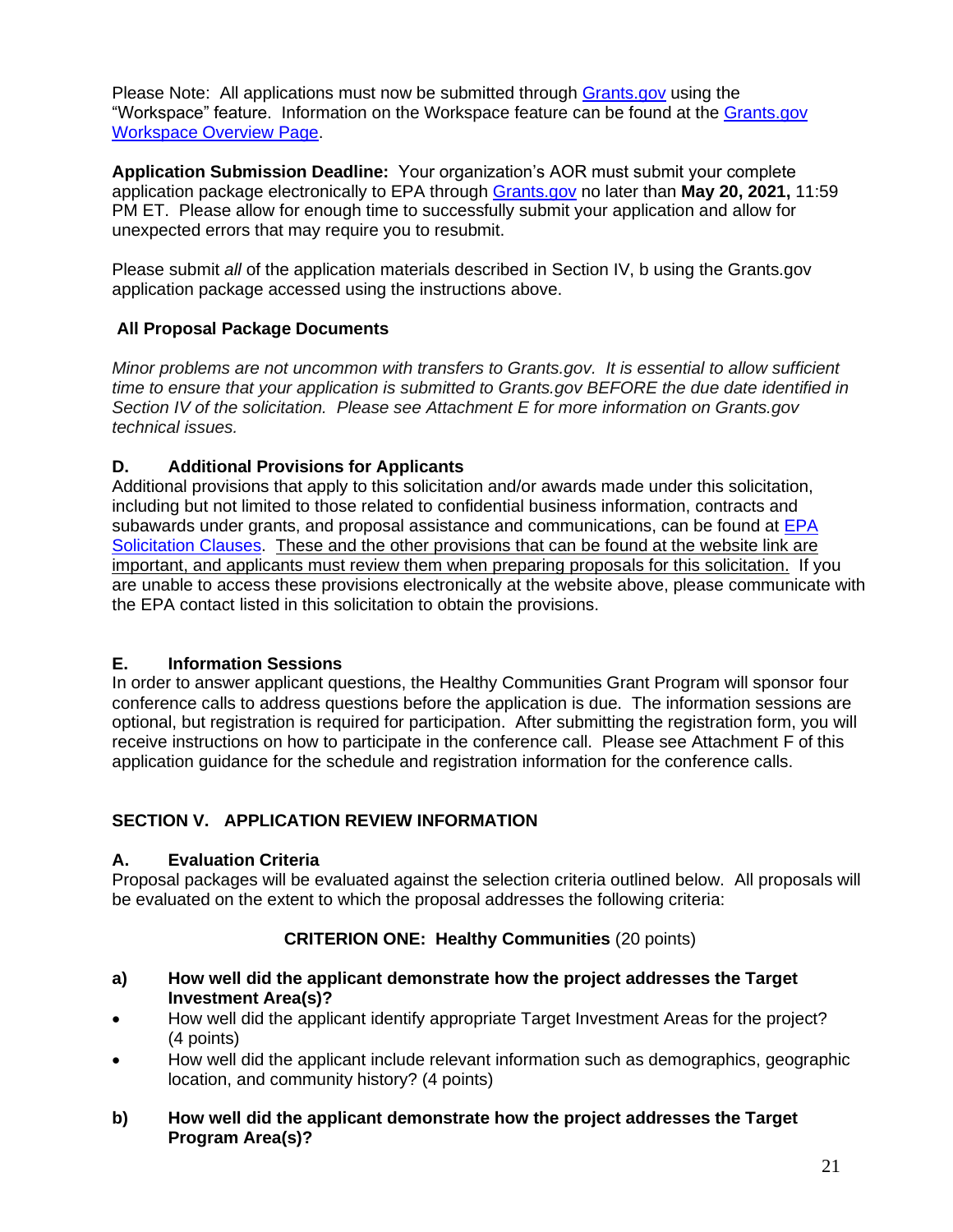- How well did the applicant identify appropriate Target Program Areas for the project? (5 points)
- How well did the applicant clearly identify the current/anticipated environmental and/or public health issues the community or target area is currently burdened with? (4 points)
- How well did the applicant describe how the proposed project represents new steps or builds upon other projects addressing the same issue(s)? (3 points)

Please review Section I, C, Target Investment Areas & Target Program Areas for detailed descriptions.

#### **CRITERION TWO: Measurable Results** (32 points)

#### **a) How well did the applicant demonstrate the measurable short-term results that will be achieved?**

- How well are the key project deliverables (outputs) clearly identified? (5 points)
- How well has the applicant described whether the key project deliverables are sufficient to achieve the project goals (outcomes)? (5 points)
- How well does the workplan provide a clear and reasonable project schedule? (5 points)
- How well has the applicant described how this project improves the environment and/or public health in the short term? For planning and visioning projects, has the applicant clearly outlined the steps to ensure that the plan/vision is implemented? (6 points)
- How well has the applicant described how this project improves the environment and/or public health after the grant period, in the long term? (2 points)
- **b) How well did the applicant identify expected results and provide quantifiable targets?**
- How well has the applicant provided quantifiable targets for each Target Program Area identified? (4 points)
- **c) How well did the applicant demonstrate how the project team will ensure that data and information is useable, accessible to the public, or is shared with appropriate stakeholders (e.g., local government, residents, etc.)?**
- How well did the applicant describe the plan to keep track of data and information? (2 points)
- How well did the applicant describe the plan to ensure to the public, stakeholders, and/or affected community will have access and can benefit from the data, information, and project results? (3 points)

#### **CRITERION THREE: Organizational Capacity, Programmatic Capability, and Past Performance** (20 points)

- **a) How well did the applicant demonstrate its ability to successfully perform the project?**
- How well did the applicant describe the issues addressed by their mission and other efforts? (3 points)
- How well did the applicant describe how the proposed project fits into the organization's mission and other efforts? (3 points)
- **b) How well did the applicant demonstrate its programmatic capability to successfully perform and manage the proposed project?**
- How well has the applicant demonstrated the organizational experience and ability to ensure timely and successful achievement of the project's objectives? (2 points)
- How well has the applicant demonstrated staff expertise/qualifications, staff knowledge, and resources or the ability to obtain them to successfully achieve the project goals? (2 points)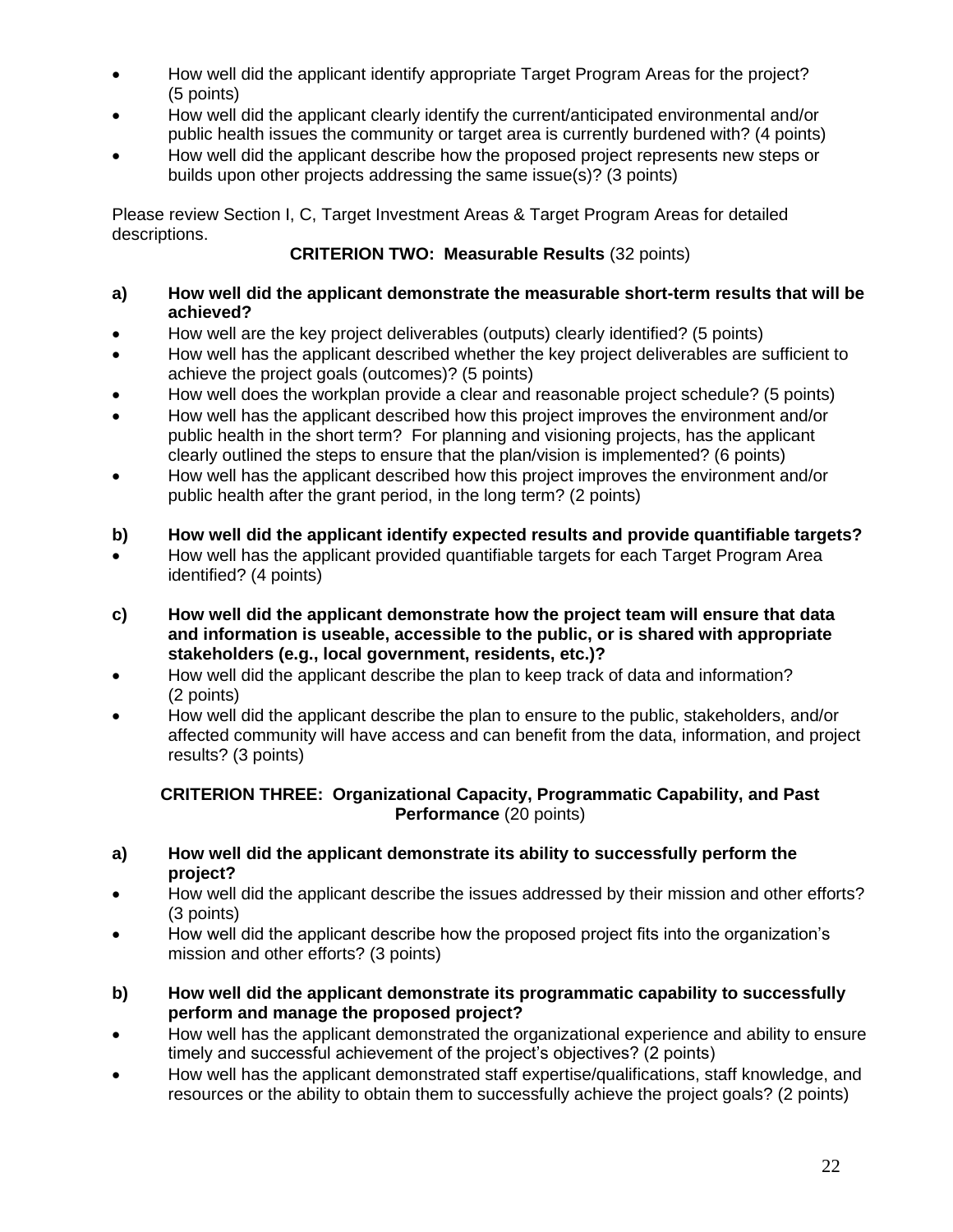- **c) How well did the applicant document and/or report on progress towards achieving expected results of assistance agreements; whether or not there was sufficient reporting on performance of those agreements; and if progress was not made, did they document how the issue(s) was resolved?**
- How well has the applicant demonstrated past performance in successfully completing assistance agreements identified in the narrative proposal in Section IV, C of this announcement? (2 points)
- How well has the applicant demonstrated a history of meeting reporting requirements and submitting acceptable final technical reports under these agreements and the extent to which the applicant adequately and timely reported on their progress towards achieving the expected outputs and outcomes under those agreements and if such progress was not being made whether the applicant documented and adequately reported why not and how the issue was resolved? (2 points)
- **d) How well did the applicant describe the approach, procedures, and controls for ensuring that awarded grant funds will be expended in a timely and efficient manner?**
- How well did the applicant provide accurate budget information clear that clearly shows how funds will be used? (2 points)
- How well did the applicant provide reasonable and allowable project expenses given the proposed activities? (2 points)
- How well did the applicant describe the organizational and administrative systems (e.g., accounting programs) they have in place that will be used to appropriately manage, expend, and account for Federal funds in a timely and efficient manner? (2 points)

When evaluating applicants under item c of this criterion, the Agency will consider the information provided by the applicant in its proposal and attachments and may also consider relevant information from other sources including agency files and prior/current grantors (e.g., to verify and/or supplement the information supplied by the applicant). If you do not have any relevant or available past performance or past reporting information, please indicate this in the proposal and you will receive a neutral score for these subfactors (item c above-a neutral score is half of the total points available in a subset of possible points). If you do not provide any response for these items, you may receive a score of 0 for these factors.

### **CRITERION FOUR: Community Involvement and Effective Partnerships** (20 points)

- **a) How well did the applicant demonstrate how they and/or the project partner represent those in the community and/or geographic area who have an interest in or will be affected by the project?**
- How well did the applicant describe why the organization is working in this area? (3 points)
- To what extent does the applicant and/or project partners represent and/or have experience working in this area? (3 points)
- **b) How well did the applicant demonstrate what methods will be used for stakeholder involvement to assure that all affected by the project are provided an opportunity to participate?**
- To what extent will the project team involve the necessary stakeholders? If applicable, to what extent will the project components and/or outreach materials be multilingual and culturally competent? (4 points)
- How well did the applicant describe why the project's approach will be particularly effective with this area? (3 points)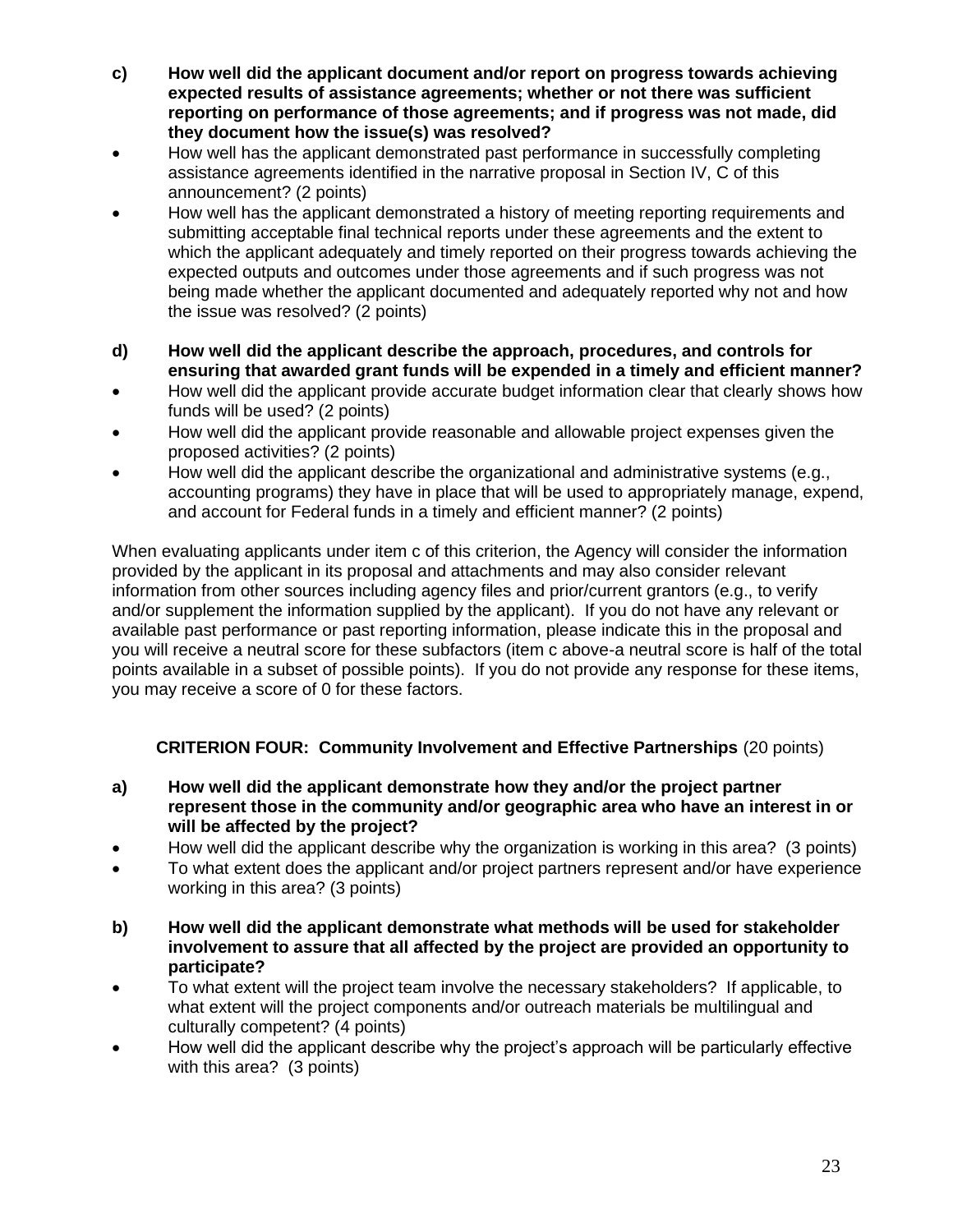- **c) How well did the applicant described the other groups that have been identified to be involved in the project, their role and responsibility in the project, and how that will lead to project success? If there are no project partners proposed, then the applicant will be evaluated based on how they demonstrate they can successfully fulfill the project requirements without partners.**
- To what extent does the applicant describe what the project partners will be responsible for as part of the project and identified what commitments the applicant has secured to ensure the project's success (e.g., letters of commitment)? For proposals that do not include project partners, to what extent does the applicant demonstrate the right mix of its own staff, skills, and capability to perform the project successfully and effectively without project partners? (7 points)

Commitment letters from all project partners will be reviewed as part of the evaluation process. Proposals for projects that have listed partners but do not include commitment letters from every listed project partner will not earn full points under Criterion 4, question c. If there are no project partners, the applicant must clearly describe why the organization can fulfill the project requirements on its own. Please do not send letters of general support from any organization or individual not directly involved in the project; they will not be considered during the evaluation and review process.

Please review Section I, B, Target Investment Areas & Target Program Areas and Section IV, B, 8, Commitment Letters for additional information.

#### **CRITERION FIVE: Evaluation** (8 points)

- **a) How well did the applicant describe the approach to identify challenges and incorporate any needed changes to the project during the project period?**
- How effective is the applicant's plan to determine if objectives are being met and incorporate any needed changes to the project? (4 points)
- **b) How well did the applicant describe the plan to evaluate the project results at the end of the project period to demonstrate if the goals were met and to identify what lessons were learned?**
- To what extent does the applicant describe an acceptable plan to determine and document project effectiveness as a method for evaluating project success? (4 points)

#### **B. Review and Selection Process**

EPA New England employees across contributing programs will review and evaluate proposal packages. Proposal packages are scored using the criteria listed above in Section V, A, Criteria for Proposals. An average score will be calculated for each proposal and then it will be ranked accordingly. The reviewers will meet to discuss the data and address scoring disparities on the proposals they reviewed. The Selection Official will receive a list of the highest ranked proposals and will make final funding selections based on the ranking but may also consider other factors including funding availability, geographic balance, and range of project types, including Target Program Areas. EPA anticipates awarding a minimum of one award per Target Program Area, depending on the quality of the proposals received.

Please note that this is a very competitive grant program, and limited funding is available for qualified projects. EPA New England expects to receive many grant proposals, and it will not be possible to fund all proposals received. EPA New England reserves the right to reject all proposals and make no grant awards under this announcement.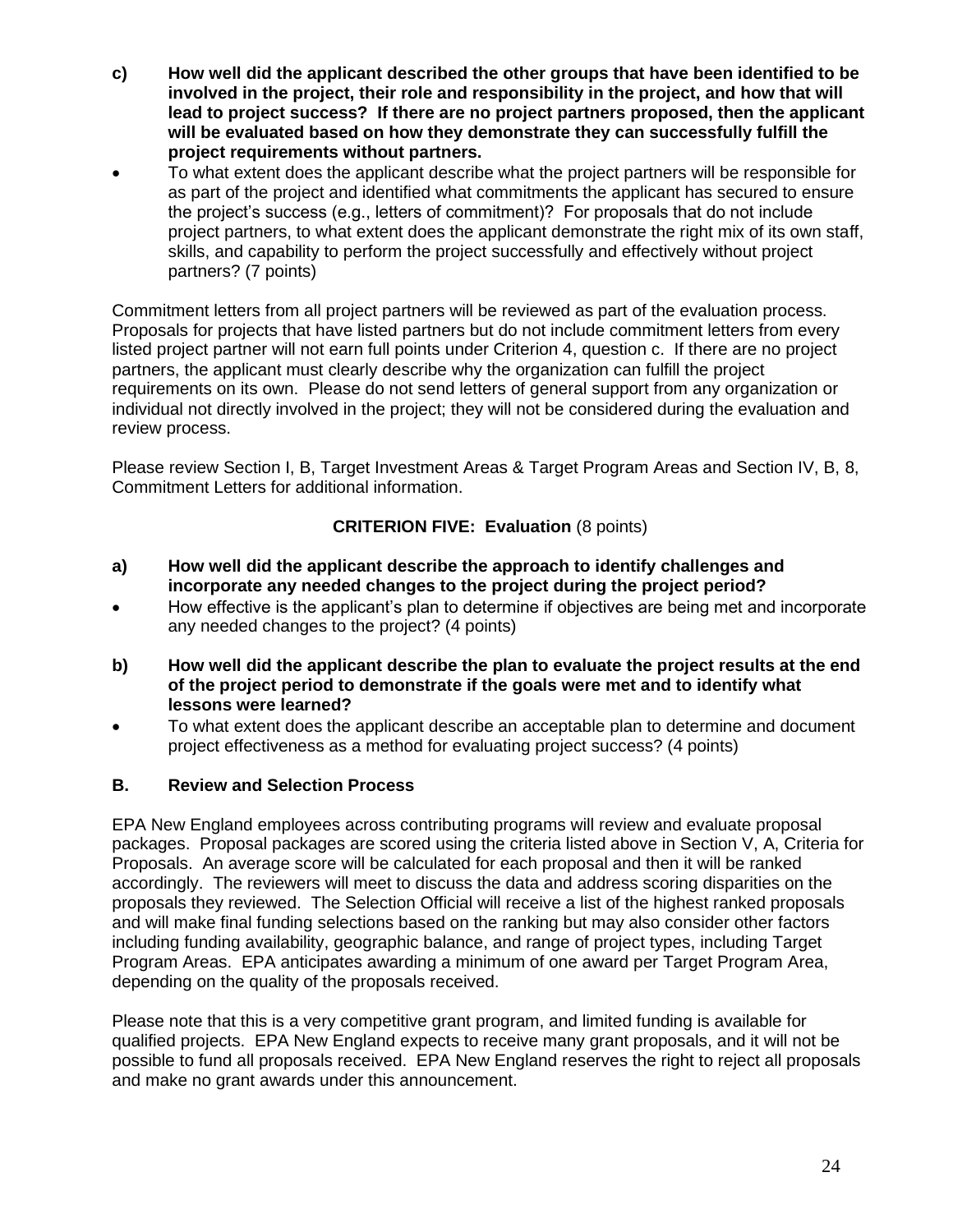### **C. Anticipated Announcement and Award Dates**

| March 18, 2021           | Healthy Communities Application Guidance is released.                                                                                                                                                                                                                                                 |
|--------------------------|-------------------------------------------------------------------------------------------------------------------------------------------------------------------------------------------------------------------------------------------------------------------------------------------------------|
| March 18 - May 20, 2021  | Eligible grant recipients develop and complete their proposals.                                                                                                                                                                                                                                       |
| April 1, 6, and 15, 2021 | Healthy Communities Grant Program hosts Information<br>Sessions via conference call. The conference call is open to<br>all applicants to discuss the grant program. See Attachment F<br>to RSVP for conference calls.                                                                                 |
| May 20, 2021             | Proposal submissions must be received by 11:59 PM via<br>https://www.grants.gov.                                                                                                                                                                                                                      |
| May 20 - June 30, 2021   | Proposal package submissions are reviewed and evaluated.                                                                                                                                                                                                                                              |
| <b>July 2021</b>         | Applicants will be contacted via telephone if their proposal is<br>being considered for funding. Some applicants may be asked<br>to make minor revisions to their proposed project work plans.<br>Formal letters will be sent to all applicants to notify them of the<br>status of their submissions. |
| September 2021           | EPA New England expects to formally announce 2021 Healthy<br><b>Communities Grant Program Recipients.</b>                                                                                                                                                                                             |

#### **E. Additional Provisions for Applicants**

Additional provisions that apply to this solicitation and/or awards made under this solicitation including the clause on Reporting and Use of Information Concerning Recipient Integrity and Performance can be found on the [EPA Solicitation Clauses](https://www.epa.gov/grants/epa-solicitation-clauses) page. These and the other provisions that can be found at the website link are important, and applicants must review them when preparing proposals for this solicitation. If you are unable to access these provisions electronically at the website above, please communicate with the EPA contact listed in this solicitation to obtain the provisions.

#### **SECTION VI. AWARD ADMINISTRATION INFORMATION**

#### **A. Award Notification**

EPA anticipates notification to successful applicants will be made via telephone and/or email by June 30, 2021. The notification will be sent to the original signer of the proposal or the project contact listed in the proposal. This notification, which informs the applicant that its proposal has been selected and is being recommended for award, is not an authorization to begin work. The successful applicant may need to prepare and submit additional documents and forms (e.g., work plan), which must be approved by EPA, before the grant can officially be awarded. The official notification of an award will be made by EPA New England's Award Official. Applicants are cautioned that only a grants officer is authorized to bind the Government to the expenditure of funds; selection does not guarantee an award will be made. For example, statutory authorization, funding or other issues discovered during the award process may affect the ability of EPA to make an award to an applicant. The award notice, signed by an EPA grants officer, is the authorizing document and will be provided through electronic or postal mail. The time between notification of selection and award of a grant can take up to 90 days or longer.

#### **B. Reporting**

All recipients must attend an information session for new recipients and submit quarterly reports and a final report for EPA Project Officer approval. Specific reporting requirements (e.g., Final Technical Report and Financial Status Report) will be described in the award agreement. EPA will collect, evaluate, and disseminate recipients' final reports to serve as model programs. For further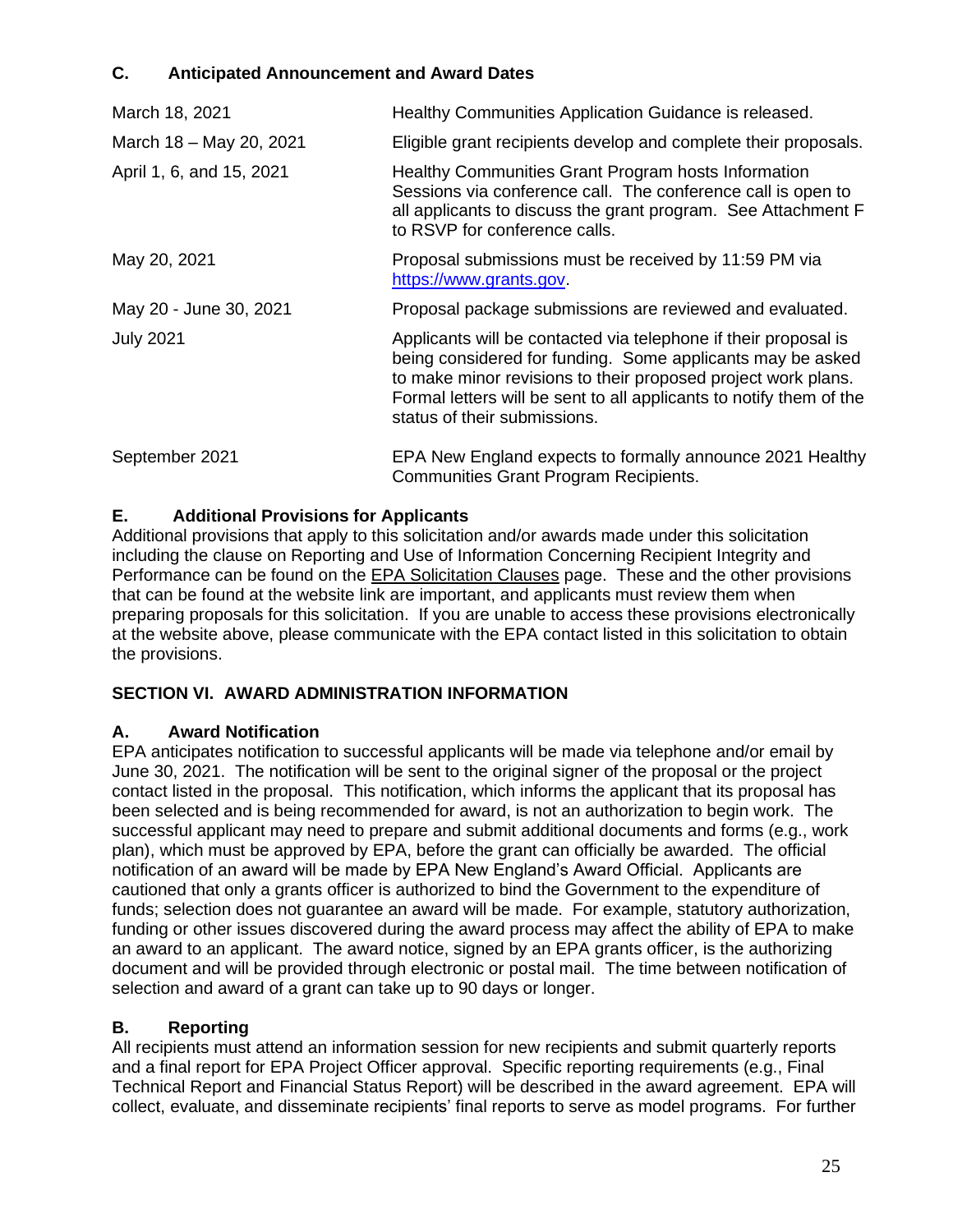information about the contributing programs for the Healthy Communities Grant Program, please visit EPA New England's website at [www.epa.gov/region01.](https://www.epa.gov/region01)

EPA Requirements for Quality Management Plans and Quality Assurance Plans: In accordance with 2 C.F.R. § 1500.12, projects that include the generation or use of environmental data are required to submit a QMP and QAPP. The QMP must document quality assurance policies and practices that are enough to produce data of adequate quality to meet program objectives. The QMP should be prepared in accordance with EPA QA/R-2: EPA Requirements for Quality Management Plans (refer to [https://www.epa.gov/quality/frequent](https://www.epa.gov/quality/frequent-questions-about-epas-quality-program#tab-11)[questions-about-epas-quality-program#tab-11,](https://www.epa.gov/quality/frequent-questions-about-epas-quality-program#tab-11) Chapter 2). The recipient's QMP should be reviewed and updated annually as needed. The QMP must be submitted to the EPA project officer at least 45 days prior to the initiation of data collection or data compilation.

The recipient must develop and implement quality assurance and quality control procedures, specifications and documentation that are enough to produce data of adequate quality to meet project objectives. The QAPP is the document that provides comprehensive details about the quality assurance/quality control requirements and technical activities that must be implemented to ensure that project objectives are met. The QAPP should be prepared in accordance with EPA QA/R-5: EPA Requirements for Quality Assurance Project Plans. The QAPP must be submitted to the EPA project officer at least 30 days prior to the initiation of data collection or data compilation. Requirements for QAPPs can be found at [https://www.epa.gov/quality/managing-quality](https://www.epa.gov/quality/managing-quality-environmental-data-epa-region-1)[environmental-data-epa-region-1.](https://www.epa.gov/quality/managing-quality-environmental-data-epa-region-1)

If you have questions regarding QAPP requirements, please contact Nora Conlon of EPA New England at Conlon.Nora@epa.gov.

#### **C. Disputes**

Assistance agreement competition-related disputes will be resolved in accordance with the dispute resolution procedures published in 70 FR (Federal Register) 3629, 3630 (January 26, 2005) which can be found at [Grant Competition Dispute Resolution Procedures.](https://www.epa.gov/grants/grant-competition-dispute-resolution-procedures) Copies of these procedures may also be requested by contacting the person listed in Section VII of the announcement. Note, the FR notice references regulations at 40 C.F.R. Parts 30 and 31 have been superseded by regulations in 2 C.F.R. Parts 200 and 1500. Notwithstanding the regulatory changes, the procedures for competition-related disputes remains unchanged from the procedures described at 70 FR 3629, 3630, as indicated in 2 C.F.R. Part 1500, Subpart E.

#### **D. Additional Provisions for Applicants Incorporated into the Solicitation**

Additional provisions that apply to this solicitation and/or awards made under this solicitation, including but not limited to those related to DUNS, SAM, copyrights, disputes, indirect costs and administrative capability, can be found on the [EPA Solicitation Clauses](http://www.epa.gov/grants/epa-solicitation-clauses) page. These, and the other provisions that can be found at the website link, are important, and applicants must review them when preparing proposals for this solicitation. If you are unable to access these provisions electronically at the website above, please communicate with the EPA contact listed in this solicitation to obtain the provisions.

#### **SECTION VII. AGENCY CONTACT**

For all questions and inquiries regarding the Healthy Communities Grant Program, please contact:

Katie Marrese **Phone: 617-918-1658** EPA New England **Fax: 617-918-0658** 5 Post Office Square, Suite 100 (OEP06-2) E-mail: Marrese.Katie@epa.gov Boston, MA 02109-3912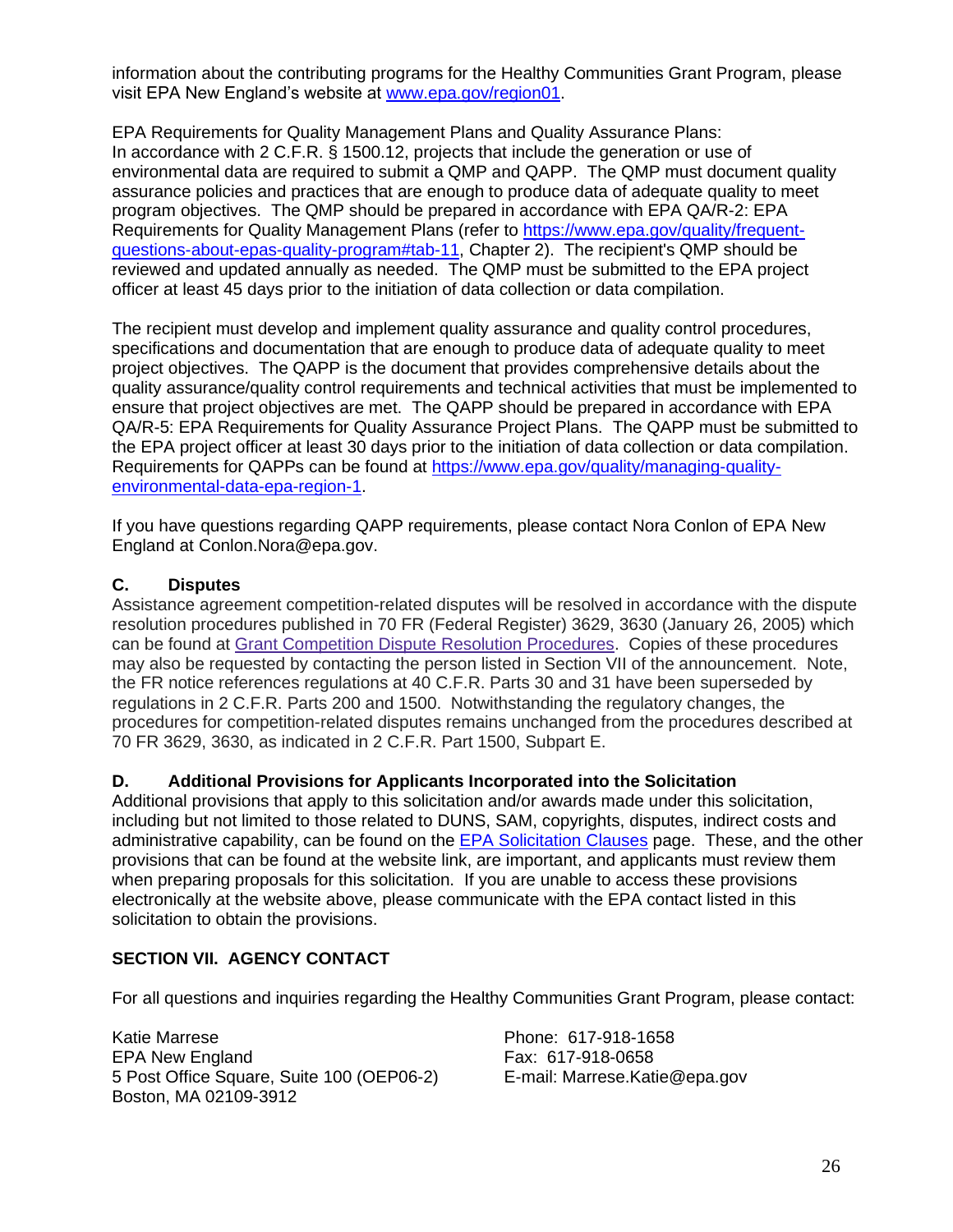# **Attachment A Project Narrative Format**

The project narrative should be organized in the format listed below, answering the questions listed, and addressing the evaluation factors identified in Section V of the 2021 Healthy Communities Grant Program Application Guidance. The proposal narrative may not exceed five single-spaced pages. Any narrative page(s) over the five-page limit will not be evaluated.

#### **a. The Project Overview**

(Clearly describe: Describe your project and which Healthy Communities Target Program Area(s) and Target Investment Area(s) the project meets and why. Describe the environmental and/or public health problem(s) currently affecting your community. Describe the area this project will serve and address the cultural, linguistic and economic reality of your target investment area. Explain why this particular issue is a priority in your target area? Why is your organization working in this target area and how will you involve residents and/or other key stakeholders? Why is this approach particularly effective with this target area? Are there other organizations working on this issue in your target area? Does the project represent new steps or build upon other projects addressing the same issue? Can it serve as a model? Who will direct this effort? What are the expected improvements in environmental quality and/or public health?)

#### **b. Project Deliverables and Results**

(Clearly describe: How will this project improve the environment and/or public health in the short term, including the outputs and outcomes expected for your project? [This should be a narrative discussion of the work plan]. How will your organization track project progress and results, including outputs and outcomes? Will your project result in long term behavioral changes? How many people, natural resources, or ecological systems will benefit from this project? Can it serve as a model in other communities or be expanded beyond the initial target area? For planning or visioning projects, what steps will be taken to ensure that the plan or vision is implemented? See Section I, B, EPA Strategic Plan Linkage and Anticipated Outcomes/Outputs for more information on outputs and outcomes.)

#### **c. Budget**

 (Clearly describe: How much funding will you need from the Healthy Communities Grant Program? Where will you get any remaining funds for the project? Have those funds been received or are they anticipated funds. What are the project expenses for the period which you are requesting funding (by budget category) and why are these expenses necessary to complete the project? If you are including an equipment purchase (personal property having a useful life of more than one year and an acquisition cost of \$5,000 or more), please provide a justification for the equipment purchase and explain whether you've considered other options such as leasing or renting. Will you continue any part of the work after the grant period and how? How critical is this funding to the success of your project?)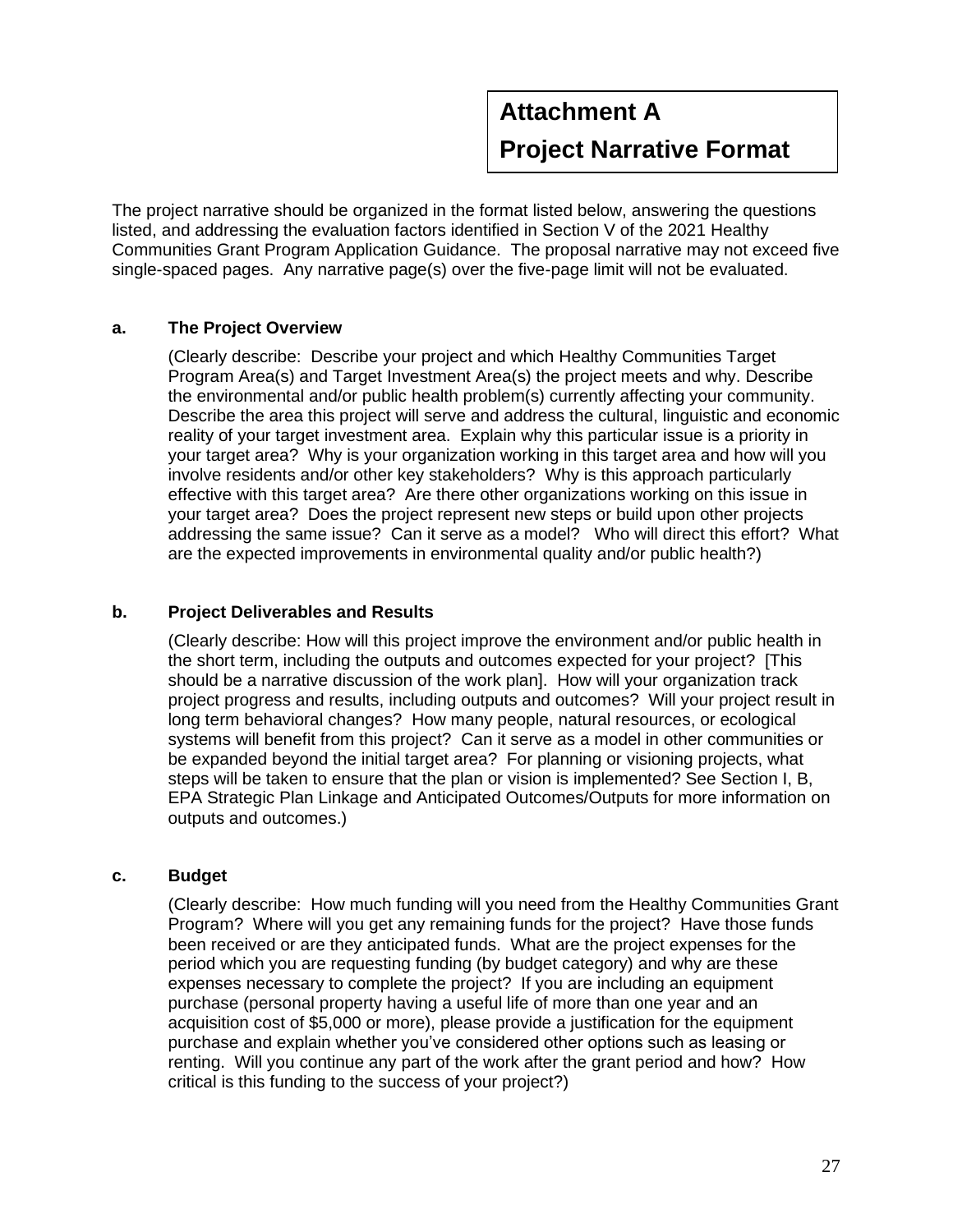#### **d. The Organization**

(Clearly describe: Who are you? When were you organized? What are your goals? What have you accomplished in pursuit of these goals? How does the project you are proposing fit into your organization's mission and other current or previous efforts? Why are you the right group to do the work you are proposing? Why can you successfully achieve the goals of this project? Describe the organizational knowledge, experience, and infrastructure to successfully complete and manage this project. Have you successfully completed federally-funded projects similar in size, scope in the past three years? Do you have a successful history of meeting reporting requirements on prior or current assistance agreements with federal organizations and submitting acceptable final technical reports? If there were any problems or deficiencies in meeting program reporting requirements or projected outputs and/or outcomes for projects similar in size and scope, explain why the objectives were not met and how the issues were resolved. Narrative information identified in red text may be supplemented by the Environmental Results, Past Performance & Programmatic Capability attachment. See Section IV, B, Environmental Results, Past Performance & Programmatic Capability for more information.)

#### **e. The Partners**

(Clearly describe: What other groups will you work with on this project and how will you work together? Do the project partners represent or have experience working in this area? Do the project partners have expertise on the issues addressed by the project? What is the partner(s) level of involvement on this project? What are each partner's role, responsibility, and commitment to the project? If there are no project partners, explain how your organization will fulfill the project requirements on its own?)

#### **f. Project Evaluation**

(Clearly describe: How will you evaluate your work during the project period and at the end of the project? How will you make any necessary mid-course corrections? How will you determine if your objectives are being met? How will you document that this project has been effective and what lessons were learned? How will you keep track of the people who have received information or technical assistance from you (log systems, sign in sheets etc.)? Will you re-contact all or some of those you've worked with to see if your assistance has made a difference?)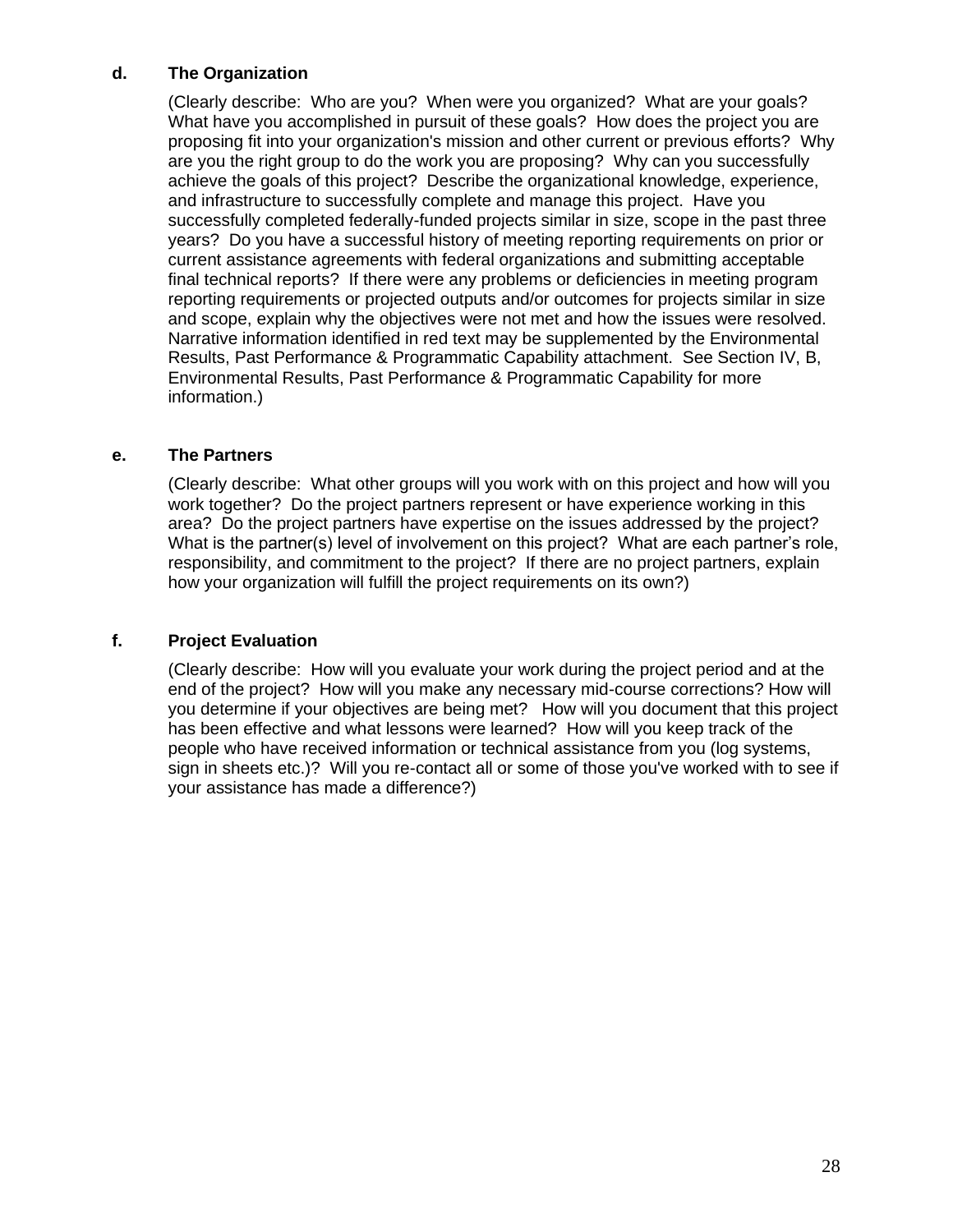# **Attachment B Project Work Plan Format**

### Organization Name:

## Project Title:

| <b>Project Activities</b>                                        | <b>Contact Person</b> | <b>Deadline</b>        | Outputs    |
|------------------------------------------------------------------|-----------------------|------------------------|------------|
|                                                                  | (per Task)            | (Month, Day, Year)     |            |
| Objective #1:<br>1. Tasks Required<br>- Sub-tasks<br>- Sub-tasks | <b>Key Contact</b>    | October-November, 2021 | 1. Outputs |
| 2. Tasks Required<br>- Sub-tasks                                 | <b>Key Contact</b>    | October 15, 2021       | 2. Outputs |
| 3. Tasks Required<br>- Sub-tasks                                 | <b>Key Contact</b>    | December 30, 2021      | 3. Outputs |
| Objective #2:<br>1. Tasks Required<br>- Sub-tasks                | <b>Key Contact</b>    | December 15, 2021      | 1. Outputs |
| 2. Tasks Required<br>- Sub-tasks                                 | <b>Key Contact</b>    | February-March, 2021   | 2. Outputs |
| Objective #3:<br>1. Tasks Required<br>- Sub-tasks                | <b>Key Contact</b>    | April 15, 2021         | 1. Outputs |
| 2. Tasks Required<br>- Sub-tasks                                 | <b>Key Contact</b>    | September, 2021        | 2. Outputs |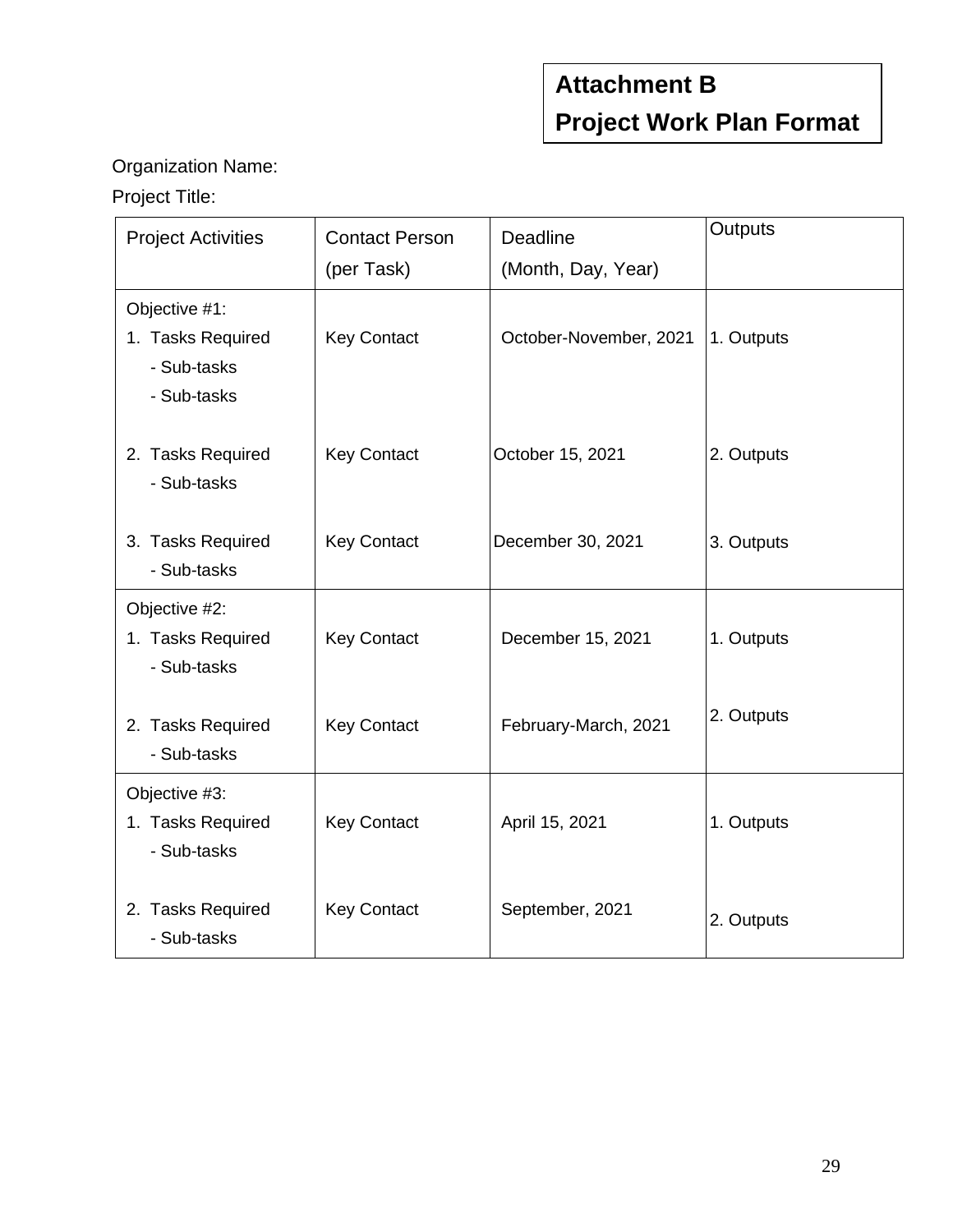### **Attachment C Budget Detail Format Expenditures Amount from EPA Other Resources Total Project Budget**  1. Personnel 0.5 FTE, Community Outreach Worker | \$7,200 | \$7,200 (20 hrs. per week x 52 weeks @ \$10.00/hour 0.2 FTE, Project Coordinator  $\vert$  \$4,992  $\vert$  \$4,992 8 hrs. per week x 52 weeks @ \$12.00/hour 0.2 FTE, Office Manager  $\vert$  \$2,912  $\vert$  \$2,912  $\vert$  \$2,912 8 hrs. per week x 52 weeks @ \$7.00/hour  **Total Personnel \$15,104 \$15,104** 2. Fringe Benefits for Personnel at 17% 0.5 FTE, Community Outreach Worker (\$10.00/hour)  $$1,224$  | \$1,224 0.2 FTE, Project Coordinator (\$12.00/hour) | \$849 | \$849 | \$849 0.2 FTE, Office manager (\$7.00/hour)  $\left| \frac{495}{ } \right|$  \end{bmatrix} \end{bmatrix} \$495  **Total Fringe Benefits \$2,468 \$2,468** 3. Travel Local Travel (\$.36/mile) \$720 \$720 Two Grantee Meetings in Boston (\$.36/mile)  $$350$   $|$350$  **Total Travel \$1,070 \$1,070** 4. Equipment\* 1 \$0 \$0 \$0 5. Supplies Printer Paper (25 cases @ \$10.00)  $\vert$  \$250  $\vert$  \$250  $\vert$  \$250 Pens/Pencils/Folders \$250 \$250 Parent Workshop Training Kits  $\vert$  \$1,266  $\vert$  \$1,266  $\vert$  \$1,266  **Total Supplies \$1,516 \$250 \$1,766** 6. Other Expenses Printing brochures  $\vert$  \$250  $\vert$  \$500  $\vert$  \$750 Postage for mailings \$900 \$900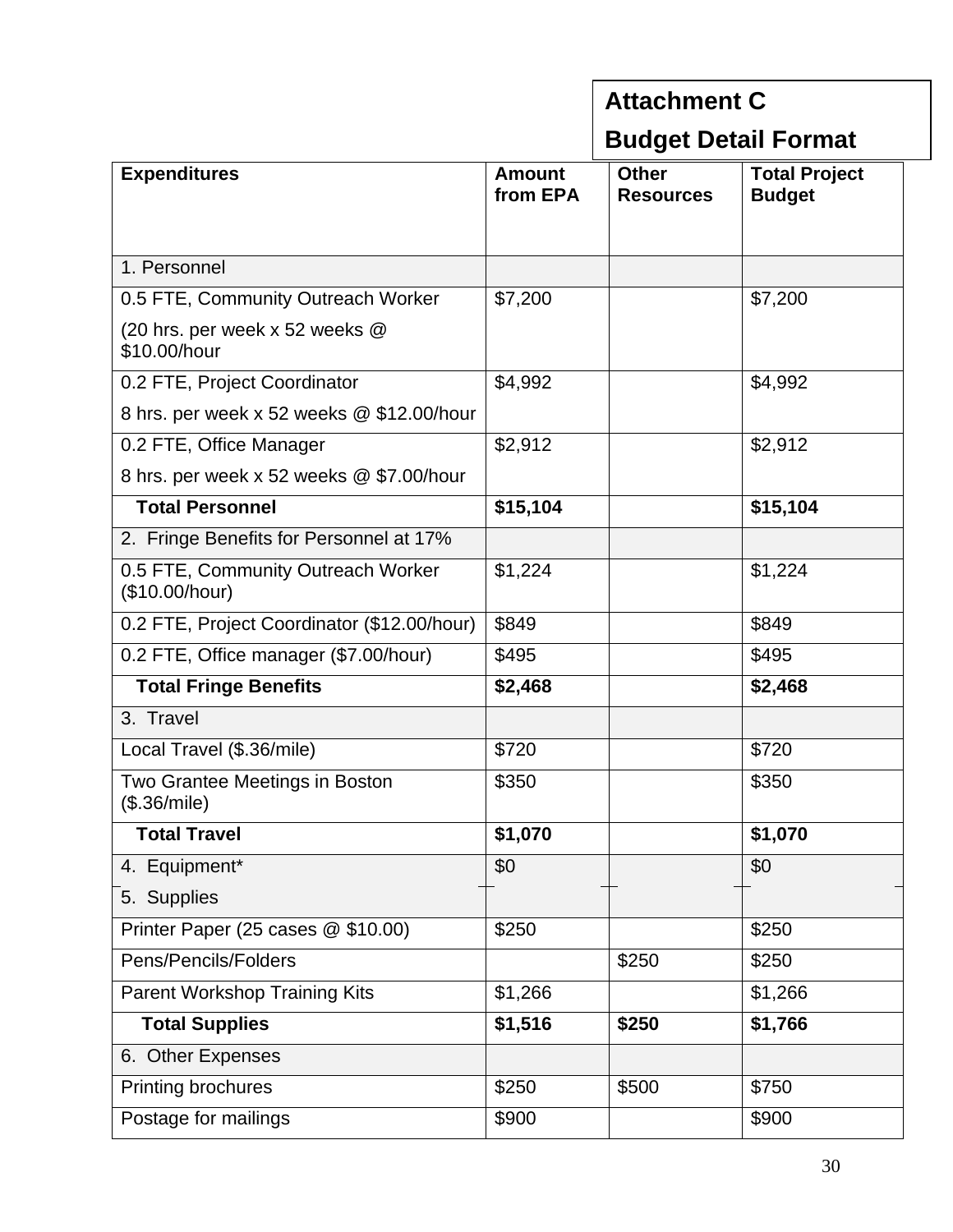| Telephone & Internet Access           | \$230    | \$400   | \$630    |
|---------------------------------------|----------|---------|----------|
| Youth Stipends (5 youth @ \$100 each) | \$500    |         | \$500    |
| <b>Project Partner Organization</b>   |          | \$100   | \$100    |
| <b>Total Other</b>                    |          | \$1,000 |          |
| 7. Contractual**                      |          |         |          |
| 8. Indirect***                        |          |         |          |
| Rate of 10%                           |          |         |          |
| <b>TOTAL PROJECT BUDGET *****</b>     | \$25,000 | \$1,250 | \$26,250 |

- 2 C.F.R. § 200.1 defines equipment as being items costing \$5,000 or greater. Equipment must be dedicated for this project and carefully justified in the budget narrative.
- \*\* Indicate proposed contractual items that are necessary to carry out the project's objectives. Specify in budget narrative how contractual funds will be used. Be advised that actual vendors should not be listed in your proposal as you will be required to competitively select your vendors.
- \*\*\* Organization must provide documentation of a federal approved indirect cost rate (percentage) reflective of proposed project/grant period. Applicant should indicate if organization is in negotiations with appropriate federal agency to obtain a rate. See **[RAIN-2019-G02](https://www.epa.gov/sites/production/files/2019-05/documents/applicant-budget-development-guidance.pdf)** for guidance about indirect costs.
- \*\*\*\* Only eligible and allowable costs may be used for voluntary matches. Other Federal grants may not be used as voluntary matches or cost shares without specific statutory authority (e.g., HUD's Community Development Block Grants).
- \*\*\*\*\* When formulating budgets for projects, applicants must not include management fees or similar charges in excess of the direct costs and indirect costs at the rate approved by the applicant's cognizant audit agency, or at the rate approved for by the terms of the agreement negotiated with EPA. The term "management fees or similar charges" refers to expenses added to the direct costs in order to accumulate and reserve funds for ongoing business expenses, unforeseen liabilities, or for other similar costs that are not allowable under EPA assistance agreements. Management fees or similar charges may not be used to improve or expand the project funded under this agreement, except to the extent authorized as a direct cost of carrying out the scope of work.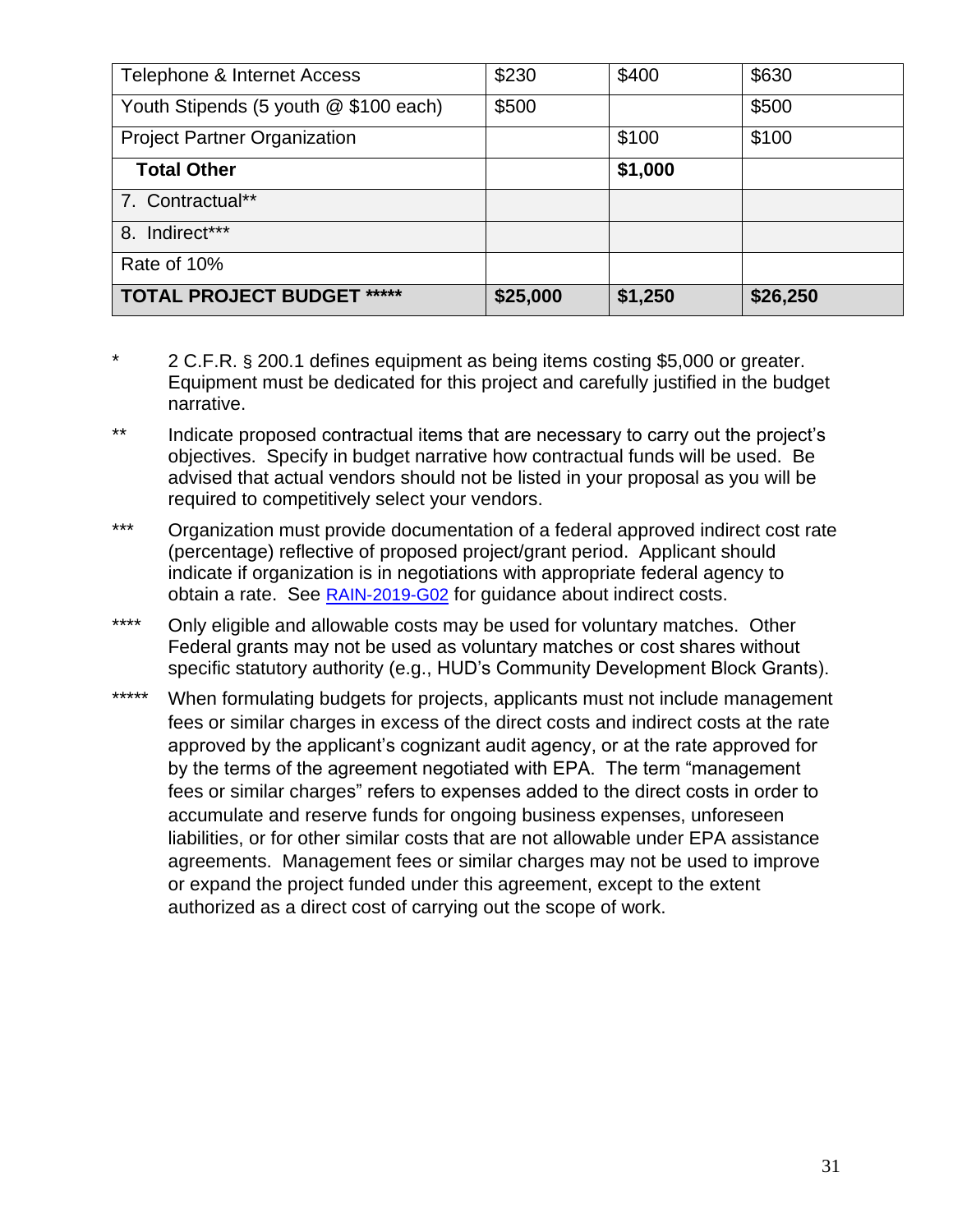**Attachment D Grants.gov** 

**Exceptions Limited Exception Procedures:**

Applicants, except as noted below, must apply electronically through [Grants.gov](https://www.grants.gov/) under this funding opportunity based on the grants.gov instructions in this announcement. If an applicant does not have the technical capability to apply electronically through grants.gov because of limited or no internet access which prevents them from being able to upload the required application materials to [Grants.gov,](https://www.grants.gov/) the applicant must contact [OGDWaivers@epa.gov](mailto:OGDWaivers@epa.gov) or the address listed below in writing (e.g., by hard copy, email) *at least 15 calendar days prior to the submission deadline under this announcement* to request approval to submit their application materials through an alternate method.

#### **Mailing Address:**

OGD Waivers c/o Jessica Durand USEPA Headquarters William Jefferson Clinton Building 1200 Pennsylvania Ave., N. W. Mail Code: 3903R Washington, DC 20460

#### **Courier Address:**

OGD Waivers c/o Jessica Durand Ronald Reagan Building 1300 Pennsylvania Ave., N.W. Rm # 51278 Washington, DC 20004

In the request, the applicant must include the following information:

Funding Opportunity Number (FON)

Organization Name and DUNS

Organization's Contact Information (email address and phone number) Explanation of how they lack the technical capability to apply electronically through Grants.gov because of 1) limited internet access or 2) no internet access which prevents them from being able to upload the required application materials through Grants.gov.

EPA will only consider alternate submission exception requests based on the two reasons stated above and will timely respond to the request -- all other requests will be denied. If an alternate submission method is approved, the applicant will receive documentation of this approval and further instructions on how to apply under this announcement. Applicants will be required to submit the documentation of approval with any application submitted under the alternative method. In addition, any submittal through an alternative method must comply with all applicable requirements and deadlines in the announcement including the submission deadline and requirements regarding proposal content and page limits (although the documentation of approval of an alternate submission method will not count against any page limits).

If an exception is granted, it is valid for submissions to EPA for the remainder of the entire calendar year in which the exception was approved and can be used to justify alternative submission methods for application submissions made through December 31 of the calendar year in which the exception was approved (e.g., if the exception was approved on March 1,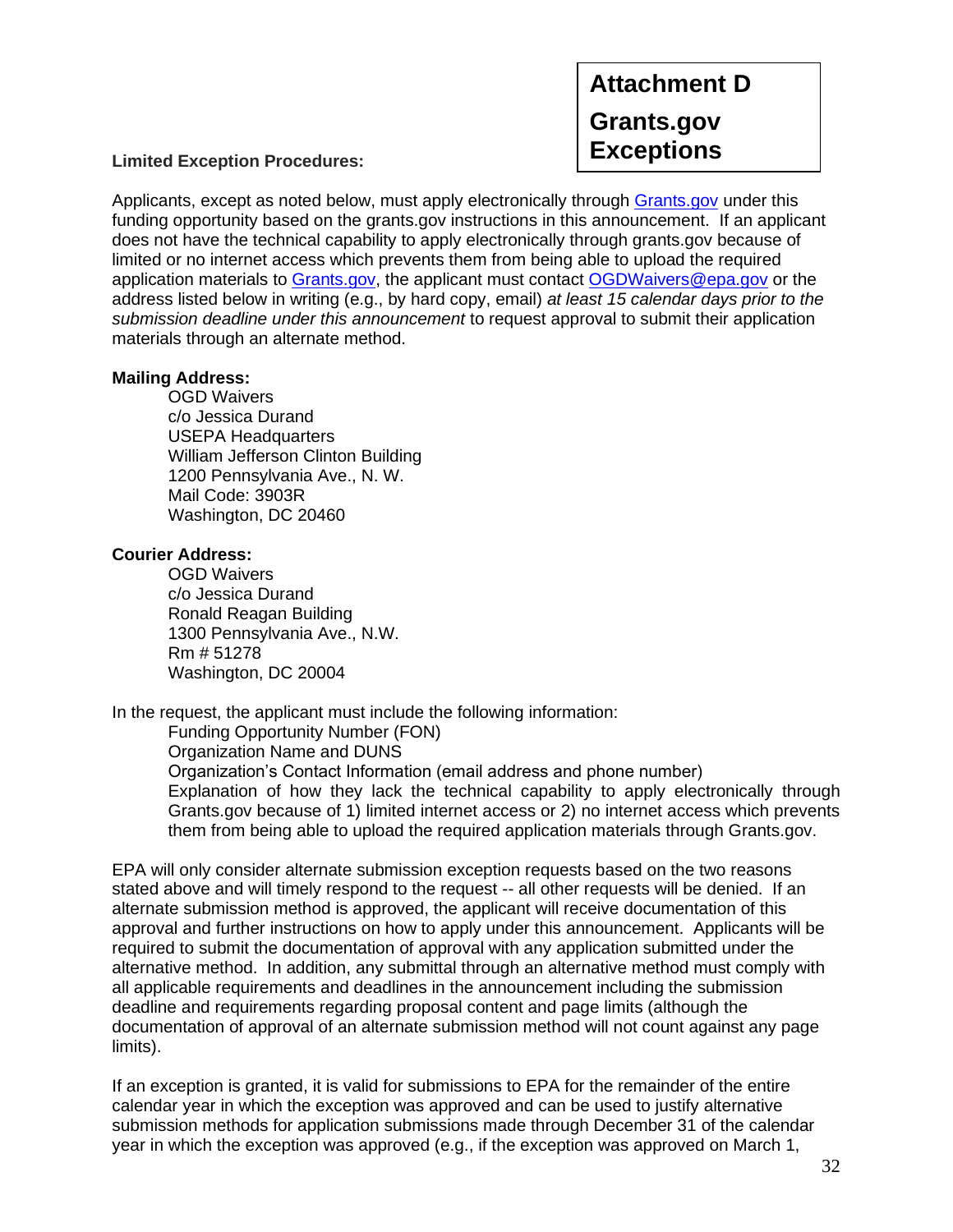2021, it is valid for any competitive or non-competitive application submission to EPA through December 31, 2021). Applicants need only request an exception once in a calendar year and all exceptions will expire on December 31 of that calendar year. Applicants must request a new exception from required electronic submission through Grants.gov for submissions for any succeeding calendar year. For example, if there is a competitive opportunity issued on December 1, 2020 with a submission deadline of January 15, 2021, the applicant would need a new exception to submit through alternative methods beginning January 1, 2021.

Please note that the process described in this section is only for requesting alternate submission methods. All other inquiries about this announcement must be directed to the Agency Contact listed in Section VII of the announcement. Queries or requests submitted to the email address identified above for any reason other than to request an alternate submission method will not be acknowledged or answered.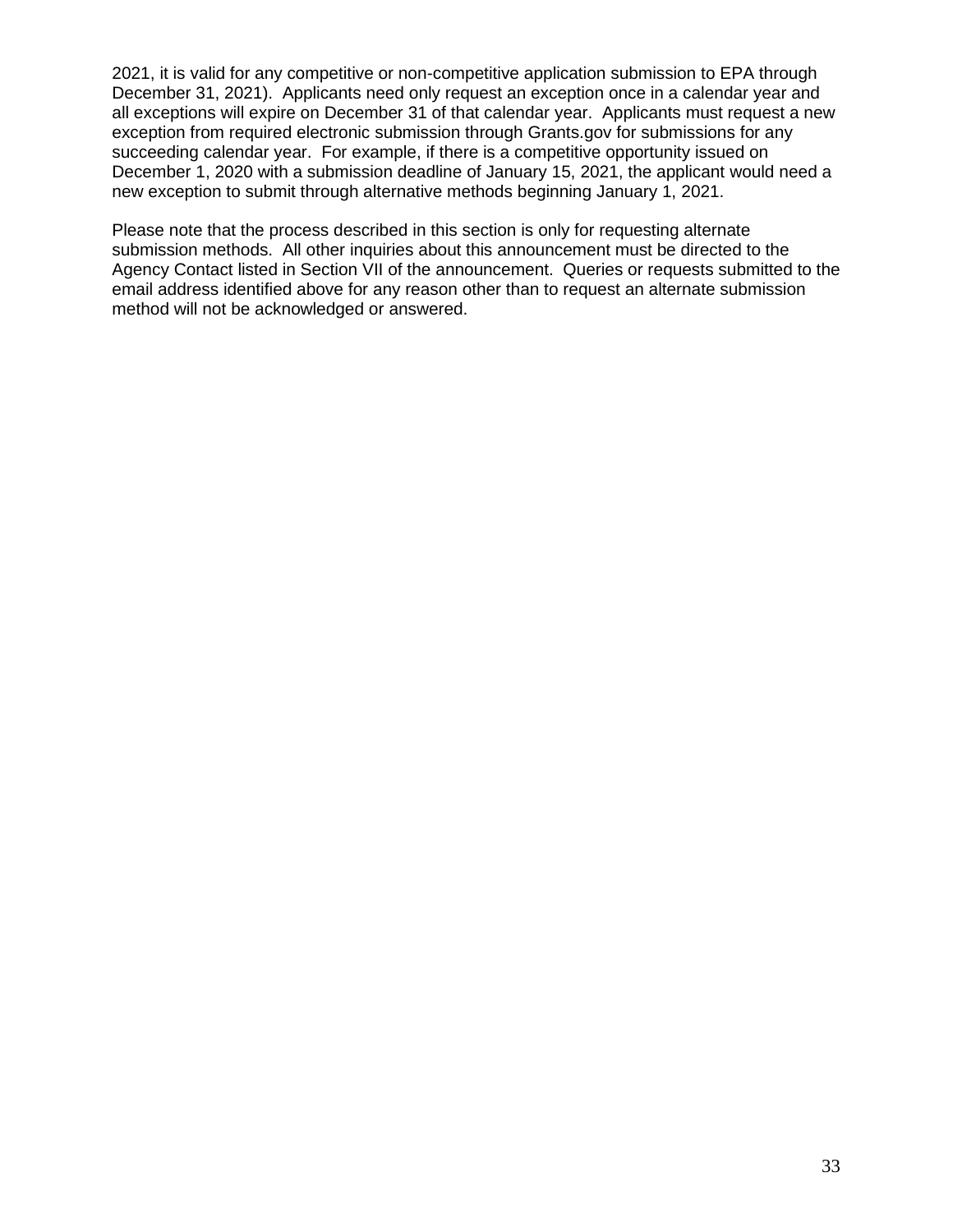#### **Technical Issues with Submission:**

1. Once the application package has been completed, the "Submit" button should be enabled. If the "Submit" button is not active, please call Grants.gov for assistance at 1-800-518-4726 Applicants who are outside the U.S. at the time of submittal and are not able to access the tollfree number may reach a Grants.gov representative by calling 606-545-5035. Applicants should save the completed application package with two different file names before providing it to the AOR to avoid having to re-create the package should submission problems be experienced or a revised application needs to be submitted.

2. Submitting the application. The application package must be transferred to Grants.gov by an AOR. The AOR should close all other software before attempting to submit the application package. Click the "submit" button of the application package. Your Internet browser will launch and a sign-in page will appear. **Note: Minor problems are not uncommon with transfers to Grants.gov. It is essential to allow sufficient time to ensure that your application is submitted to Grants.gov BEFORE the due date identified in Section IV of the solicitation.** The Grants.gov support desk operates 24 hours a day, seven days a week, except federal holidays.

A successful transfer will end with an on-screen acknowledgement. For documentation purposes, print or screen capture this acknowledgement. If a submission problem occurs, reboot the computer – turning the power off may be necessary – and re-attempt the submission. Note: Grants.gov issues a "case number" upon a request for assistance.

3. Transmission Difficulties. If transmission difficulties that result in a late transmission, no transmission, or rejection of the transmitted application are experienced, and following the above instructions do not resolve the problem so that the application is submitted to [Grants.gov](https://www.grants.gov/) by the deadline date and time, follow the guidance below. The Agency will make a decision concerning acceptance of each late submission on a case-by-case basis. All emails, as described below, are to be sent to **Katie Marrese** with the FON in the subject line. If you are unable to email, contact **Katie Marrese** at **617-918-1658**. Be aware that EPA will only consider accepting applications that were unable to transmit due to [Grants.gov](https://www.grants.gov/) or relevant Sam.gov system issues or for unforeseen exigent circumstances, such as extreme weather interfering with internet access. Failure of an applicant to submit timely because they did not properly or timely register in SAM.gov or Grants.gov is not an acceptable reason to justify acceptance of a late submittal.

a. If you are experiencing problems resulting in an inability to upload the application to Grants.gov, it is essential to call [Grants.gov](https://www.grants.gov/) for assistance at 1-800-518-4726 application deadline. Applicants who are outside the U.S. at the time of submittal and are not able to access the toll-free number may reach a Grants.gov representative by calling 606-545- 5035.<sup>[8]</sup>. Be sure to obtain a case number from Grants.gov. If the problems stem from unforeseen exigent circumstances unrelated to Grants.gov, such as extreme weather interfering with internet access, contact **Katie Marrese** at **617-918-1658**.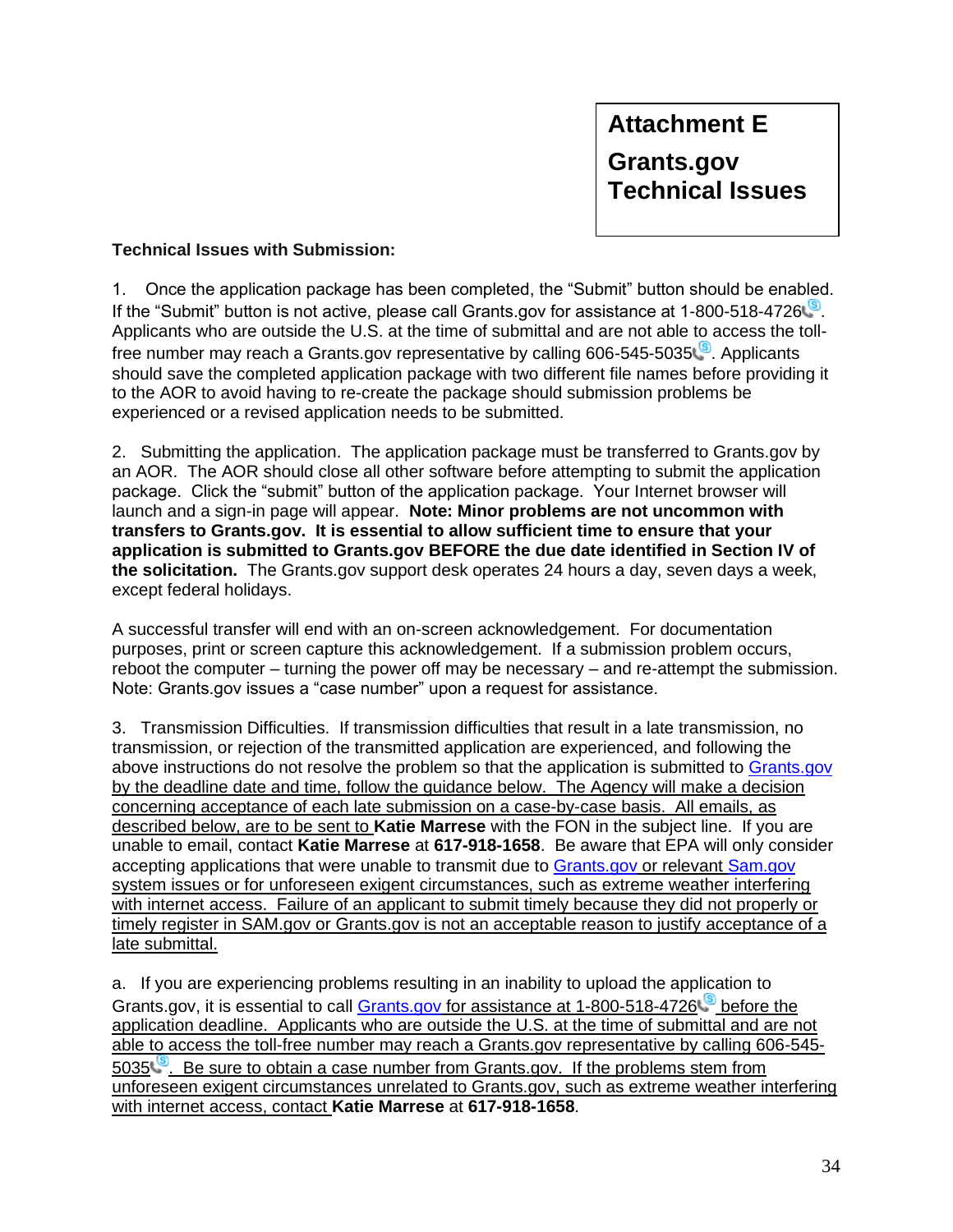b. Unsuccessful transfer of the application package: If a successful transfer of the application cannot be accomplished even with assistance from Grants.gov due to electronic submission system issues or unforeseen exigent circumstances, and you have already attempted to resolve the issue by contacting Grants.gov, send an email message to **marrese.katie@epa.gov** prior to the application deadline. The email message must document the problem and include the Grants.gov case number as well as the entire application in PDF format as an attachment.

c. Grants.gov rejection of the application package: If a notification is received from Grants.gov stating that the application has been rejected for reasons other than late submittal and it is too late to reapply, promptly send an email to **Katie Marrese** with the FON in the subject line within one business day of the closing date of this solicitation. The email should include any materials provided by Grants.gov and attach the entire application in PDF format.

Please note that successful submission through Grants.gov or via email does not necessarily mean your application is eligible for award.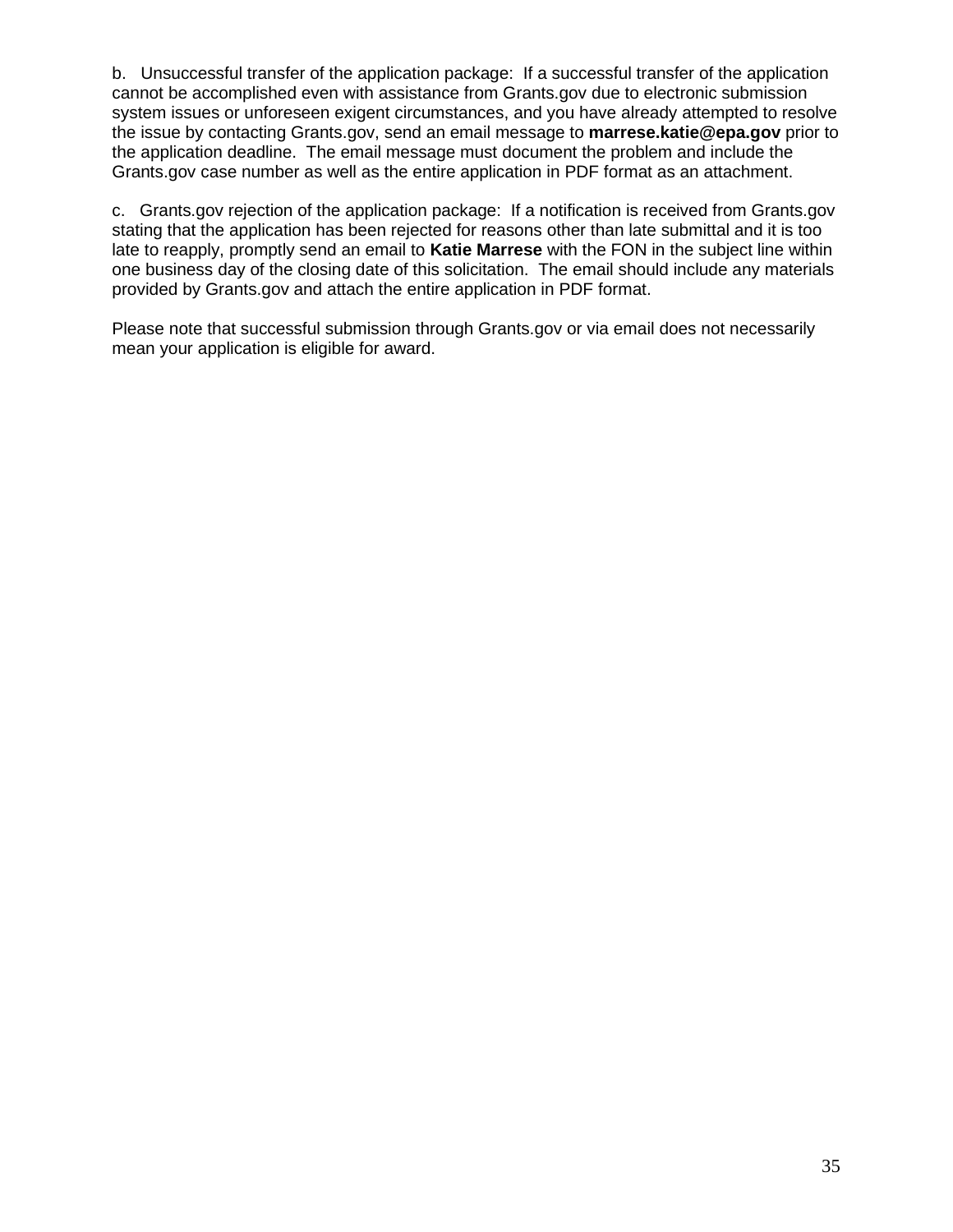EPA New England will sponsor three telephone Information Sessions for potential applicants. The conference calls are an opportunity to get more information about the EPA programs working in target investment areas across New England and learn more about the grant application process and the Healthy Communities Grant Program. Participation is optional, but RSVPs are required.

Calls will be held: April 1, 6, and 15, 2021

To register for one of the conference calls, please email [\(king.kayla@epa.gov\)](mailto:king.kayla@epa.gov) all necessary information below or fax (617-918-0983) your completed registration form. Instructions for participating will be emailed to you once your registration form is received.

If you have questions, please contact Katie Marrese at (617) 918-1658.

|                | <b>Healthy Communities Grant Program</b><br>Information Session Registration Form                                    |                                                 |  |
|----------------|----------------------------------------------------------------------------------------------------------------------|-------------------------------------------------|--|
|                |                                                                                                                      |                                                 |  |
|                |                                                                                                                      |                                                 |  |
|                |                                                                                                                      |                                                 |  |
|                |                                                                                                                      | State: _____________  Zip: ____________________ |  |
|                |                                                                                                                      |                                                 |  |
|                |                                                                                                                      |                                                 |  |
|                | Please select one of the following options for conference call participation.<br>Please indicate 1st and 2nd choice. |                                                 |  |
| April 1, 2021  | $1:00$ PM $-3:00$ PM                                                                                                 |                                                 |  |
| April 6, 2021  | 1:00 PM $-$ 3:00 PM                                                                                                  |                                                 |  |
| April 15, 2021 | 10:00 AM - 12:00 PM                                                                                                  |                                                 |  |